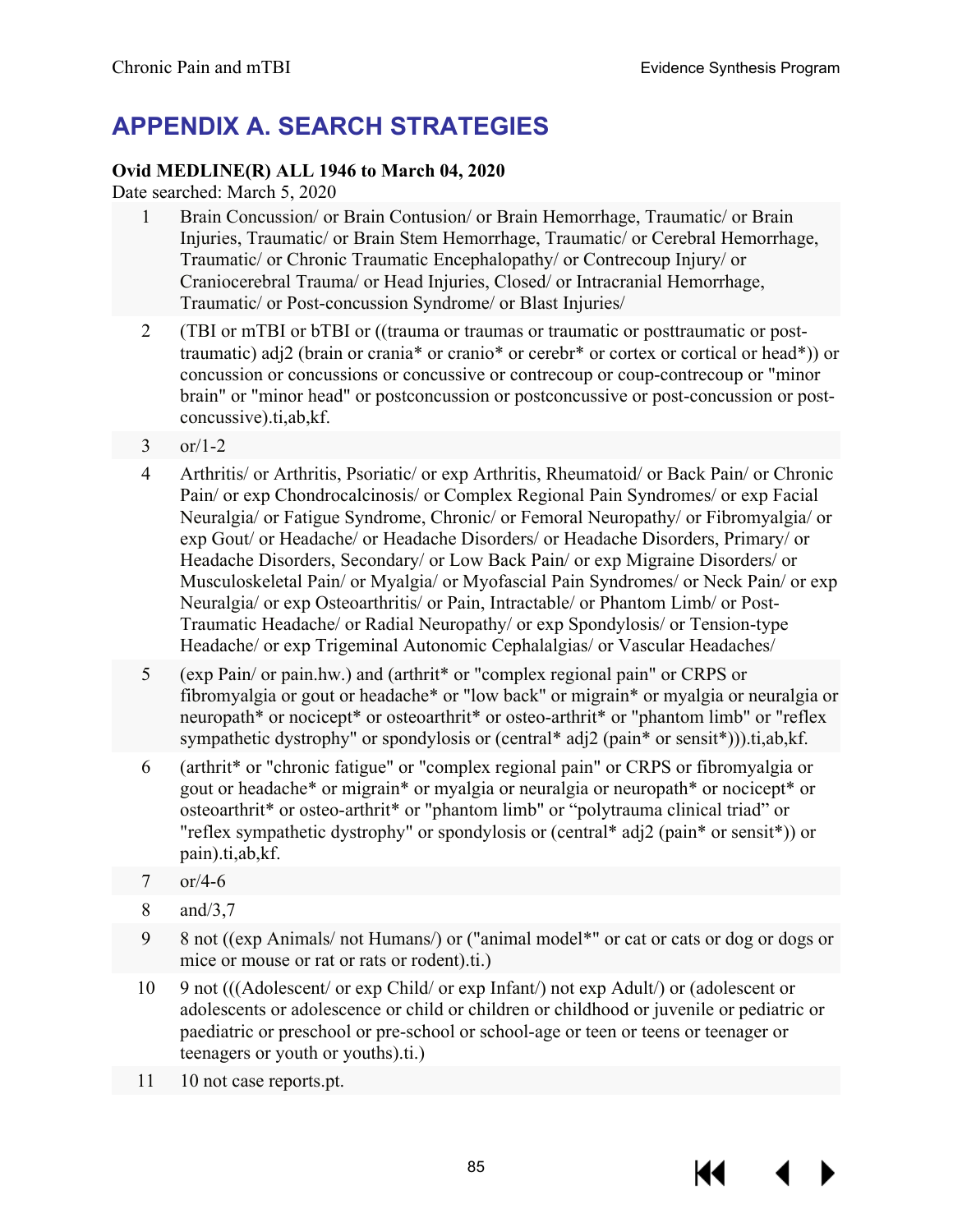### 12 limit 11 to english language

Veteran/ Servicemember filter terms used:

- 13 exp Veterans/ or exp "United States Department of Veterans Affairs"/ or exp Veterans Disability Claims/ or exp Veterans Health/ or Veterans Health Services/ or exp Hospitals, Veterans/ or Aerospace Medicine/ or Armed Conflicts/ or Hospitals, Military/ or Military Health/ or Military Personnel/ or Military Medicine/ or Military Nursing/ or Military Psychiatry/ or exp Naval Medicine/ or Psychology, Military/ or Gulf War/ or Vietnam Conflict/ or World War ii/ or Afghan Campaign 2001-/ or Iraq War, 2003-2011/ or War/ or exp "Warfare and Armed Conflicts"/ or War-Related Injuries/ or War Exposure/ or Warfare/ or Biological Warfare/ or Chemical Warfare/ or Nuclear Warfare/ or Psychological Warfare/
- 14 ("active duty" or "armed forces" or "armed service\*" or "coast guard\*" or military or "air force" or army or "defense force\*" or "marine corps" or marines or "national guard\*" or (navy not bean) or naval or "security force\*" or air-men or air-man or airmen or airman or corpsman or corpsmen or guardsman or guardsmen or infantry\* or medic or medics or reservist\* or sailor\* or soldier\* or servicemember\* or servicemember\* or "special forces" or submariner\* or troops or battle\* or combat or deployed or deployment\* or post-deployment\* or postdeployment\* or veteran\* or VAMC or Veterans Administration Medical Center\* or VHA or Veterans\* Health Administration or war or wars or warfare or war-fighter\* or warfighter\* or war-related).tw,kf.
- 15 (((VA or Veteran Affairs or Veterans' Affairs or Veterans Affairs or Veterans Administration) adj4 (health care system or healthcare system or medical center or hospital)) or VAMC or Veteran Affairs or Veterans' Affairs or Veterans Affairs or Veterans Administration Medical Center or Veterans' Affairs Medical Center or Veterans Affairs Medical Center or Veterans Health Administration or QUERI or "Mental Health Quality Enhancement Research Initiative" or HSR&D or "Center of Innovation for Veteran-Centered Value-Driven Care" or "Evidence-based Synthesis Program" or ((Veteran\* or VA) adj5 (Office of Research and Development)) or "Center for Health Equity Research and Promotion" or "Women's Health Research Network" or "Cooperative Studies Program" or "Million Veteran Program").in.
- 16 (military or army or soldier\* or navy\* or veteran or veterans).jw.
- 17 or/13-16
- 18 and/12,17

## **CINAHL Plus with Full Text (EBSCOHost)**

Date searched: February 10, 2020

S1 MH Brain Concussion OR Brain Contusions OR Brain Injuries OR Chronic Traumatic Encephalopathy OR Head Injuries (32,064)

S2 TI ( TBI OR mTBI OR bTBI OR ((trauma OR traumas OR traumatic OR posttraumatic OR post-traumatic) N2 (brain OR crania\* OR cranio\* OR cerebr\* OR cortex OR cortical OR head\*)) OR concussion OR concussions OR concussive OR contrecoup OR coup-contrecoup OR "minor brain" OR "minor head" OR postconcussion OR postconcussive OR post-concussion OR post-concussive ) OR AB ( TBI OR mTBI OR bTBI OR ((trauma OR traumas OR traumatic OR

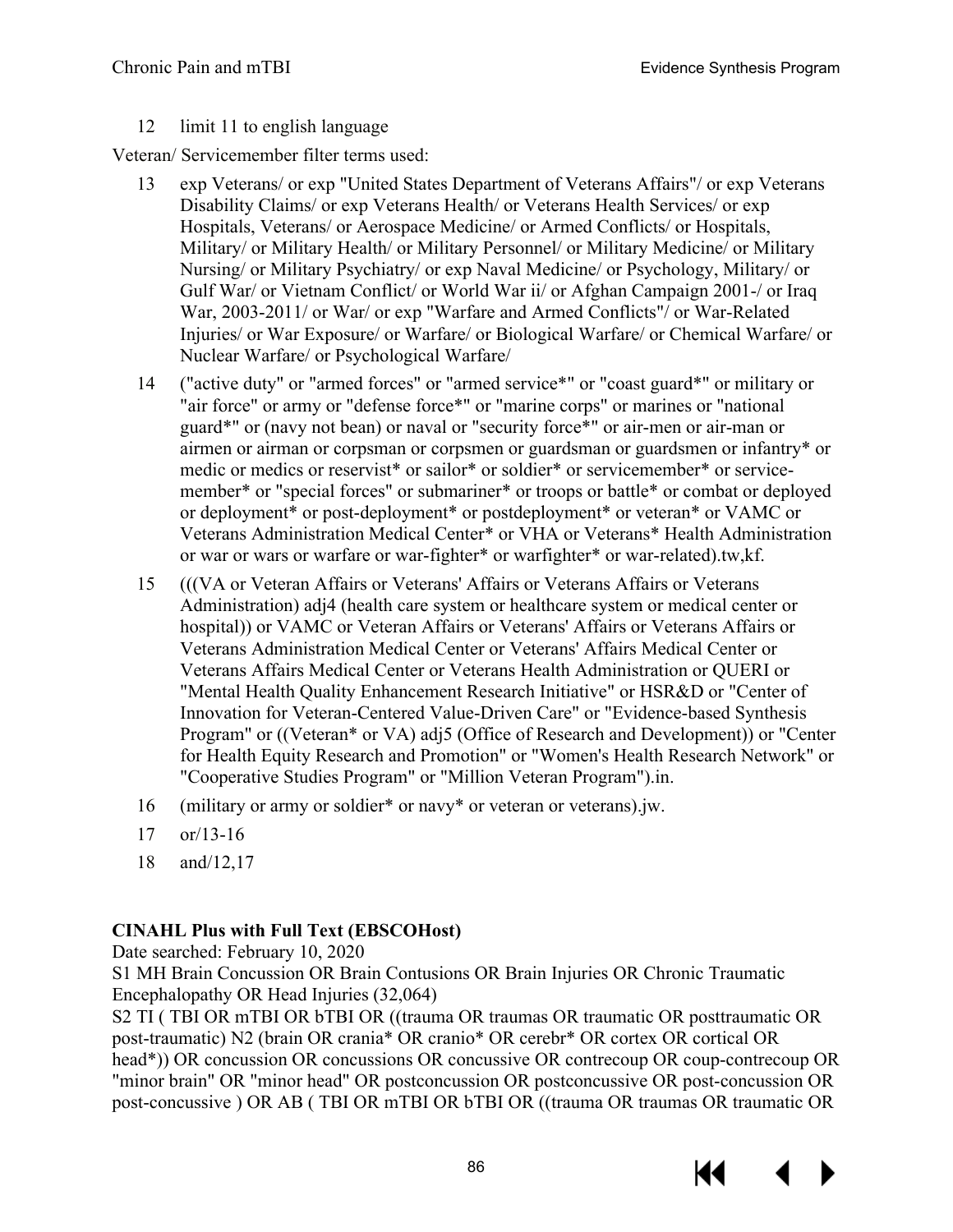posttraumatic OR post-traumatic) N2 (brain OR crania\* OR cranio\* OR cerebr\* OR cortex OR cortical OR head\*)) OR concussion OR concussions OR concussive OR contrecoup OR coupcontrecoup OR "minor brain" OR "minor head" OR postconcussion OR postconcussive OR postconcussion OR post-concussive ) (22,788)

S3 S1 OR S2 (38,328)

S4 MH Arthritis OR Arthritis, Psoriatic OR Arthritis, Rheumatoid OR Back Pain OR Chondrocalcinosis OR Chronic Pain OR Cluster Headache OR Complex Regional Pain Syndromes OR Facial Pain OR Fatigue Syndrome, Chronic OR Gout OR Headache OR Headache, Primary OR Headache, Secondary OR Low Back Pain OR Migraine OR Muscle Pain OR Myofascial Pain Syndromes OR Neck Pain OR Neuralgia OR Osteoarthritis OR Phantom Limb OR Phantom Pain OR Spondylosis OR Tension Headache OR Trigeminal Autonomic Cephalalgias OR Vascular Headache (127,543)

S5 TI ( arthrit\* OR chondrocalcinosis OR "chronic fatigue" OR "complex regional pain" OR CRPS OR fibromyalgia OR gout OR headache\* OR "low back" OR migrain\* OR musculoskeletal OR musculo-skeletal OR myalgia OR neuralgia OR neuropath\* OR nocicept\* OR osteoarthrit\* OR osteo-arthrit\* OR "phantom limb" OR "reflex sympathetic dystrophy" OR spondylosis OR (central\* N2 (pain\* OR sensit\*)) OR ((chronic OR intractable OR long-term OR longer-term OR noncancer OR non-cancer OR nonmalignant OR non-malignant OR persistent<sup>\*</sup> OR refractory) N3 pain) ) OR AB ( arthrit\* OR chondrocalcinosis OR "chronic fatigue" OR "complex regional pain" OR CRPS OR fibromyalgia OR gout OR headache\* OR "low back" OR migrain\* OR musculoskeletal OR musculo-skeletal OR myalgia OR neuralgia OR neuropath\* OR nocicept\* OR osteoarthrit\* OR osteo-arthrit\* OR "phantom limb" OR "reflex sympathetic dystrophy" OR spondylosis OR (central\* N2 (pain\* OR sensit\*)) OR ((chronic OR intractable OR long-term OR longer-term OR noncancer OR non-cancer OR nonmalignant OR nonmalignant OR persistent\* OR refractory) N3 pain) ) (198,244) S6 S4 OR S5 (239,755)

S7 S3 AND S6 Limiters - English Language; Human; Age Groups: Adult: 19-44 years, Middle Aged: 45-64 years, Aged: 65+ years, Aged, 80 and over, All Adult (435)

## **PsycINFO (Ovid) 1806 to February Week 1 2020**

Date searched: February 7, 2020

1 Traumatic Brain Injury/ or Brain Concussion/ (19109)

2 (TBI or mTBI or bTBI or ((trauma or traumas or traumatic or posttraumatic or post-traumatic) adj2 (brain or crania\* or cranio\* or cerebr\* or cortex or cortical or head\*)) or concussion or concussions or concussive or contrecoup or coup-contrecoup or "minor brain" or "minor head" or postconcussion or postconcussive or post-concussion or post-concussive).ti,ab. (21754) 3 or/1-2 (25224)

4 Arthritis/ or Rheumatoid Arthritis/ or Back Pain/ or Chronic Pain/ or "Complex Regional Pain Syndrome (Type I)"/ or Chronic Fatigue Syndrome/ or Fibromyalgia/ or Headache/ or Migraine Headache/ or Myofascial Pain/ or Muscle Contraction Headache/ or Neuropathy/ or Neuropathic Pain/ or Phantom Limbs/ or Trigeminal Neuralgia/ (43617)

5 (arthrit\* or chondrocalcinosis or "chronic fatigue" or "complex regional pain" or CRPS or fibromyalgia or gout or headache\* or "low back" or migrain\* or musculoskeletal or musculoskeletal or myalgia or neuralgia or neuropath\* or nocicept\* or osteoarthrit\* or osteo-arthrit\* or "phantom limb" or "reflex sympathetic dystrophy" or spondylosis or (central\* adj2 (pain\* or

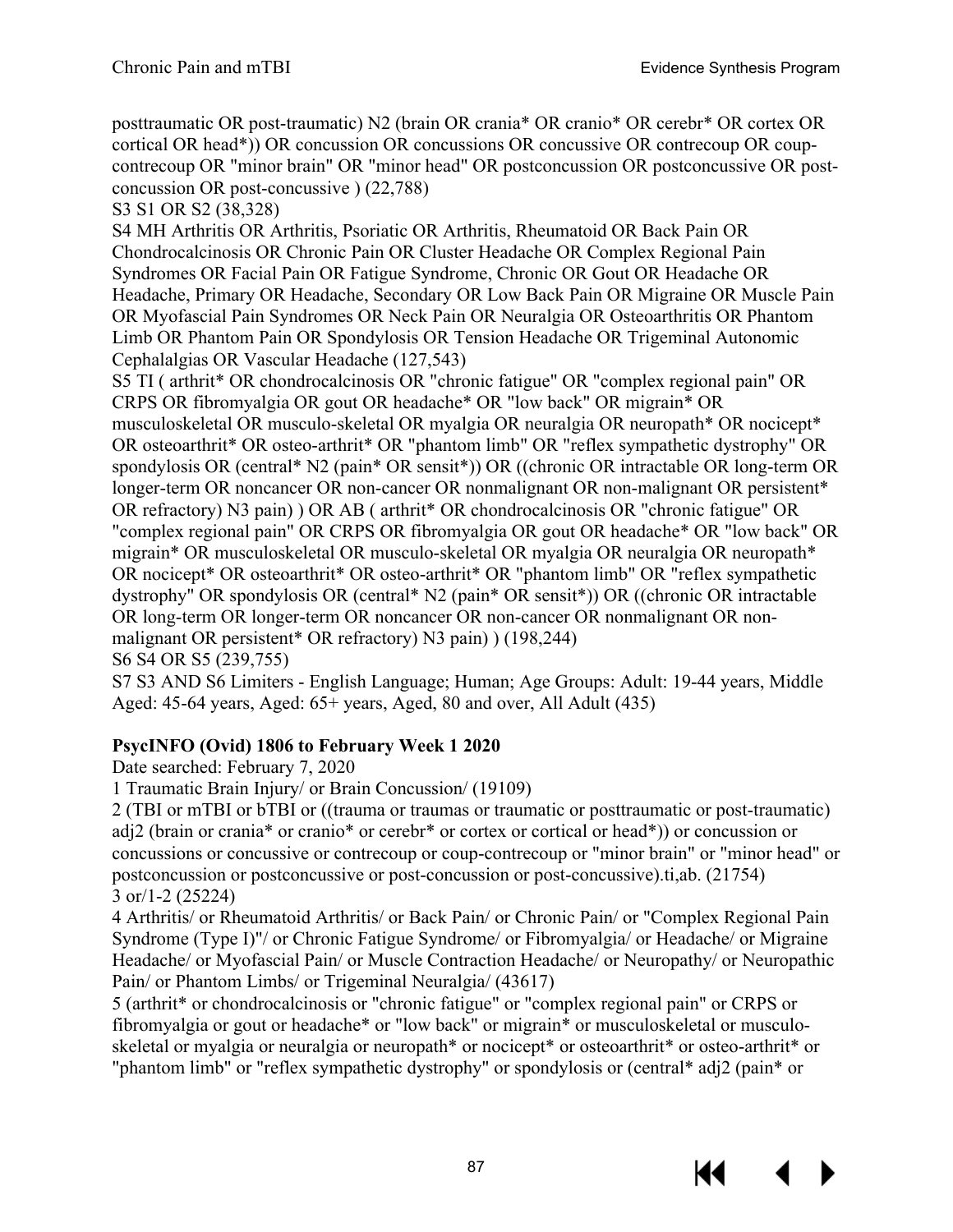sensit\*)) or ((chronic or intractable or long-term or longer-term or noncancer or non-cancer or nonmalignant or non-malignant or persist?nt\* or refractory) adj3 pain)).ti,ab. (86759)

6 or/4-5 (89596) 7 and/3,6 (1680)

8 limit 7 to animal (246)

9 7 not 8 (1434)

10 limit 9 to ("300 adulthood<age 18 yrs and older>" or 320 young adulthood<age 18 to 29 yrs>or 340 thirties<age 30 to 39 yrs>or 360 middle age<age 40 to 64 yrs>or "380 aged<age 65 yrs and older>" or "390 very old<age 85 yrs and older>") (711)

11 9 not (adolescent or adolescents or adolescence or child or children or childhood or juvenile or pediatric or paediatric or preschool or pre-school or school-age or teen or teens or teenager or teenagers or youth or youths).ti. (1327)

12 or/10-11 (1355)

13 limit 12 to ("0200 clinical case study" or 1400 nonclinical case study) (127)

14 12 not 13 (1228)

15 limit 14 to english language (1180)

## **EBM Reviews (Ovid) - Cochrane Central Register of Controlled Trials (December 2019) and Cochrane Database of Systematic Reviews (2005 to February 4, 2020)**

Date searched: February 7, 2020

1 (TBI or mTBI or bTBI or ((trauma or traumas or traumatic or posttraumatic or post-traumatic) adj2 (brain or crania\* or cranio\* or cerebr\* or cortex or cortical or head\*)) or concussion or concussions or concussive or contrecoup or coup-contrecoup or "minor brain" or "minor head" or postconcussion or postconcussive or post-concussion or post-concussive).ti,ab. (5149) 2 (arthrit\* or "chronic fatigue" or "complex regional pain" or CRPS or fibromyalgia or gout or headache<sup>\*</sup> or "low back" or migrain<sup>\*</sup> or myalgia or neuralgia or neuropath<sup>\*</sup> or nocicept<sup>\*</sup> or osteoarthrit\* or osteo-arthrit\* or "phantom limb" or "reflex sympathetic dystrophy" or spondylosis or (central\* adj2 (pain\* or sensit\*)) or ((chronic or intractable or long-term or longer-term or noncancer or non-cancer or nonmalignant or non-malignant or persist?nt\* or refractory) adj3 pain)).ti,ab. (87910)

3 and/1-2 (297)

4 3 not ("animal model\*" or cat or cats or dog or dogs or mice or mouse or rat or rats or rodent).ti. (297)

5 4 not (adolescent or adolescents or adolescence or child or children or childhood or juvenile or pediatric or paediatric or preschool or pre-school or school-age or teen or teens or teenager or teenagers or youth or youths).ti. (273)

## **Scopus**

Date searched: February 10, 2020

( TITLE-ABS-KEY ( tbi OR mtbi OR btbi OR ( ( trauma\* OR posttraumatic OR post-traumatic ) W/2 ( brain OR crania\* OR cranio\* OR cerebr\* OR cortex OR cortical OR head\*) ) OR concussion\* OR concussive OR contrecoup OR coup-contrecoup OR "minor brain" OR "minor head" OR postconcuss\* ) ) AND ( ( TITLE-ABS-KEY ( arthrit\* OR "chronic fatigue" OR "complex regional pain" OR crps OR fibromyalgia OR gout OR headache\* OR migrain\* OR myalgia OR neuralgia OR neuropath\* OR nocicept\* OR osteoarthrit\* OR osteo-arthrit\* OR "phantom limb" ) OR TITLE-ABS-KEY ( "reflex sympathetic dystrophy" OR spondylosis OR (

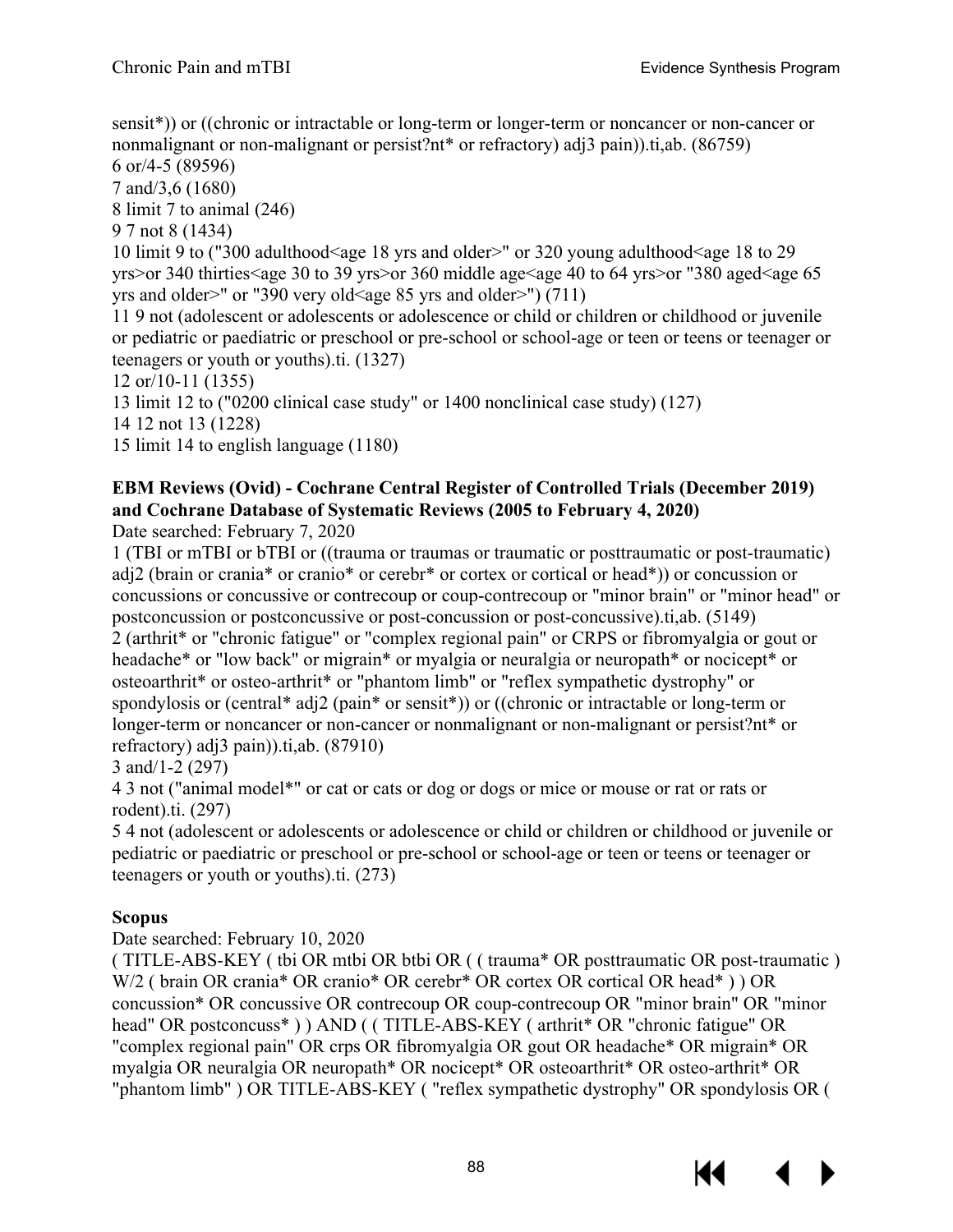central\* W/2 ( pain\* OR sensit\* ) ) OR ( ( chronic OR intractable OR long-term OR longer-term OR noncancer OR non-cancer OR nonmalignant OR non-malignant OR persist?nt\* OR refractory ) W/3 pain ) ) ) ) AND ( LIMIT-TO ( DOCTYPE , "cp" ) ) AND ( LIMIT-TO ( LANGUAGE , "English" ) ) (155)

## **Epistemonikos**

Date searched: February 10, 2020

advanced title en: (TBI OR mTBI OR bTBI OR (trauma OR traumatic OR posttraumatic OR post-traumatic ) AND ( brain OR crania\* OR cranio\* OR cerebr\* OR cortex OR cortical OR head\*) OR concussion\* OR concussive OR "minor brain" OR "minor head" OR postconcuss\*) AND advanced title en: (arthritis OR chronic OR "complex regional" OR crps OR fibromyalgia OR gout OR headache OR migraine OR myalgia OR neuralgia OR neuropathy OR nociceptive OR osteoarthritis OR osteo-arthritis OR phantom limb OR spondylosis OR centralized pain OR central sensitization OR intractable OR long-term OR longer-term OR noncancer OR non-cancer OR nonmalignant OR non-malignant OR persistent OR refractory) NOT advanced\_title\_en:(adolescent OR adolescents OR adolescence OR child OR children OR childhood OR juvenile OR pediatric OR paediatric OR preschool OR pre-school OR school-age OR teen OR teens OR teenager OR teenagers OR youth OR youths) [Filters: classification=systematic-review, protocol=no, cochrane=missing, pmc=without] (109)

### **ClinicalTrials.gov**

### Date searched: February 10, 2020

( arthritis OR chronic fatigue OR complex regional pain OR crps OR fibromyalgia OR gout OR headache OR migraine OR myalgia OR neuralgia OR neuropathy OR nociceptive OR osteoarthrits OR osteo-arthritis OR phantom limb OR post-traumatic headache OR reflex sympathetic dystrophy OR spondylosis OR central pain OR centralized pain OR centralized sensitivity OR chronic pain OR intractable pain OR long-term pain OR longer-term pain OR noncancer pain OR non-cancer pain OR nonmalignant pain OR non-malignant pain OR persistent pain OR refractory pain ) | TBI OR mTBI OR bTBI OR (trauma\* OR posttraumatic OR post-traumatic ) AND ( brain OR crania\* OR cranio\* OR cerebr\* OR cortex OR cortical OR head\*) OR concussion\* OR concussive OR contrecoup OR coup-contrecoup OR EXPAND[Concept] "minor brain" OR EXPAND[Concept] "minor head" OR postconcuss\* | Adult, Older Adult (210)

### **WHO ICTRP**

### Date searched: February 10, 2020

Title=TBI OR mTBI OR bTBI OR (trauma OR traumatic OR posttraumatic OR post-traumatic) AND (brain OR crania\* OR cranio\* OR cerebr\* OR cortex OR cortical OR head\*) OR concussion\* OR concussive OR "minor brain" OR "minor head" OR postconcuss\* Condition=arthritis OR chronic OR "complex regional" OR crps OR fibromyalgia OR gout OR headache OR migraine OR myalgia OR neuralgia OR neuropathy OR nociceptive OR osteoarthritis OR osteo-arthritis OR phantom limb OR reflex sympathetic dystrophy OR spondylosis OR centralized pain OR central sensitization OR intractable OR long-term OR longer-term OR noncancer OR non-cancer OR nonmalignant OR non-malignant OR persistent OR refractory (without synonyms checked) Recruitment status=ALL (140)

89

KI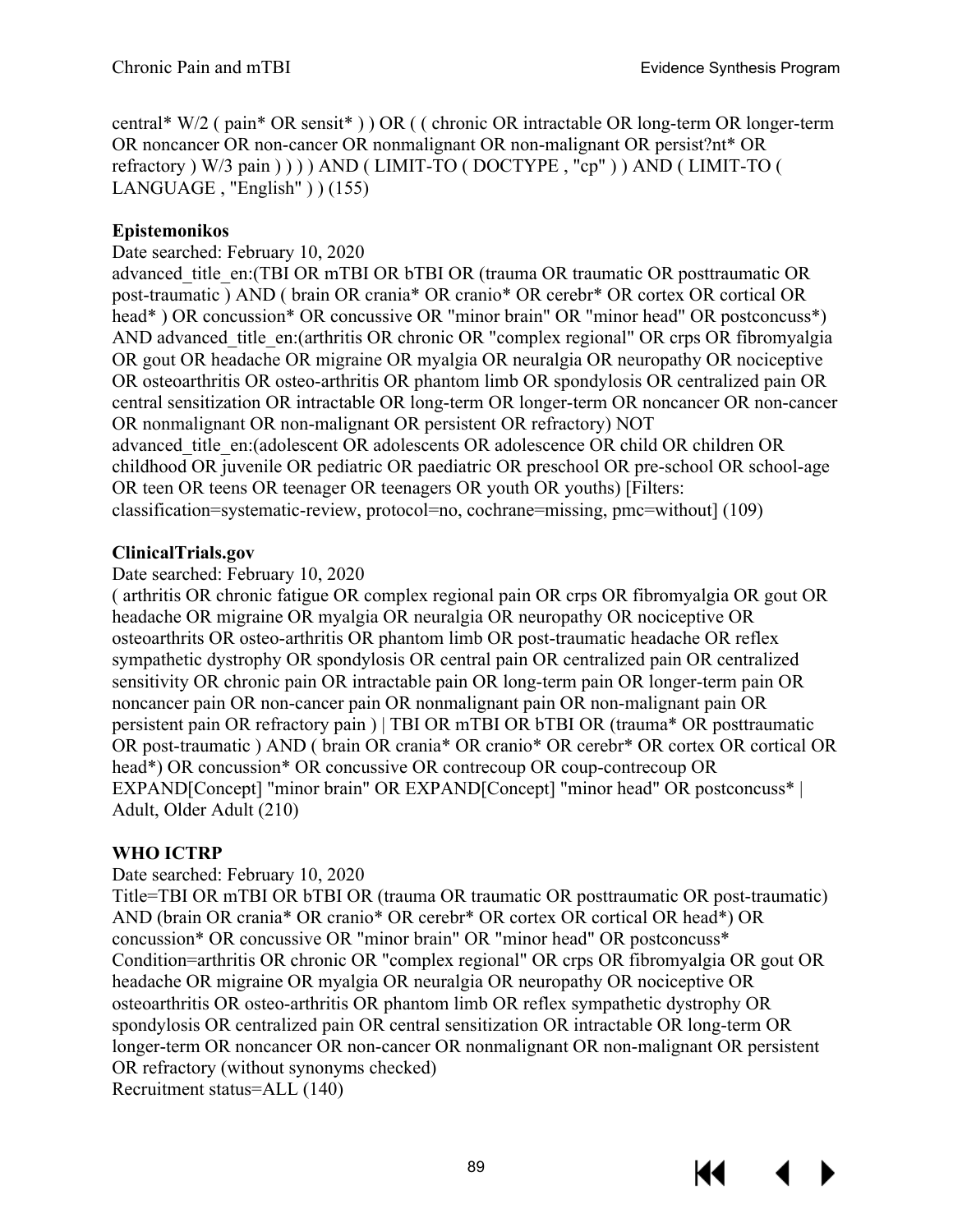### **Google Scholar**

Date searched: February 10, 2020 2 separate searches were conducted, reviewed first 10 pages of results for each (TBI OR mTBI OR "traumatic brain" OR concussion OR "minor brain" OR "minor head" OR postconcuss\*) AND (pain OR central sensitization OR intractable OR long-term OR noncancer OR non-cancer OR nonmalignant OR non-malignant OR persistent OR refractory) (TBI OR mTBI OR "traumatic brain" OR concussion OR "minor brain" OR "minor head" OR postconcussion) AND (chronic OR intractable OR long-term OR persistent OR refractory) AND (treatment OR management OR intervention) (10)

KI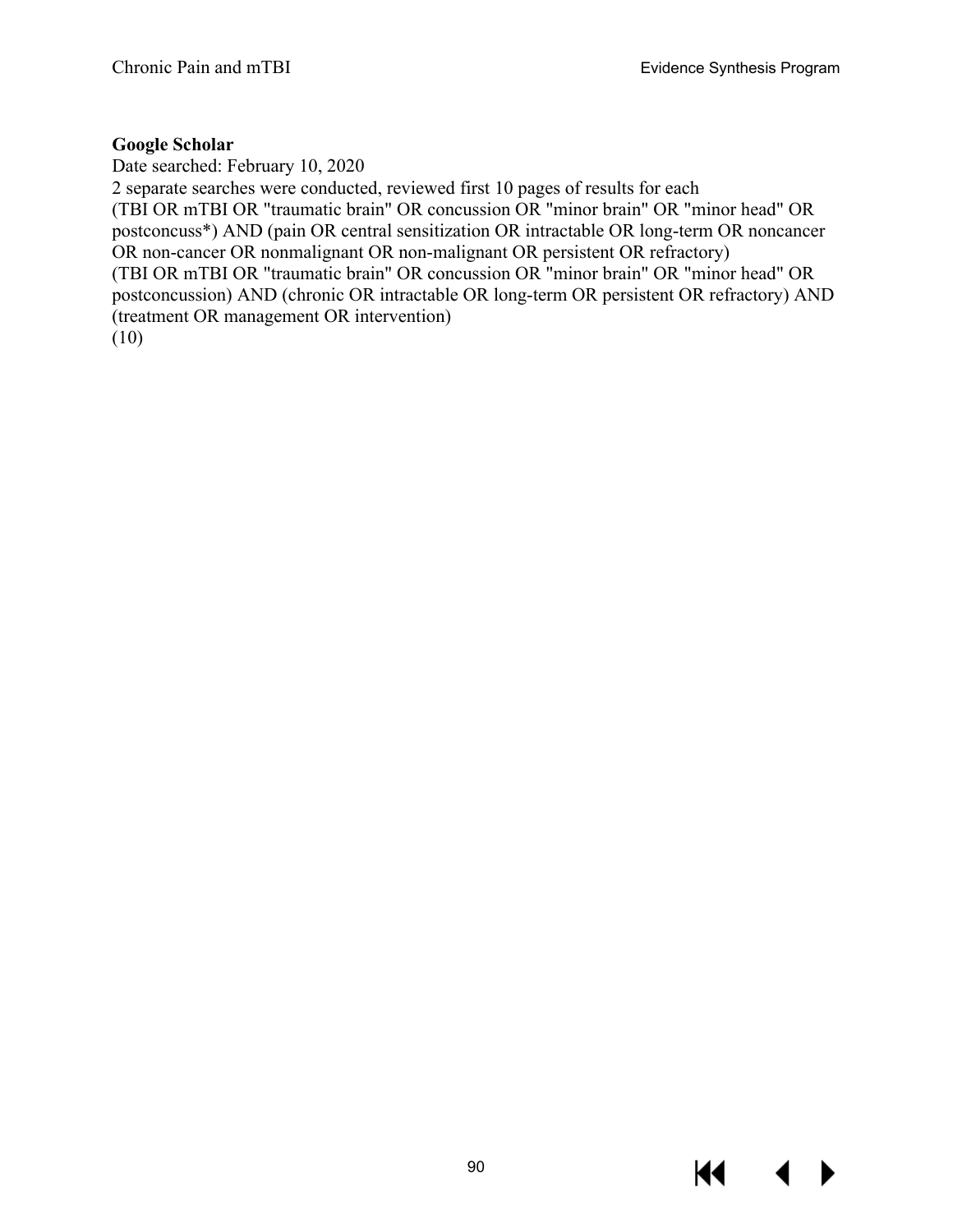# **APPENDIX B. STUDY SELECTION**

## **Inclusion/Exclusion Criteria for Full Text Review**

VA-ESP Chronic Pain in Veterans and Servicemembers with a History of Mild Traumatic Brain Injury

- 1. **Language**: Is the full text of the article in English? Yes  $\rightarrow$  Proceed to #2  $No \rightarrow Code X1$ . STOP
- 2. **Publication type:** Is this a published study (exclude: dissertations, conference abstracts, protocols, unpublished results, letters, reviews, *etc*)? Yes  $\rightarrow$  Proceed to #3

No  $\rightarrow$  Code **X2**. Add code **B** (example: X2 – B) if retaining for background/discussion. STOP

3. **Population**: Does the study include adult Veterans or Servicemembers with chronic pain and a history of mTBI?

Definitions*: Pain: Include headaches/migraines. Chronic*>*3 months. Assume chronic unless explicitly says acute. mTBI: If mixed TBI population (eg mild, mod, and or severe), only include if mTBI results are reported separately. Include concussion. "Postconcussive symptoms" okay only if there's confirmation of mTBI or concussion that caused the symptoms (eg, a sample of recently returned Vets who complete the NSI and score 20 or higher does NOT qualify unless the study specifies that they all had a concussion or mTBI).*

 $Yes \rightarrow Proceed to #4$  $No \rightarrow Code X3$ . Add code **B** if retaining for background/discussion. STOP

- 4. **Population**: Is this a U.S. population?
	- $Yes \rightarrow Proceed to #5$

No, they're international  $\rightarrow$  Does it appear to address benefits and harms of interventions to treat chronic pain in Veterans or Servicemembers with a history of mTBI (KQ3)?

```
Yes \rightarrow Proceed to #5No → Code X3. STOP
```
**5. Intervention:** Is the study examining pharmacologic, nonpharmacologic, or complementary and integrative health interventions to treat chronic pain in Veterans or Servicemembers with a history of mTBI (KQ3)?  $Yes \rightarrow Proceed to #8$ No, not a treatment/intervention study  $\rightarrow$  Proceed to #6. No, not treating chronic pain  $\rightarrow$  Code X5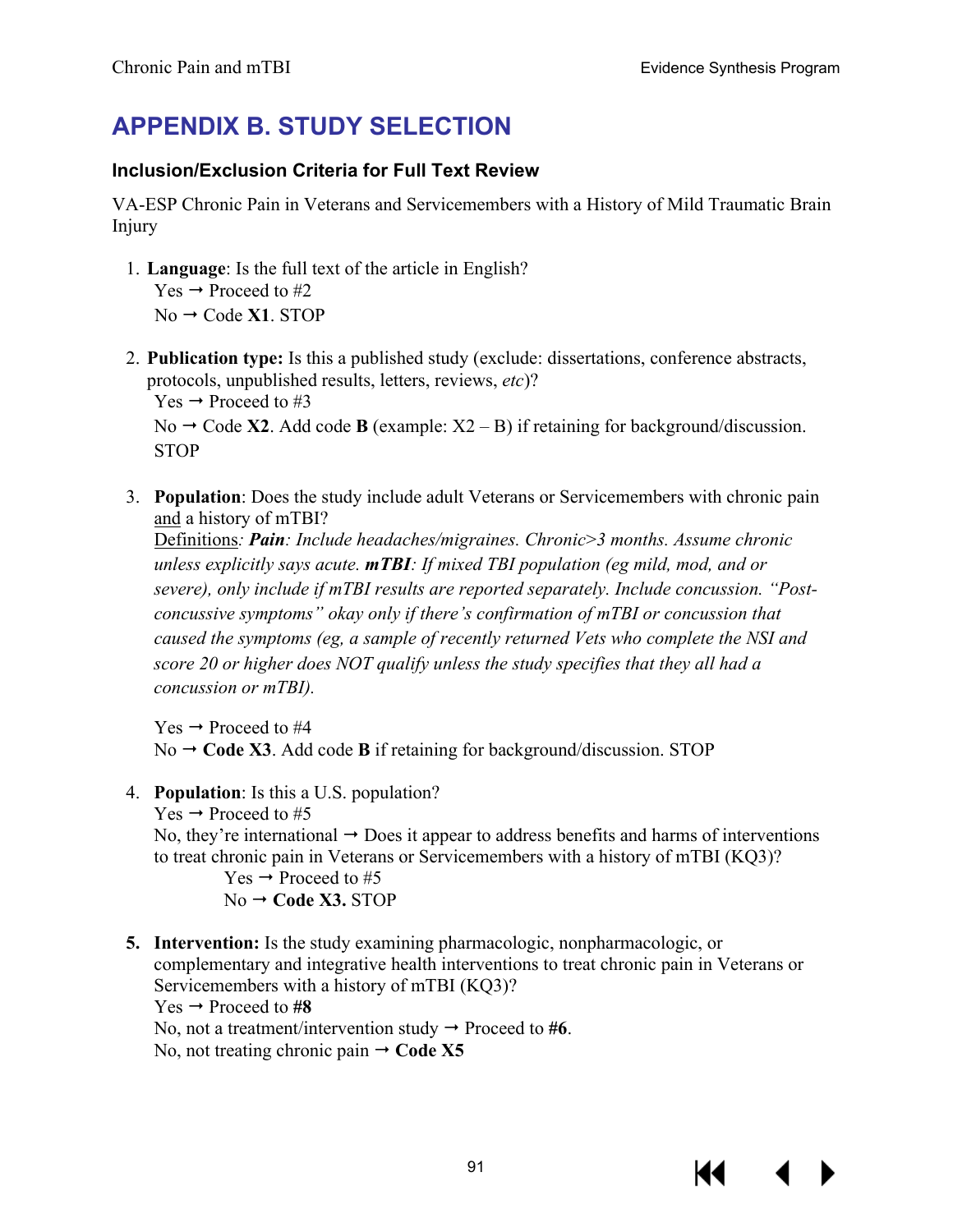- 6. **Study design**: Does the study report prevalence of chronic pain in the population of interest? Yes, reports prevalence  $\rightarrow$  Proceed to #7  $No \rightarrow Code X6$
- 7. **KQ2**: Does this study report the prevalence of suicide-related outcomes (including suicide, suicidal ideation/intent/plan, and suicidal self-directed harm) in Veterans or Servicemembers with chronic pain and a history of mTBI? Yes  $\rightarrow$  Code 1 for KQ2. Proceed to #8  $No \rightarrow Proceed to \#8$
- 8. **Study design**: Is this an RCT, NRCT, cohort, prospective, or retrospective study (Exclude: Case studies/reports, cross-sectional, modeling studies)? Yes  $\rightarrow$  Proceed to #9
	- $No \rightarrow but it does have at least 1 KQ coded. STOP.$
	- No  $\rightarrow$  and it has no previous code. Code X6
- 9. **Comparators**: Is the comparator population 1 of the following: Placebo, active comparator, usual care, wait-list control, pre-post? *Note: KQ1 and 1c do not require comparator, proceed to #11.*   $Yes \rightarrow Proceed to #10$  $No \rightarrow Code X4$
- 10. **Outcomes**: does the study report benefits (*eg* reduced pain, mental health diagnosis/symptoms, opioid use; better QOL, functioning, treatment adherence) or harms (*eg* AEs, SAEs, withdrawals due to AEs) outcomes for chronic pain in Veterans/Servicemembers with history of mTBI measured by a validated tool? Yes **Code 1 for KQ3**. STOP  $No \rightarrow Code X5$ . STOP

### **Codes Key:**

- X1: Not English-language
- X2: Excluded publication type
- X3: Excluded population
- X4: Excluded comparator
- X5: No outcomes of interest
- X6: Excluded study design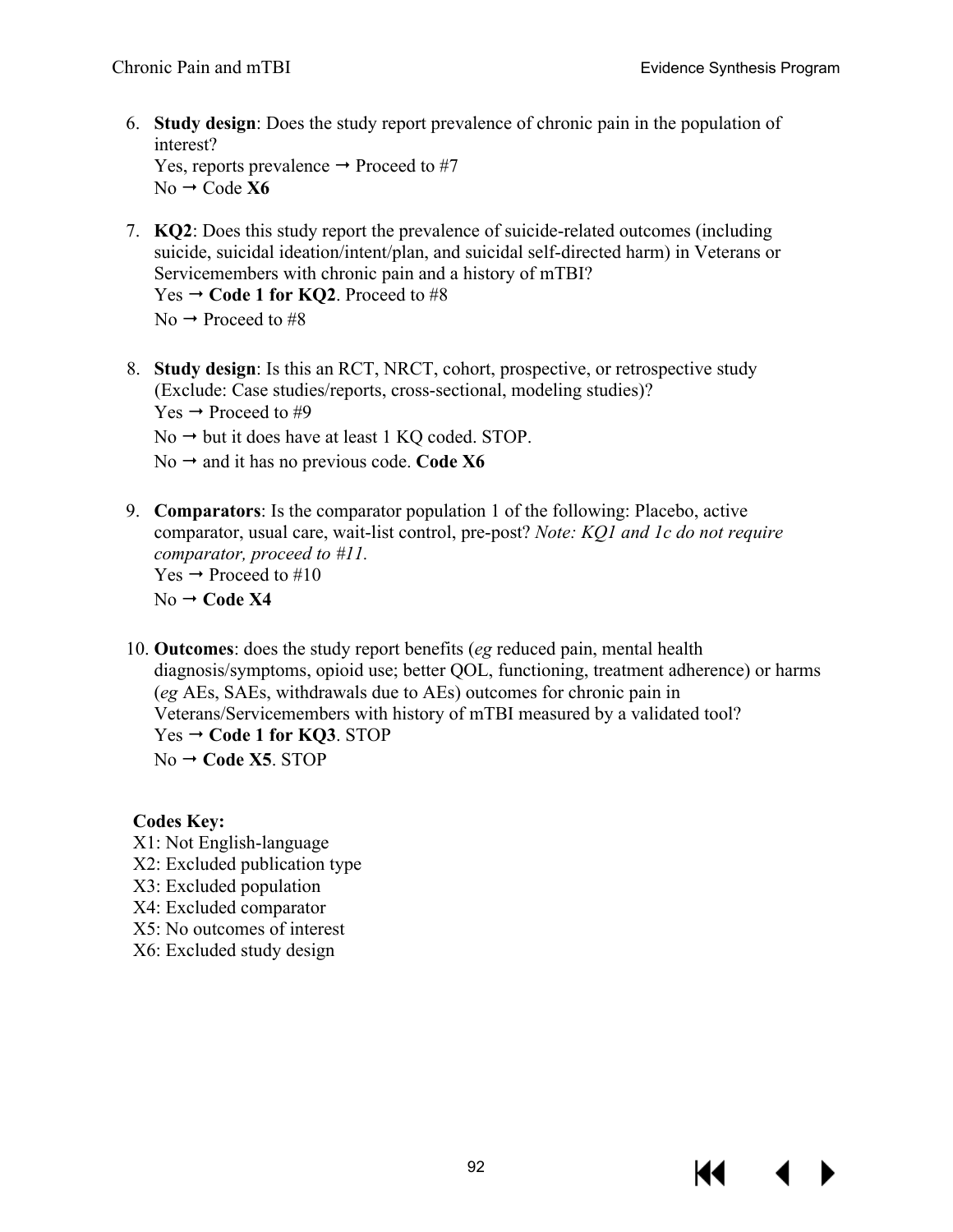# **APPENDIX C. QUALITY ASSESSMENT**

## **Table 10. Criteria used in quality assessment of randomized controlled trials**

|    | Cochrane RoB 2.0: <sup>33</sup> Five domains through which bias may be introduced                                                                                                                                                                                                                                                                                                                                                                                                                                                                                                                   |                                                                                                                                                                                                                                                                                                                                                                                                                                                                                                                                                                                                                                                                                                                                                                                                                                                                                                                                      |  |  |  |  |
|----|-----------------------------------------------------------------------------------------------------------------------------------------------------------------------------------------------------------------------------------------------------------------------------------------------------------------------------------------------------------------------------------------------------------------------------------------------------------------------------------------------------------------------------------------------------------------------------------------------------|--------------------------------------------------------------------------------------------------------------------------------------------------------------------------------------------------------------------------------------------------------------------------------------------------------------------------------------------------------------------------------------------------------------------------------------------------------------------------------------------------------------------------------------------------------------------------------------------------------------------------------------------------------------------------------------------------------------------------------------------------------------------------------------------------------------------------------------------------------------------------------------------------------------------------------------|--|--|--|--|
| 1. | interventions?                                                                                                                                                                                                                                                                                                                                                                                                                                                                                                                                                                                      | Risk of bias arising from the randomization process:<br>1.1. Was the allocation sequence random?<br>1.2. Was the allocation sequence concealed until participants were enrolled and assigned to<br>1.3. Did baseline differences between intervention groups suggest a problem with the<br>randomization process?                                                                                                                                                                                                                                                                                                                                                                                                                                                                                                                                                                                                                    |  |  |  |  |
| 2. |                                                                                                                                                                                                                                                                                                                                                                                                                                                                                                                                                                                                     | Risk of bias due to deviations from the intended interventions (effect of assignment to intervention):<br>2.1. Were participants aware of their assigned intervention during the trial?<br>2.2. Were carers and people delivering the interventions aware of participants' assigned<br>intervention during the trial?<br>2.3. If Y/PY/NI to 2.1 or 2.2: Were there deviations from the intended intervention that arose<br>because of the experimental context?<br>2.4. If Y/PY to 2.3: Were these deviations from intended intervention balanced between groups?<br>2.5. If N/PN/NI to 2.4: Were these deviations likely to have affected the outcome?<br>2.6. Was an appropriate analysis used to estimate the effect of assignment to intervention?<br>2.7. If N/PN/NI to 2.6: Was there potential for a substantial impact (on the result) of the failure to<br>analyze participants in the group to which they were randomized? |  |  |  |  |
| 3. | Risk of bias due to missing outcome data:<br>3.1. Were data for this outcome available for all, or nearly all, participants randomized?<br>3.2. If N/PN/NI to 3.1: Is there evidence that the result was not biased by missing outcome data?<br>3.3. If N/PN to 3.2: Could missingness in the outcome depend on its true value?<br>3.4. If Y/PY/NI to 3.3: Is it likely that missingness in the outcome depended on its true value?                                                                                                                                                                 |                                                                                                                                                                                                                                                                                                                                                                                                                                                                                                                                                                                                                                                                                                                                                                                                                                                                                                                                      |  |  |  |  |
| 4. | Risk of bias in measurement of the outcome:<br>4.1. Was the method of measuring the outcome inappropriate?<br>4.2. Could measurement or ascertainment of the outcome have differed between intervention<br>groups?<br>4.3. If N/PN/NI to 4.1 and 4.2: Were outcome assessors aware of the intervention received by study<br>participants?<br>4.4. If Y/PY/NI to 4.3: Could assessment of the outcome have been influenced by knowledge of<br>intervention received?<br>4.5. If Y/PY/NI to 4.4: Is it likely that assessment of the outcome was influenced by knowledge of<br>intervention received? |                                                                                                                                                                                                                                                                                                                                                                                                                                                                                                                                                                                                                                                                                                                                                                                                                                                                                                                                      |  |  |  |  |
| 5. | Risk of bias in selection of the reported result:<br>5.1. 5.1 Were the data that produced this result analyzed in accordance with a pre-specified<br>analysis plan that was finalized before unblinded outcome data were available for analysis?<br>Is the numerical result being assessed likely to have been selected, on the basis of the results, from<br>5.2. multiple outcome measurements (eg scales, definitions, time points) within the outcome<br>domain?<br>5.3.  multiple analyses of the data?                                                                                        |                                                                                                                                                                                                                                                                                                                                                                                                                                                                                                                                                                                                                                                                                                                                                                                                                                                                                                                                      |  |  |  |  |
|    | Overall risk-of-bias judgement                                                                                                                                                                                                                                                                                                                                                                                                                                                                                                                                                                      |                                                                                                                                                                                                                                                                                                                                                                                                                                                                                                                                                                                                                                                                                                                                                                                                                                                                                                                                      |  |  |  |  |
|    | Low ROB<br>Some Concerns                                                                                                                                                                                                                                                                                                                                                                                                                                                                                                                                                                            | The study is judged to be at low risk of bias for all domains for this result.<br>The study is judged to raise some concerns in at least 1 domain for this result, but<br>not to be at high risk of bias for any domain.                                                                                                                                                                                                                                                                                                                                                                                                                                                                                                                                                                                                                                                                                                             |  |  |  |  |
|    | High ROB                                                                                                                                                                                                                                                                                                                                                                                                                                                                                                                                                                                            | The study is judged to be at high risk of bias in at least 1 domain for this result.<br>0R<br>The study is judged to have some concerns for multiple domains in a way that<br>substantially lowers confidence in the result.<br>Abbreviational MI-not indicated: M-no: DM-probobly not: DV-probobly year POD-rick of bigg: V-year                                                                                                                                                                                                                                                                                                                                                                                                                                                                                                                                                                                                    |  |  |  |  |

Abbreviations: NI=not indicated; N=no; PN=probably not; PY=probably yes; ROB=risk of bias; Y=yes

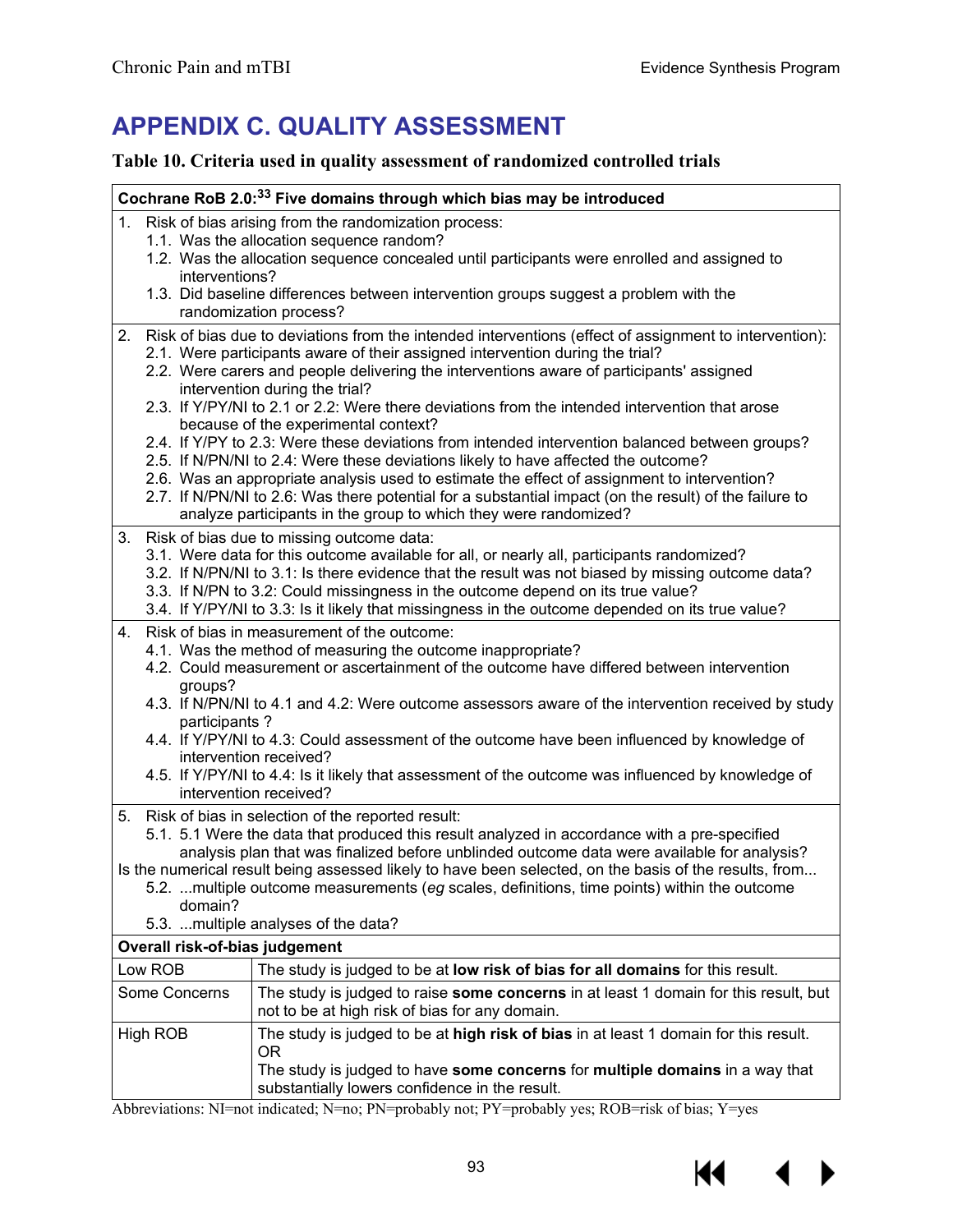| <b>Study</b><br>Author, year    | #1             | #2          | #3          | #4 | <b>Overall study quality/Quality</b><br>concerns                                                                                                                                                                                                                                                                                                                                                          | <b>Applicability</b>                                                                                              |
|---------------------------------|----------------|-------------|-------------|----|-----------------------------------------------------------------------------------------------------------------------------------------------------------------------------------------------------------------------------------------------------------------------------------------------------------------------------------------------------------------------------------------------------------|-------------------------------------------------------------------------------------------------------------------|
| Beswick-<br>Escanlar,<br>201645 | 1              | <b>NA</b>   | 0           | 0  | Entire population of SMs and focused<br>on incident mTBI with incident<br>headache or migraine pain (no<br>diagnosis codes prior to study start<br>date) during 1-year follow-up period.<br>Both mTBI and pain were defined as<br>≥1 diagnosis code.                                                                                                                                                      | Post-9/11 SMs receiving<br>military health care<br>between 2006 and 2015.                                         |
| Brickell,<br>201442             | 1              | $\pmb{0}$   | $\pmb{0}$   | 0  | Small sample size, and different<br>patients at each follow-up. High<br>attrition; no report of non-responder<br>characteristics. mTBI definition<br>inconsistent with VA-DoD common<br>definition (required LOC<15 minutes<br>and allowed intracranial abnormality).<br>Non-standard pain measure (based<br>on open-ended telephone interview<br>questions).                                             | Post-9/11 SMs with mTBI<br>and polytrauma.                                                                        |
| Couch, 201646                   | 0              | 0           | 1           | 0  | Small sample size; highly selective<br>patient group treated in 1<br>reintegration clinic. mTBI assessed<br>clinically according to VA/DoD<br>common definition. Headache or<br>migraine pain self-reported based on<br>clinical assessment questionnaire.                                                                                                                                                | Male, Post-9/11 Veterans<br>at 1 site, between ages<br>of 20 and 60, enrolled in<br>reintegration clinic.         |
| Farrell-<br>Carnahan,<br>201547 | 1              | 0           | 1           | 1  | Small study of Post-9/11 Veterans<br>admitted to inpatient rehabilitation at 1<br>of 4 VA polytrauma rehabilitation<br>centers and enrolled in TBI Model<br>Systems. mTBI assessed using TBI<br>Model Systems form. Headache<br>intensity assessed using single item<br>from NSI. Differences between<br>participants (80% of those recruited)<br>and non-participants (20% of<br>recruited) are unclear. | Post-9/11 Veterans<br>requiring inpatient<br>rehabilitation for TBI and<br>who enroll in VA TBI<br>Model Systems. |
| Hoge, 2008 <sup>15</sup>        | $\overline{1}$ | $\mathbf 0$ |             |    | Survey with 59% response rate, no<br>information on non-respondents.<br>mTBI assessed using screening<br>questions; mTBI group included n=4<br>with LOC>30 mins. Pain measures<br>assessed using validated instrument.                                                                                                                                                                                    | Post-9/11 Army SMs<br>shortly after return from<br>combat deployment.                                             |
| Hoot, 201841+                   | $\mathbf{1}$   | $\mathbf 0$ | 1           | 1  | Fairly selective study sample from 4<br>sites (no information on Veterans/SMs<br>who were recruited but did not enroll).<br>Standardized and validated measures<br>of mTBI and pain were used.                                                                                                                                                                                                            | Post-9/11 Veterans/SMs<br>with combat exposure<br>enrolled in a<br>comprehensive<br>longitudinal study.           |
| Jackson,<br>201648              | 1              | 0           | $\mathbf 1$ | 0  | Veterans sampled nationally. mTBI<br>assessed using VA 4-item screen plus                                                                                                                                                                                                                                                                                                                                 | Post-9/11 Veterans who<br>received mental health                                                                  |

### **Table 11. Quality ratings for studies reporting prevalence of chronic pain in Veterans/Servicemembers with history of mild traumatic brain injury**

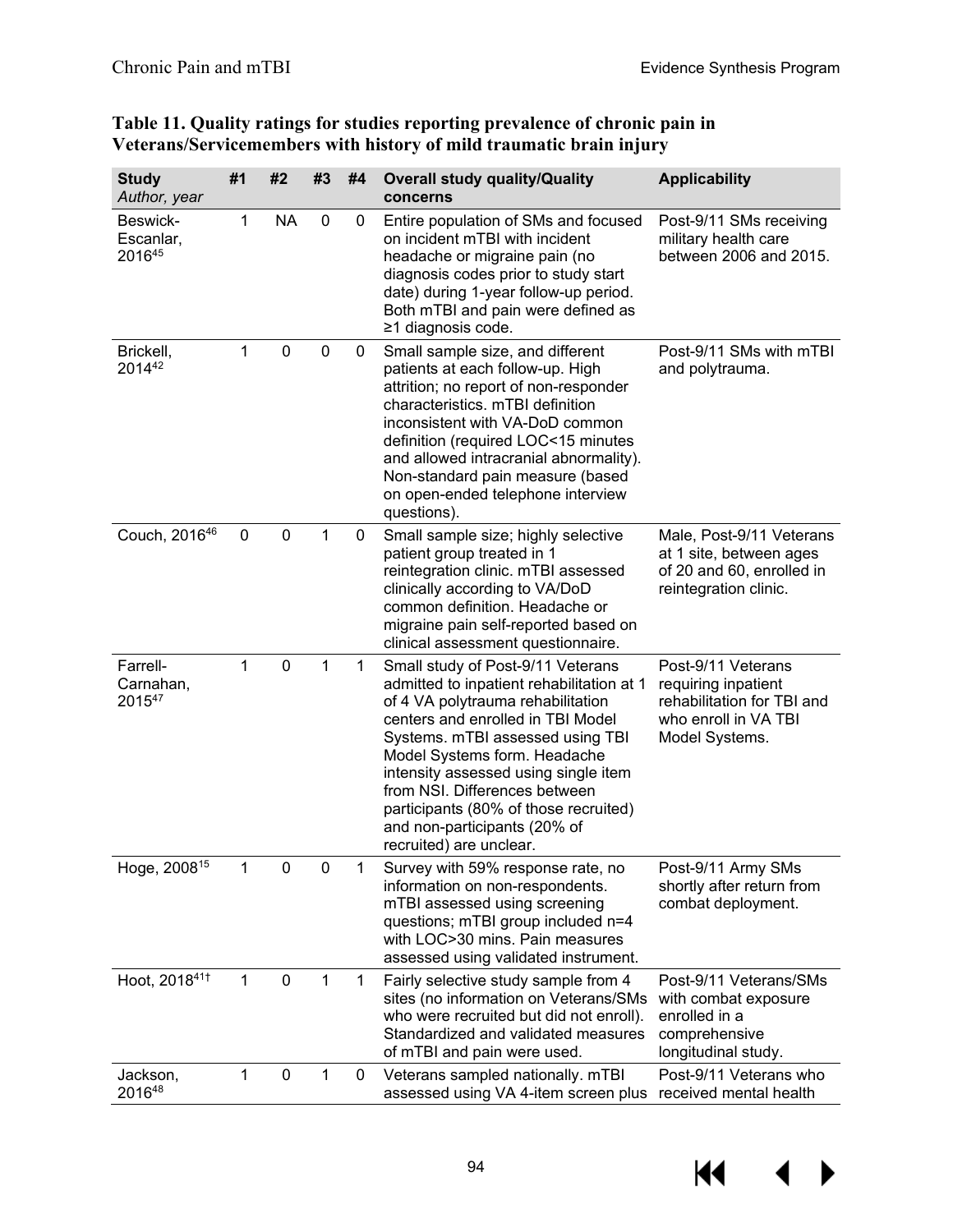| <b>Study</b><br>Author, year | #1           | #2        | #3           | #4           | <b>Overall study quality/Quality</b><br>concerns                                                                                                                                                                                                                                                                        | <b>Applicability</b>                                                                                                                                                                              |
|------------------------------|--------------|-----------|--------------|--------------|-------------------------------------------------------------------------------------------------------------------------------------------------------------------------------------------------------------------------------------------------------------------------------------------------------------------------|---------------------------------------------------------------------------------------------------------------------------------------------------------------------------------------------------|
|                              |              |           |              |              | clinical interview. Headache pain<br>assessed using post-concussive<br>symptom indicators on VA 4-item<br>screen.                                                                                                                                                                                                       | evaluation in VA;<br>oversampled females<br>and Veterans with PTSD.                                                                                                                               |
| King, 2014 <sup>40</sup>     | 1            | <b>NA</b> | $\mathbf 0$  | 0            | Entire population of VA users across<br>region. mTBI defined using ≥1 ICD<br>diagnosis code for post-concussion<br>syndrome. Pain conditions also based<br>on ICD diagnosis codes.                                                                                                                                      | Post-9/11 Veterans who<br>used VA primary care in<br>VISN 2.                                                                                                                                      |
| Kulas, 2016 <sup>39</sup>    | $\mathbf{1}$ | <b>NA</b> | $\mathbf 0$  | 0            | Large study that included full<br>population of patients from VA for 1<br>year. Both mTBI and pain conditions<br>based on presence of ≥1 ICD<br>diagnosis code during study period.                                                                                                                                     | Post-9/11 Veterans<br>receiving VA care in<br>fiscal year 2012.                                                                                                                                   |
| Lew, 2009 <sup>25*</sup>     | $\mathbf 0$  | <b>NA</b> | $\mathbf{1}$ | $\mathbf{1}$ | Single site; chart review of all patients<br>assessed for 22 months. No<br>demographics provided. mTBI and<br>general chronic pain defined as<br>clinician documentation in CTBIE<br>chart note but making assumption that<br>post-concussive symptoms<br>associated only with mTBI and not<br>TBI of greater severity. | Post-9/11 Veterans<br>treated at single Level 2<br>polytrauma clinic.                                                                                                                             |
| MacGregor,<br>201349         | 1            | <b>NA</b> | $\mathbf 0$  | $\mathbf 0$  | Fairly small multi-site sample but<br>representative of population<br>described. mTBI measurement based<br>on ICD codes and include 1 that<br>would be categorized as 'moderate'<br>using VA/DoD common definition.<br>Pain assessment not validated but<br>standard.                                                   | Post-9/11 SMs that incur<br>minor-to-moderate<br>deployment injuries as<br>recorded in deployment<br>healthcare database and<br>complete both PDHA and<br>PDHRA within 1-year<br>post-deployment. |
| Patil, 201150*               | $\pmb{0}$    | <b>NA</b> | $\mathbf{1}$ | 0            | Consecutive patients from a single VA<br>polytrauma site. mTBI assessed using<br>CTBIE. Headache pain assessed<br>using question on CTBIE and<br>referral/follow-up at Neurology clinic.                                                                                                                                | Post-9/11 Veterans<br>receiving care in a single<br>VA (polytrauma network<br>site).                                                                                                              |
| Powell, 201543               | 1            | 0         | 1            | 0            | Fairly selective study sample from 1<br>site (no information on Veterans/SMs<br>who were recruited but did not enroll).<br>mTBI based on clinical interview and<br>consensus among PhD-level<br>psychologists. General pain<br>assessment non-standard.                                                                 | Post-9/11 Veterans<br>receiving VA care in<br>Boston that would enroll<br>in TRACTS longitudinal<br>study.                                                                                        |
| Pugh, 20197                  | $\mathbf{1}$ | <b>NA</b> | 1            | 0            | Entire population of VA users. mTBI<br>defined using complex algorithm<br>taking many data sources into<br>account. Pain conditions based on<br>ICD diagnosis codes.                                                                                                                                                    | Post-9/11 Veterans who<br>enrolled in and used VA<br>healthcare.                                                                                                                                  |
| Romesser,<br>201244          | 0            | <b>NA</b> | $\mathbf{1}$ | 0            | Fairly selective study sample from 2<br>polytrauma sites. mTBI and pain<br>assessed from patient self-reported                                                                                                                                                                                                          | Post-9/11 Veterans<br>assessed in 2 VA<br>polytrauma clinics.                                                                                                                                     |

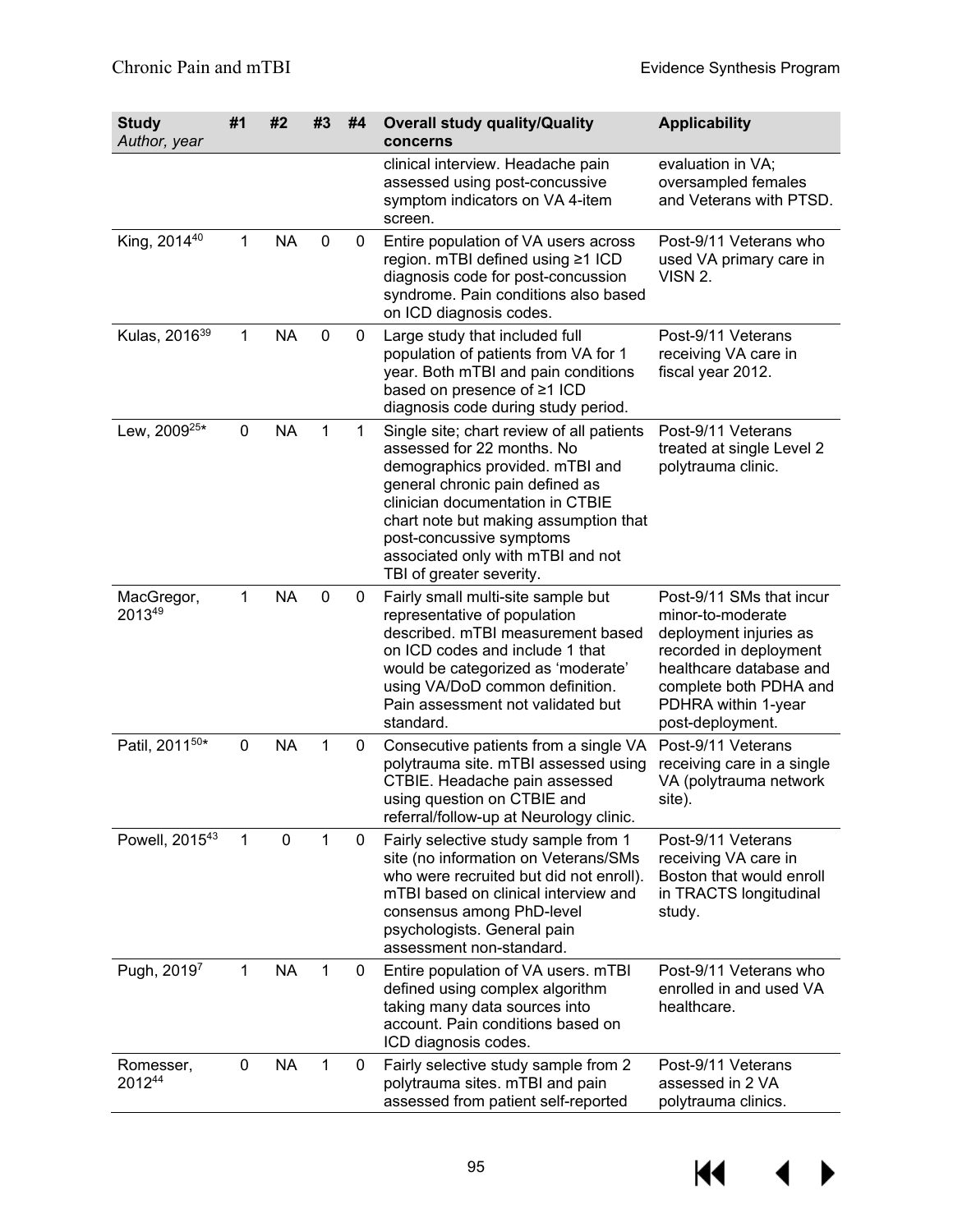| <b>Study</b><br>Author, year | #1           | #2          | #3           | #4          | <b>Overall study quality/Quality</b><br>concerns                                                                                                                                                                                                                                                                                        | <b>Applicability</b>                                                                                      |
|------------------------------|--------------|-------------|--------------|-------------|-----------------------------------------------------------------------------------------------------------------------------------------------------------------------------------------------------------------------------------------------------------------------------------------------------------------------------------------|-----------------------------------------------------------------------------------------------------------|
|                              |              |             |              |             | clinical questionnaire; unclear if<br>standardized or validated.                                                                                                                                                                                                                                                                        |                                                                                                           |
| Ruff, 2008 <sup>6</sup>      | 1            | <b>NA</b>   | 1            | 0           | Fairly small sample of consecutive<br>patients at VA polytrauma clinic. mTBI<br>assessed clinically and defined using<br>VA-DoD standard definition.<br>Headache pain measures were self-<br>reported; focused on deployment-<br>related headaches.                                                                                     | Post-9/11 Veterans<br>seeking care for TBI at<br>VA with blast-related<br>mTBI.                           |
| Schwab,<br>201751            | 1            | 1           | 1            | 1           | Sampled from among SMs with<br>positive mTBI screen at 2 sites; used<br>structured interview to confirm mTBI<br>history. Headache intensity assessed<br>using NSI. Excluded participants with<br>potential symptom exaggeration. Loss<br>to follow-up of 34%; compared<br>responders to non-responders and<br>reported few differences. | Post-9/11 Army soldiers<br>with Iraq/Afghanistan<br>deployment history from<br>2 military sites.          |
| Seal, 2017 <sup>4*</sup>     | $\mathbf{1}$ | <b>NA</b>   | $\mathbf{1}$ | $\mathbf 1$ | Large study of entire patient<br>population; mTBI assessed using<br>CTBIE; General chronic pain<br>assessed using ICD diagnosis codes,<br>but pain interference assessed using<br>standardized measure from CTBIE.                                                                                                                      | Post-9/11 Veterans who<br>use VA and completed<br>CTBIE.                                                  |
| Suri, 201753*                | 1            | $\mathbf 0$ | 1            | 1           | Large multi-site sample of VA users<br>that completed CTBIE, considered<br>gold standard assessment for mTBI.<br>Pain measures standard and/or<br>validated (pain interference question<br>from NSI).                                                                                                                                   | Post-9/11 Veterans who<br>use VA and completed<br>CTBIE.                                                  |
| Suri, 2019 <sup>52*</sup>    | 1            | <b>NA</b>   | 1            | 0           | Large multi-site population of VA<br>users that completed CTBIE,<br>considered gold standard assessment<br>for mTBI; pain assessed using "pain<br>location" measure on CTBIE. Large<br>proportion of Veterans excluded<br>because of missing data.                                                                                      | Post-9/11 Veterans who<br>use VA and completed<br>CTBIE.                                                  |
| Theeler,<br>201254           | 0            | 0           | 1            | 0           | Participants from 1 site; enrolled<br>based on positive mTBI screen but<br>presumed confirmed in TBI clinic.<br>Demographics not reported. Unknown<br>if pain measure was standardized or<br>validated.                                                                                                                                 | Post-9/11 SMs who had<br>a deployment-related<br>concussion in Iraq or<br>Afghanistan.                    |
| Tsao, 2017 <sup>55</sup>     | 1            | 0           | 0            | 0           | Sample of post-deployment SMs from<br>3 sites; unclear what proportion of<br>recruited SMs participated and how<br>responders differed from non-<br>responders. mTBI assessed using<br>screening questions (VA-DoD<br>common definition). Headache pain<br>assessed using non-                                                          | Post-9/11 male Marines<br>returning from<br>Iraq/Afghanistan<br>deployments at 1 of 3<br>sites in the US. |

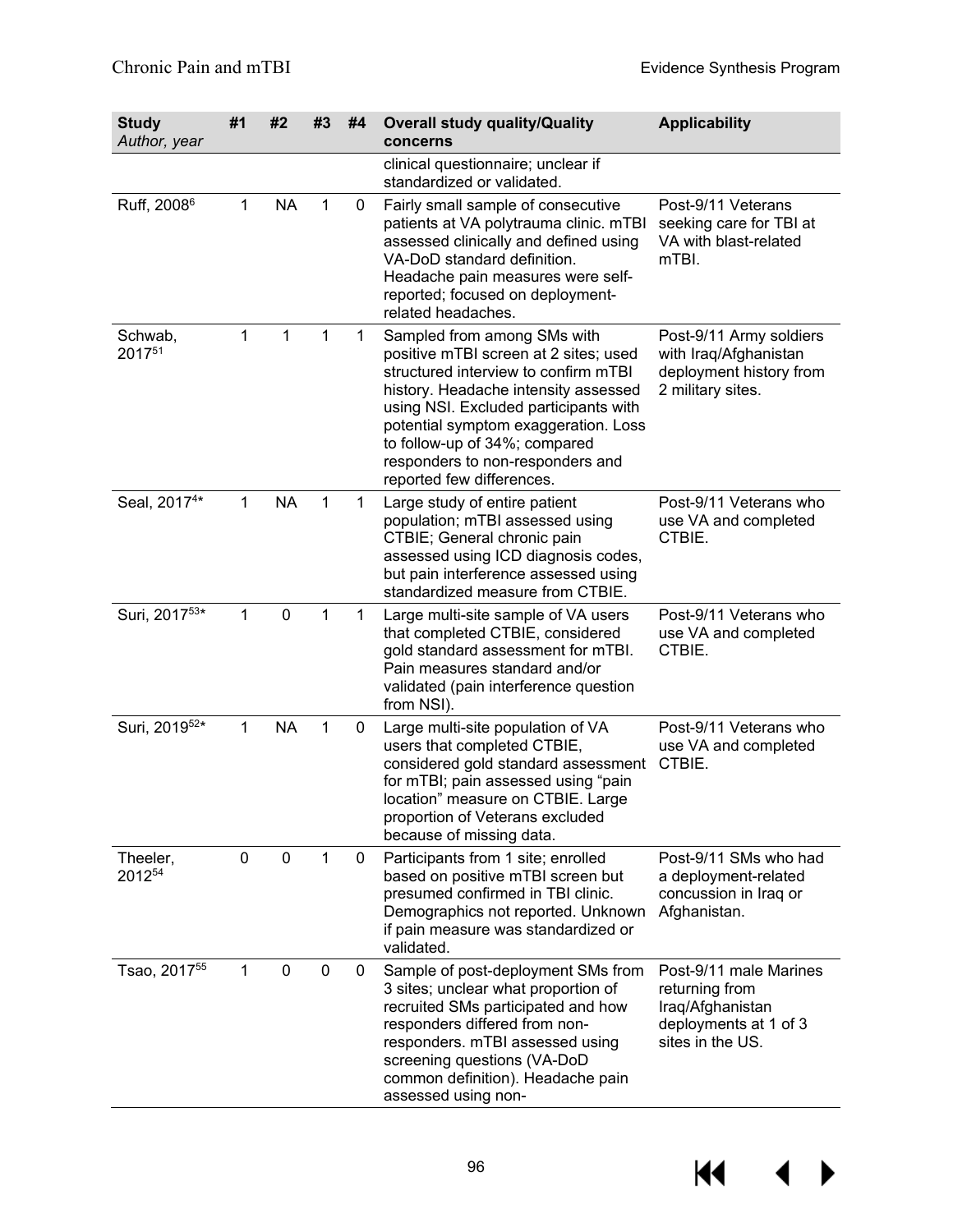| <b>Study</b><br>Author, year | #1           | #2           | #3          | #4           | <b>Overall study quality/Quality</b><br>concerns                                                                                                                                                                                                                    | <b>Applicability</b>                                                                                    |
|------------------------------|--------------|--------------|-------------|--------------|---------------------------------------------------------------------------------------------------------------------------------------------------------------------------------------------------------------------------------------------------------------------|---------------------------------------------------------------------------------------------------------|
|                              |              |              |             |              | standardized/validated item(s) on<br>questionnaire.                                                                                                                                                                                                                 |                                                                                                         |
| Vanderploeg,<br>200956       | 1            | $\mathbf 0$  | $\mathbf 0$ | 0            | Random-sample and in-person<br>assessments. No description of non-<br>respondents. Non-standard measures<br>of mTBI and pain.                                                                                                                                       | Male Vietnam-era Army<br>Veterans.                                                                      |
| Walker,<br>2018571           | 1            | $\mathbf 0$  | 1           | $\mathbf{1}$ | Fairly selective study sample from 4<br>sites (no information on Veterans/SMs<br>who were recruited but did not enroll).<br>Standardized and validated measures<br>of mTBI and pain were used.                                                                      | Post-9/11 Veterans/SMs<br>with combat exposure<br>enrolled in a<br>comprehensive<br>longitudinal study. |
| Webb, 2015 <sup>58</sup>     | $\mathbf{1}$ | <b>NA</b>    | $\mathbf 0$ | 0            | Entire population of Military Health<br>System users across multiple sites.<br>mTBI defined using CDC-<br>recommended series of ICD diagnosis<br>codes. Headache and migraine pain<br>based on ICD diagnosis codes.                                                 | Post-9/11 Air Force SMs<br>who used Military Health<br>System between 2001<br>and 2008.                 |
| Wilk, 2010 <sup>60</sup>     | 1            | $\mathbf{0}$ | $\mathbf 0$ | 1            | Survey from single-site with 57%<br>response rate, no information on non-<br>respondents. mTBI assessed using<br>screening questions. Pain measures<br>assessed using validated instrument<br>(PHQ-15). Bivariable analyses only in<br>blast/non-blast comparisons. | Post-9/11 Army SMs<br>shortly after return from<br>high-combat deployment.                              |
| Wilk, 2012 <sup>59</sup>     | 1            | $\mathbf 0$  | $\mathbf 0$ | 1            | Survey from single site with 73%<br>response rate, no information on non-<br>respondents. mTBI assessed using<br>screening questions. Pain measures<br>assessed using validated instrument<br>(PHQ-15).                                                             | Post-9/11 Army SMs<br>shortly after return from<br>combat deployment.                                   |

\*Study based on VA Comprehensive TBI Evaluation (CTBIE) data. † Chronic Effects of Neurotrauma Consortium (CENC) longitudinal cohort study.

Abbreviations: CDC=Centers for Disease Control and Prevention; CTBIE=Clinical TBI Evaluation; DoD=Department of Defense; ICD=International Classification of Diseases; mTBI=Mild Traumatic Brain Injury; SMs=Servicemembers; VA=Veterans Affairs; VISN=Veterans Integrated Services Network; PTSD=Posttraumatic stress disorder; NA=Not applicable

## **Quality Assessment Criteria**

#### **1. Representativeness of the sample:**

- 1=Truly representative of the target population
- 1=Somewhat representative of the target population
- 0=Selected subset of Veterans/SMs

 $0 = No$ 

### **2. Non-respondents/non-enrolled:**

*Enter 0 or 1:*

1=Comparability between respondent and non-respondent characteristics is established; response rate is satisfactory

0=Comparability between respondents and non-respondents is unsatisfactory; response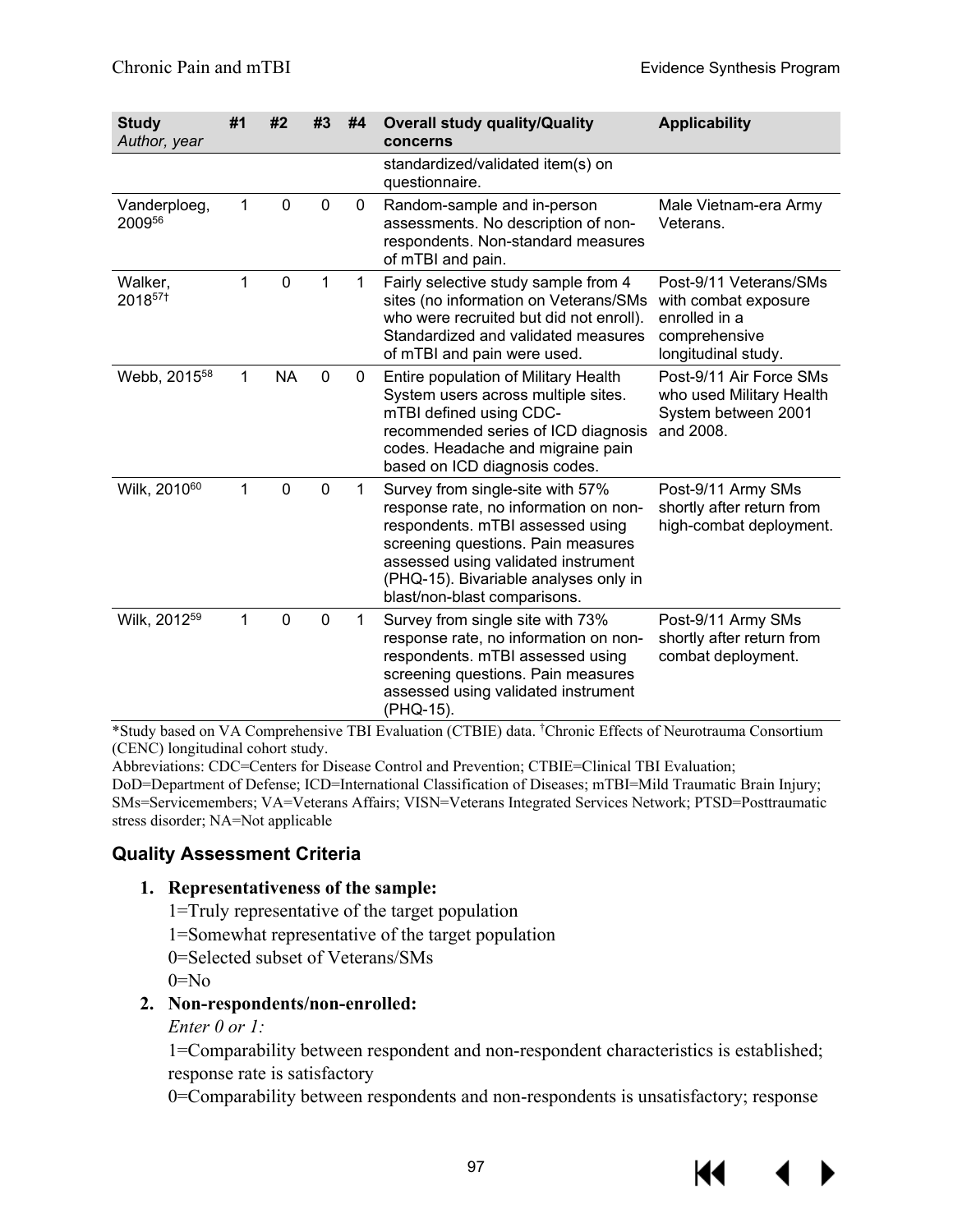rate is unsatisfactory

0=No description of the characteristics of the responders versus non-responders; no description of response rate

NA=EHR studies (patient does not opt in versus opt out)

## **3. Were objective, standard criteria used for measurement of mTBI?**

*Enter 0 or 1:*

1=Validated measures (*eg* any that uses VA/DoD common definition with clinical interview)

0=Administrative codes

0=Non-validated (*eg*, reported concussion, self-report, initial screen)

### **4. Were standard, validated criteria used for measurement of chronic pain?** *Enter 0 or 1:*

a) All measures standard and/or validated? (if some are validated and some are not, note which get 1 or 0)

 $1 = yes$ 

0=no, self-report measure; not validated for chronic pain measurement

0=no, proxy measure used (*eg*, opioid medication use)

14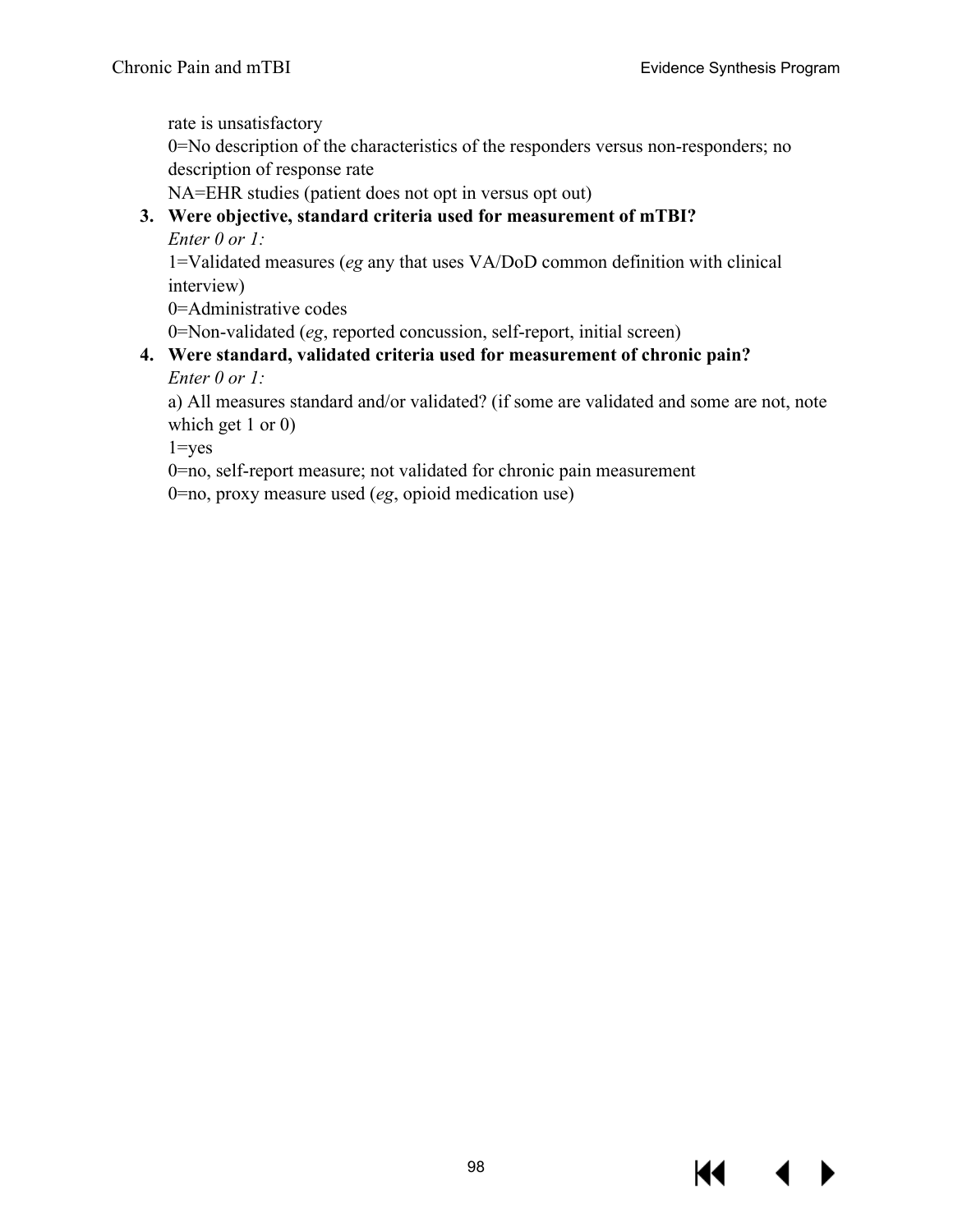# **APPENDIX D. STUDIES EXCLUDED AT FULL TEXT LEVEL**

### **Excluded publication type**

Barrett RS. Post-traumatic headache. Combat soldiers are suffering. Adv NPs PAs. 2012;3(1):33-34.

Bell KR, Brockway JA, Fann JR, et al. Concussion treatment after combat trauma: development of a telephone based, problem solving intervention for service members. Contemp Clin Trials. 2015;40:54-62.

Daggett V. Feasibility and satisfaction with the VETeranS Compensate, Adapt, REintegrate (VETS-CARE) intervention. Brain Inj. 2014;28(5-6):554.

DePalma RG. Combat TBI: History, Epidemiology, and Injury Modes. CRC Press/Taylor & Francis. 2015;2.

Eskridge SL. Combat-related blast injuries: Injury types and outcomes. Dissertation Abstracts International: Section B: The Sciences and Engineering. 2012;72(7-B):3929.

Finkel A. Headaches in soldiers with mild traumatic brain injury--additional data. Headache. 2012;52(8):1320.

Gelinas C. Validation of a revised pain assessment tool for brain-injured ICU patients. Critical care medicine Conference: 46th critical care congress of the society of critical care medicine, SCCM. 2016;44(12 Supplement 1):269.

Hoffer ME, Donaldson C, Gottshall KR, Balaban C, Balough BJ. Blunt and blast head trauma: different entities. Int Tinnitus J. 2009;15(2):115-118.

Hoffman JM, Ehde DM, Dikmen S, et al. Telephone-delivered cognitive behavioral therapy for veterans with chronic pain following traumatic brain injury: Rationale and study protocol for a randomized controlled trial study. Contemp Clin Trials. 2019;76:112-119.

Khoury S, Benavides R. Pain with traumatic brain injury and psychological disorders. Prog Neuropsychopharmacol Biol Psychiatry. 2018;87(Pt B):224-233.

Kjeldgaard D, Forchhammer H, Jensen R. Cognitive, emotional and somatic symptoms among patients with chronic posttraumatic headache. A controlled study...The European Headache and Migraine Trust International Congress, London, UK. 20-23 September 2012. J Headache Pain. 2013;14:1-1.

Kumar A, Loane DJ. Neuroinflammation after traumatic brain injury: opportunities for therapeutic intervention. Brain, behavior, and immunity. 2012;26(8):1191-1201.

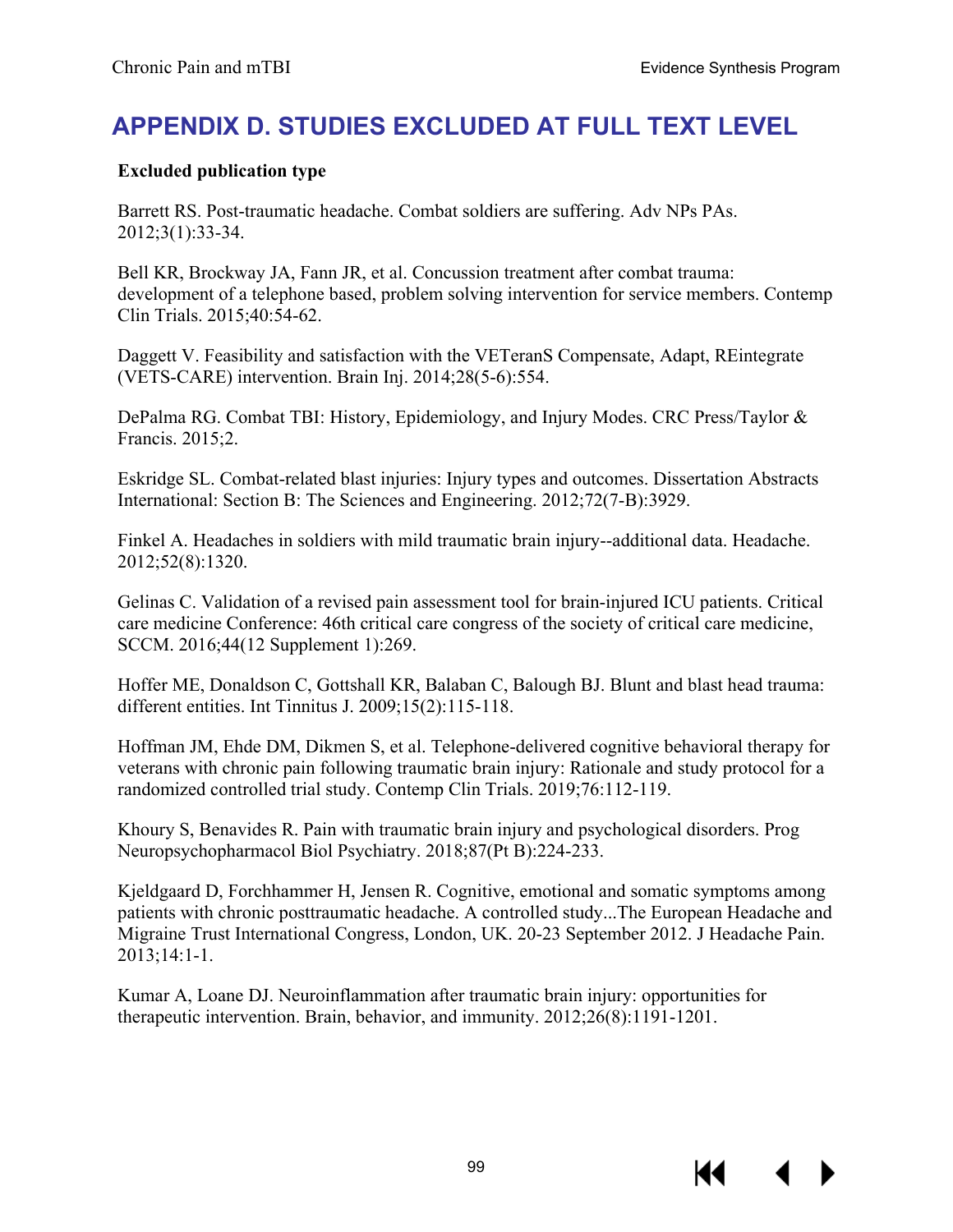Malozzi SL. Predicting clinical outcomes in OEF/OIF/OND veterans with the polytrauma clinical triad. Dissertation Abstracts International: Section B: The Sciences and Engineering. 2019;80(2-B(E)):No-Specified.

Mehalick ML, Glueck AC. Examining the relationship and clinical management between traumatic brain injury and pain in military and civilian populations. Brain Inj. 2018;32(11):1307-1314.

Metti A. Post-traumatic vs non-traumatic headaches: a phenotypic analysis. Neurology. 2018;90(15).

Nassif TH. Examining the effectiveness of mindfulness meditation for chronic pain management in combat Veterans with traumatic brain injury. Dissertation Abstracts International: Section B: The Sciences and Engineering. 2014;75(3-B(E)):No-Specified.

NCT00862095. Medical Therapies for Chronic Post-Traumatic Headaches. A Randomized Controlled Trial of Medical Therapies for Chronic Post-Traumatic Headaches. 2009.

NCT01306968. Hyperbaric Oxygen Therapy (HBO2) for Persistent Post-concussive Symptoms After Mild Traumatic Brain Injury (mTBI). In. Research USAM, Materiel Command Y, trans2011.

NCT01611194. mTBI Mechanisms of Action of HBO2 for Persistent Post-Concussive Symptoms. In. Research USAM, Materiel Command Y, trans2012.

O'Connor KL. Concussion among military service academy members: Identifying risk factors, recovery trajectories, and the role of mental health. Dissertation Abstracts International: Section B: The Sciences and Engineering. 2018;79(12-B(E)):No-Specified.

Ruff RL, Riechers RG, Ruff SS. Relationships between mild traumatic brain injury sustained in combat and post-traumatic stress disorder. F1000 Med Rep. 2010;2:64.

Saper RB, Lemaster CM, Elwy AR, et al. Yoga versus education for Veterans with chronic low back pain: study protocol for a randomized controlled trial. Trials. 2016;17(1):224.

Tang V, Warden J, Cullen N, Rutledge E. Topiramate in traumatic brain injury: Adverse effects on cognitive function. The Journal of Head Trauma Rehabilitation. 2007;22(6):409-410.

Tepper D. Post-traumatic headache in veterans. Headache. 2013;53(5):875-876.

Theeler B, Lucas S, Riechers RG, 2nd, Ruff RL. Post-traumatic headaches in civilians and military personnel: a comparative, clinical review. Headache. 2013;53(6):881-900.

Wortman K. Personality and executive functioning in male veterans with mild traumatic brain injury. Dissertation Abstracts International: Section B: The Sciences and Engineering. 2018;79(1-B(E)):No-Specified.



К€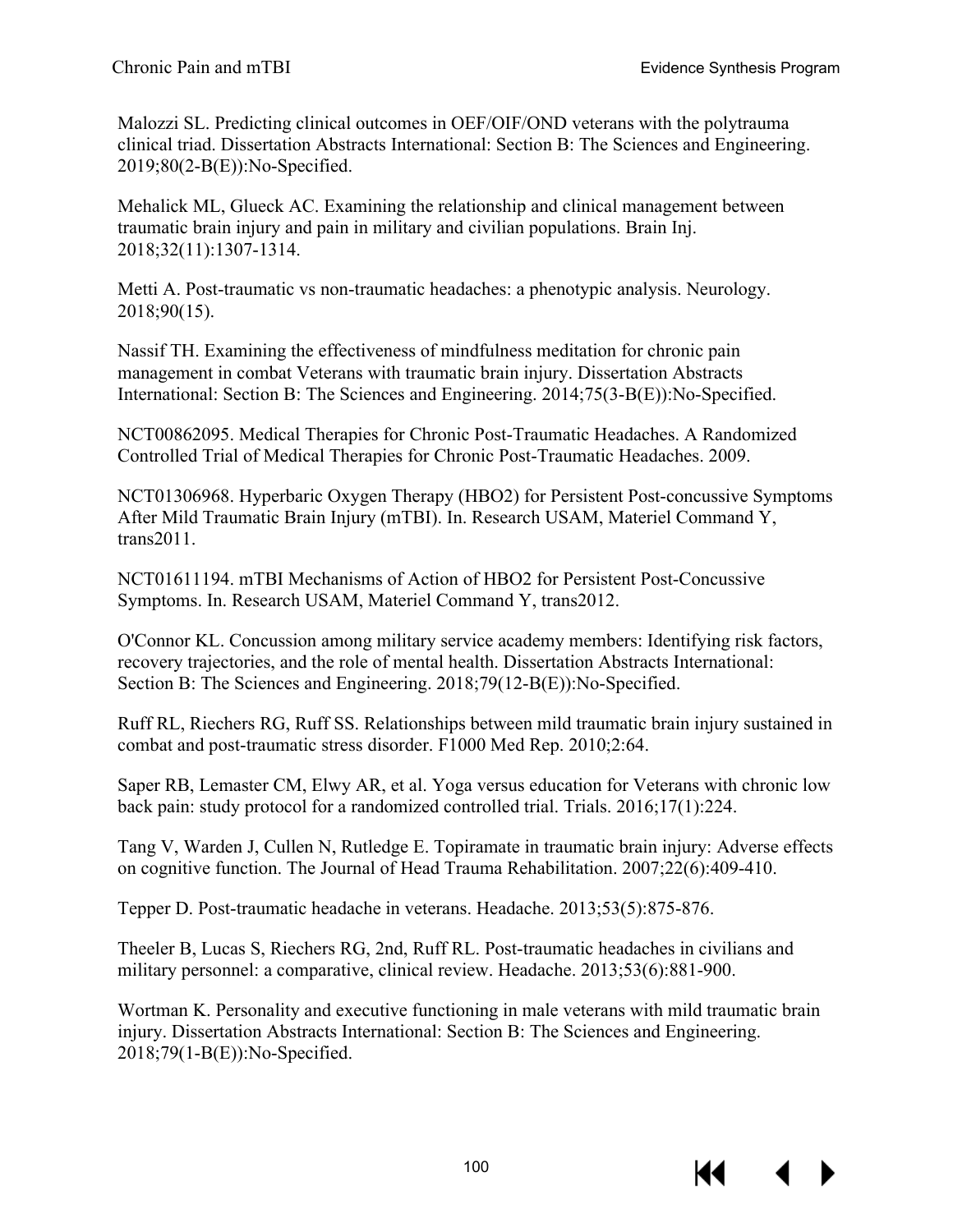Zhang K, Jiang W, Ma T, Wu H. Comparison of early and late decompressive craniectomy on the long-term outcome in patients with moderate and severe traumatic brain injury: A metaanalysis. Br J Neurosurg. 2016;30(2):251-257.

## **Excluded population**

Adams RS, Larson MJ, Meerwijk EL, Williams TV, Harris AHS. Postdeployment Polytrauma Diagnoses Among Soldiers and Veterans Using the Veterans Health Affairs Polytrauma System of Care and Receipt of Opioids, Nonpharmacologic, and Mental Health Treatments. J Head Trauma Rehabil. 2019;34(3):167-175.

Afari N, Pittman J, Floto E, et al. Differential impact of combat on postdeployment symptoms in female and male veterans of Iraq and Afghanistan. Mil Med. 2015;180(3):296-303.

Arbisi PA, Polusny MA, Erbes CR, Thuras P, Reddy MK. The Minnesota Multiphasic Personality Inventory-2 Restructured Form in National Guard soldiers screening positive for posttraumatic stress disorder and mild traumatic brain injury. Psychol Assess. 2011;23(1):203- 214.

Avallone KM, Smith ER, Ma S, et al. PTSD as a Mediator in the Relationship Between Post-Concussive Symptoms and Pain Among OEF/OIF/OND Veterans. Mil Med. 2019;184(1- 2):e118-e123.

Balba NM, Elliott JE, Weymann KB, et al. Increased Sleep Disturbances and Pain in Veterans with Comorbid Traumatic Brain Injury and Posttraumatic Stress Disorder. J Clin Sleep Med. 2018;14(11):1865-1878.

Bertenthal D, Yaffe K, Barnes DE, et al. Do postconcussive symptoms from traumatic brain injury in combat veterans predict risk for receiving opioid therapy for chronic pain? Brain Inj. 2018;32(10):1188-1196.

Blakey SM, Wagner HR, Naylor J, et al. Chronic Pain, TBI, and PTSD in Military Veterans: A Link to Suicidal Ideation and Violent Impulses? J Pain. 2018;19(7):797-806.

Bomyea J, Lang AJ, Delano-Wood L, et al. Neuropsychiatric Predictors of Post-Injury Headache After Mild-Moderate Traumatic Brain Injury in Veterans. Headache. 2016;56(4):699-710.

Bryan CJ, Hernandez AM. Predictors of post-traumatic headache severity among deployed military personnel. Headache. 2011;51(6):945-953.

Bushnik T, Englander J, Wright J. The experience of fatigue in the first 2 years after moderateto-severe traumatic brain injury: a preliminary report. J Head Trauma Rehabil. 2008;23(1):17- 24.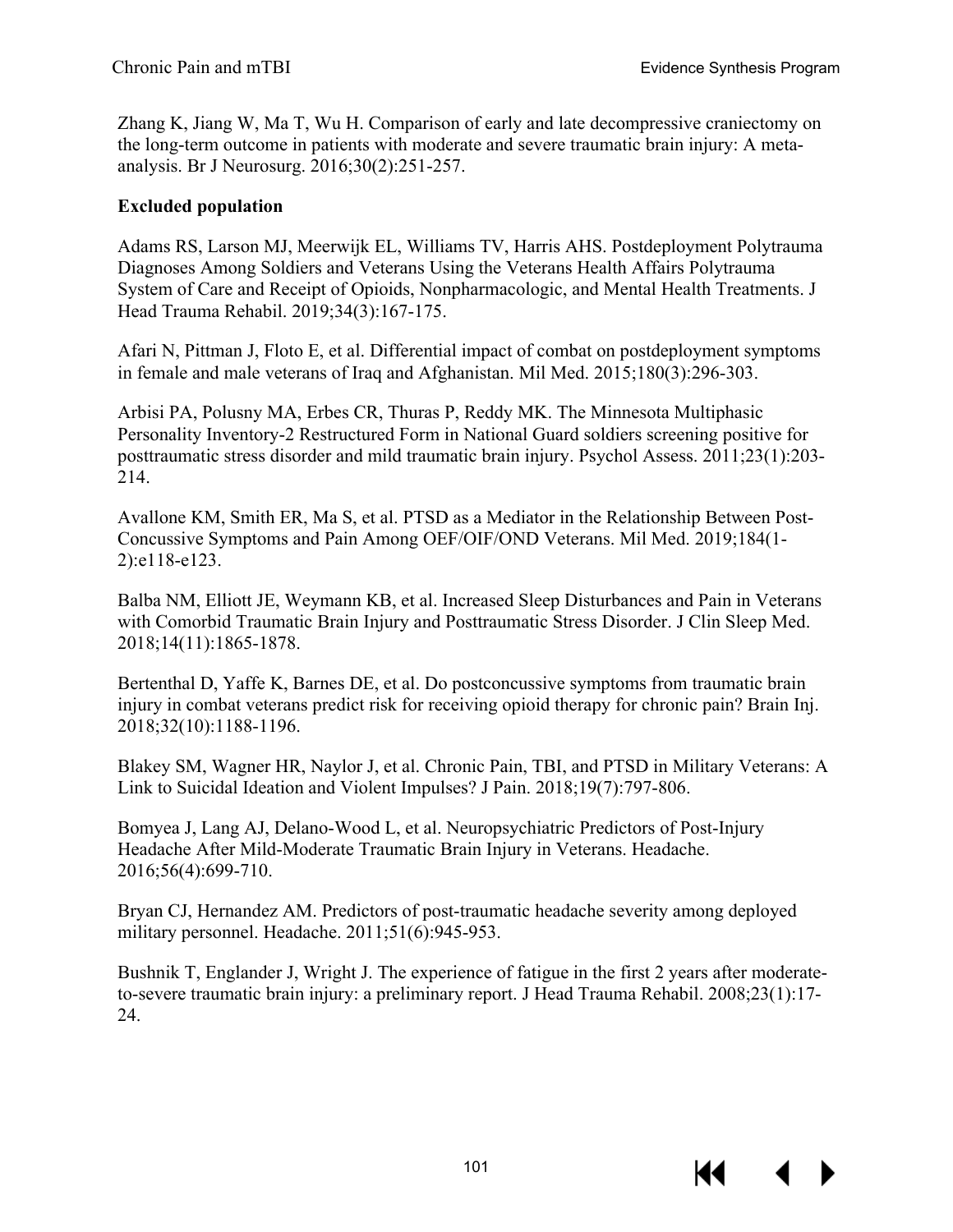Carlozzi NE, Kisala PA, Boulton AJ, et al. Measuring Pain in TBI: Development of the TBI-QOL Pain Interference Item Bank and Short Form. Arch Phys Med Rehabil. 2020;101(1):11- 19.

Carlson KF, Taylor BC, Hagel EM, Cutting A, Kerns R, Sayer NA. Headache diagnoses among Iraq and Afghanistan war veterans enrolled in VA: a gender comparison. Headache. 2013;53(10):1573-1582.

Cifu DX, Taylor BC, Carne WF, et al. Traumatic brain injury, posttraumatic stress disorder, and pain diagnoses in OIF/OEF/OND Veterans. J Rehabil Res Dev. 2013;50(9):1169-1176.

Cohen SP, Plunkett AR, Wilkinson I, et al. Headaches during war: analysis of presentation, treatment, and factors associated with outcome. Cephalalgia. 2012;32(2):94-108.

Combs MA, Critchfield EA, Soble JR. Relax while you rehabilitate: A pilot study integrating a novel, yoga-based mindfulness group intervention into a residential military brain injury rehabilitation program. Rehabil Psychol. 2018;63(2):182-193.

Copeland LA, Finley EP, Bollinger MJ, Amuan ME, Pugh MJ. Comorbidity Correlates of Death Among New Veterans of Iraq and Afghanistan Deployment. Med Care. 2016;54(12):1078-1081.

Davis L, Hanson B, Gilliam S. Pilot study of the effects of mixed light touch manual therapies on active duty soldiers with chronic post-traumatic stress disorder and injury to the head. J Bodywork Mov Ther. 2016;20(1):42-51.

Denby E, Murphy D, Busuttil W, Sakel M, Wilkinson D. Neuropsychiatric Outcomes in UK Military Veterans with Mild Traumatic Brain Injury and Vestibular Dysfunction. J Head Trauma Rehabil. 2020;35(1):57-65.

Detweiler MB, Arif S, Candelario J, et al. Salem VAMC-U.S. Army Fort Bragg Warrior Transition Clinic telepsychiatry collaboration: 12-month operation clinical perspective. Telemed J E Health. 2012;18(2):81-86.

Eagle SR, Kontos AP, Mi QI, et al. Shared Neuromuscular Performance Traits in Military Personnel with Prior Concussion. Med Sci Sports Exerc. 2019;51(8):1619-1625.

Elbogen EB, Alsobrooks A, Battles S, et al. Mobile Neurofeedback for Pain Management in Veterans with TBI and PTSD. Pain Med. 2019;07:07.

Elnitsky CA, Blevins C, Findlow JW, Alverio T, Wiese D. Student Veterans Reintegrating from the Military to the University With Traumatic Injuries: How Does Service Use Relate to Health Status? Arch Phys Med Rehabil. 2018;99(2S):S58-S64.

Epstein EL, Martindale SL, Va Mid-Atlantic Mirecc W, Miskey HM. Posttraumatic stress disorder and traumatic brain Injury: Sex differences in veterans. Psychiatry Research. 2019;274:105-111.

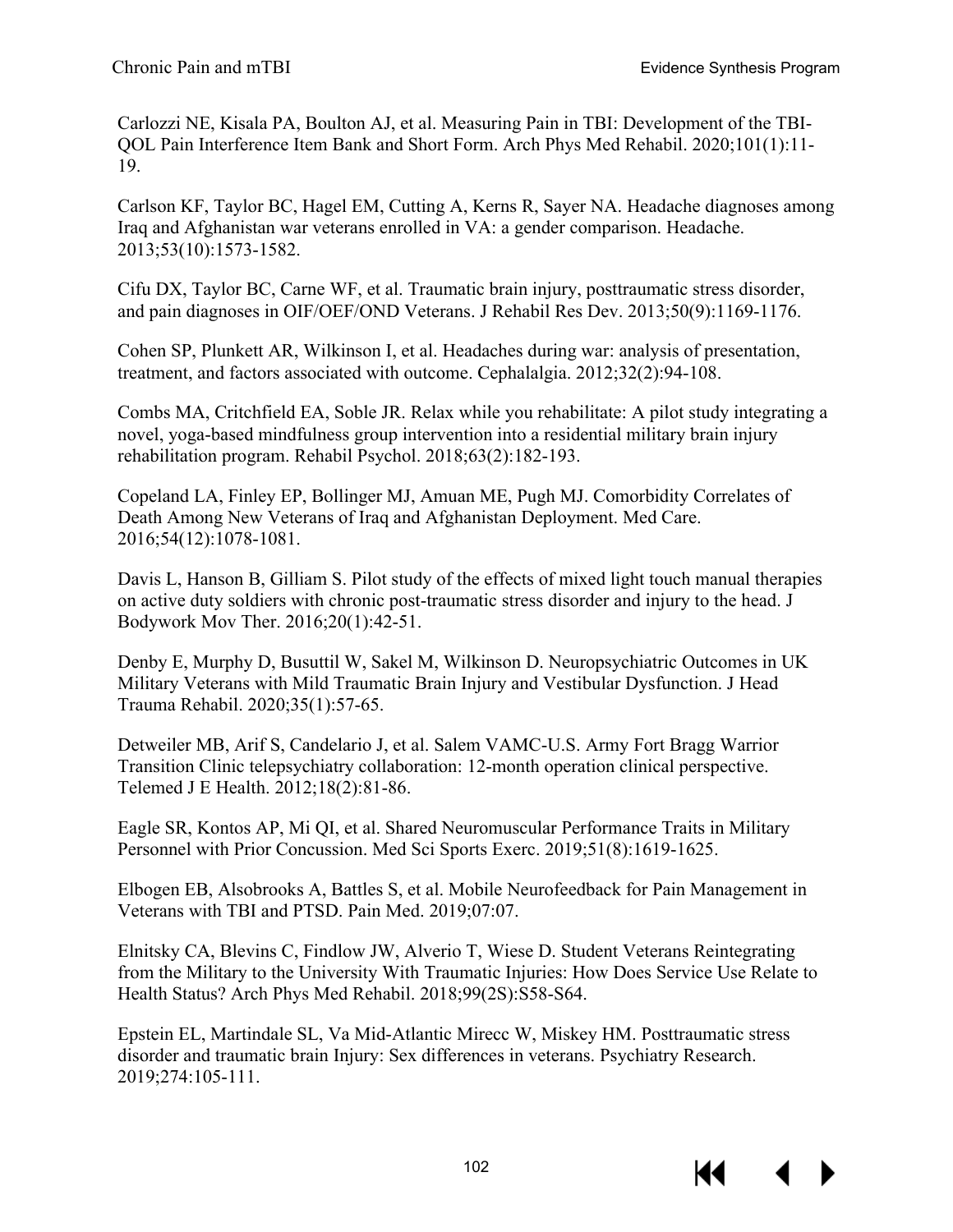Eskridge SL, Macera CA, Galarneau MR, et al. Influence of combat blast-related mild traumatic brain injury acute symptoms on mental health and service discharge outcomes. J Neurotrauma. 2013;30(16):1391-1397.

Finkel AG, Yerry JA, Klaric JS, Ivins BJ, Scher A, Choi YS. Headache in military service members with a history of mild traumatic brain injury: A cohort study of diagnosis and classification. Cephalalgia. 2017;37(6):548-559.

Finley EP, Bollinger M, Noel PH, et al. A national cohort study of the association between the polytrauma clinical triad and suicide-related behavior among US Veterans who served in Iraq and Afghanistan. Am J Public Health. 2015;105(2):380-387.

Fonda JR, Gradus JL, Brogly SB, McGlinchey RE, Milberg WP, Fredman L. Traumatic Brain Injury and Opioid Overdose Among Post-9/11 Veterans with Long-Term Opioid Treatment of Chronic Pain. J Head Trauma Rehabil. 2019;08:08.

Golub A, Bennett AS. Prescription opioid initiation, correlates, and consequences among a sample of OEF/OIF military personnel. Subst Use Misuse. 2013;48(10):811-820.

Harch PG, Andrews SR, Fogarty EF, Lucarini J, Van Meter KW. Case control study: hyperbaric oxygen treatment of mild traumatic brain injury persistent post-concussion syndrome and post-traumatic stress disorder. Medical Gas Research. 2017;7(3):156-174.

Hershaw JN, Hill-Pearson CA, Arango JI, Souvignier CAR, Pazdan CRM. Semi-Automated Neurofeedback Therapy for Persistent Postconcussive Symptoms in a Military Clinical Setting: A Feasibility Study. Mil Med. 2019;11:11.

Higgins DM, Kerns RD, Brandt CA, et al. Persistent pain and comorbidity among Operation Enduring Freedom/Operation Iraqi Freedom/operation New Dawn veterans. Pain Med. 2014;15(5):782-790.

Higgins DM. Internet-based Pain Self-management for Veterans: Feasibility and Preliminary Efficacy of the Pain EASE Program. In.

Hoffman SN, Herbert MS, Crocker LD, et al. The Role of Pain Catastrophizing in Cognitive Functioning Among Veterans with a History of Mild Traumatic Brain Injury. J Head Trauma Rehabil. 2019;34(4):E61-E66.

Howard L, Dumkrieger G, Chong CD, Ross K, Berisha V, Schwedt TJ. Symptoms of Autonomic Dysfunction Among Those with Persistent Posttraumatic Headache Attributed to Mild Traumatic Brain Injury: A Comparison to Migraine and Healthy Controls. Headache. 2018;58(9):1397-1407.

Hudson TJ, Painter JT, Gressler LE, et al. Factors Associated with Opioid Initiation in OEF/OIF/OND Veterans with Traumatic Brain Injury. Pain Med. 2018;19(4):774-787.

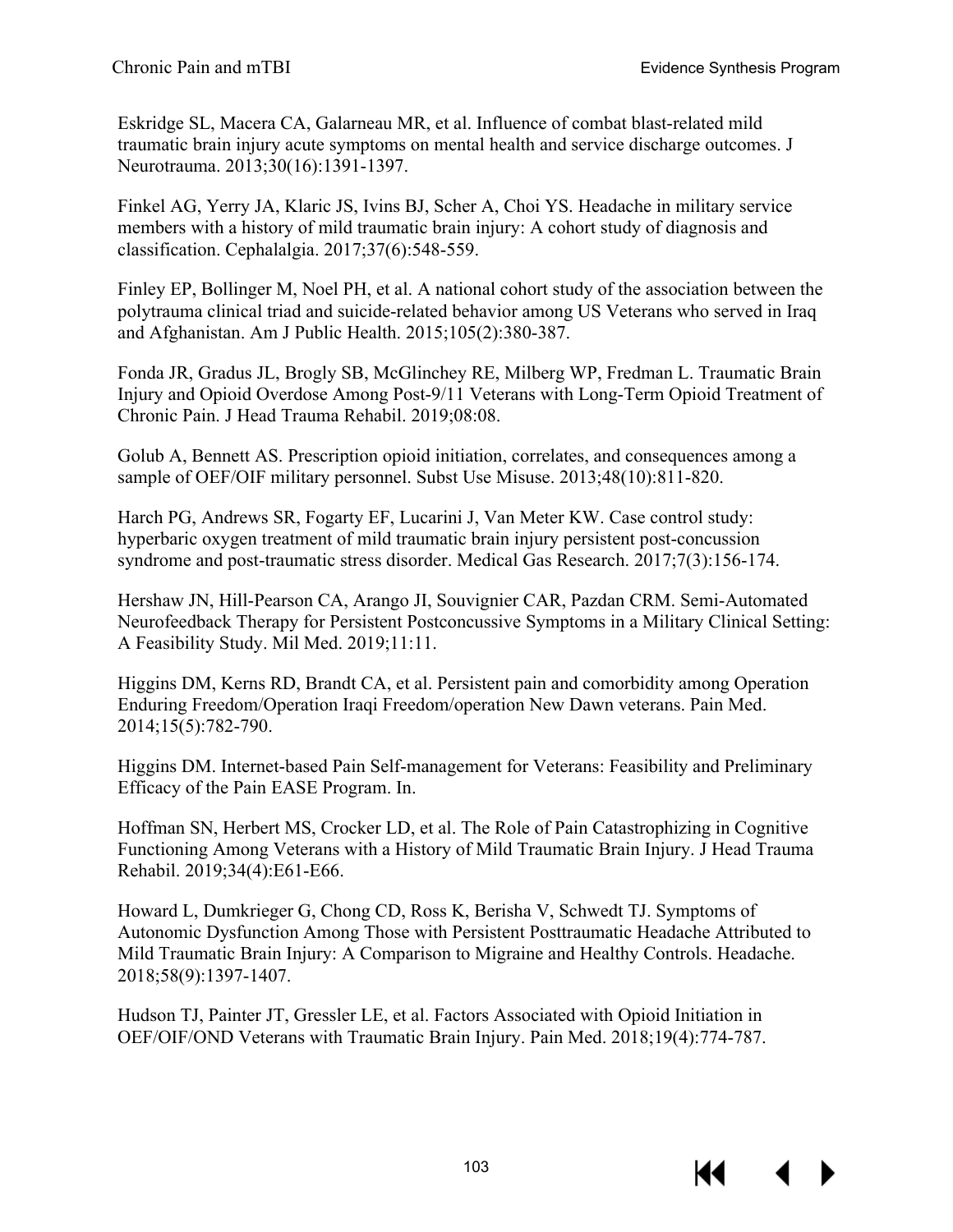Hudson TJ, Painter JT, Martin BC, et al. Pharmacoepidemiologic analyses of opioid use among OEF/OIF/OND veterans. Pain. 2017;158(6):1039-1045.

Jaramillo CA, Cooper DB, Wang CP, et al. Subgroups of US IRAQ and Afghanistan veterans: associations with traumatic brain injury and mental health conditions. Brain Imaging Behav. 2015;9(3):445-455.

Jaramillo CA, Eapen BC, McGeary CA, et al. A cohort study examining headaches among veterans of Iraq and Afghanistan wars: Associations with traumatic brain injury, PTSD, and depression. Headache. 2016;56(3):528-539.

Johansson B, Wentzel AP, Andréll P, Mannheimer C, Rönnbäck L. Methylphenidate reduces mental fatigue and improves processing speed in persons suffered a traumatic brain injury. Brain Inj. 2015;29(6):758-765.

Johnson SS, Levesque DA, Broderick LE, Bailey DG, Kerns RD. Pain Self-Management for Veterans: Development and Pilot Test of a Stage-Based Mobile-Optimized Intervention. JMIR Med Inform. 2017;5(4):e40.

Jonas WB, Bellanti DM, Paat CF, et al. A Randomized Exploratory Study to Evaluate Two Acupuncture Methods for the Treatment of Headaches Associated with Traumatic Brain Injury. Med Acupunct. 2016;28(3):113-130.

Jouzdani SR, Ebrahimi A, Rezaee M, Shishegar M, Tavallaii A, Kaka G. Characteristics of posttraumatic headache following mild traumatic brain injury in military personnel in Iran. Environ. 2014;19(6):422-428.

King PR, Beehler GP, Wade MJ. Self-Reported Pain and Pain Management Strategies Among Veterans with Traumatic Brain Injury: A Pilot Study. Mil Med. 2015;180(8):863-868.

Kjeldgaard Nielsen D FHTTWJRH. EHMTI-0162. Cognitive behavioural treatment for the chronic posttraumatic headache patient: a randomised controlled trial. Journal of headache and pain. 2014;15.

Lang KP, Veazey-Morris K, Andrasik F. Exploring the role of insomnia in the relation between PTSD and pain in veterans with polytrauma injuries. J Head Trauma Rehabil. 2014;29(1):44- 53.

Lee CJ, Felix ER, Levitt RC, et al. Traumatic brain injury, dry eye and comorbid pain diagnoses in US veterans. Br J Ophthalmol. 2018;102(5):667-673.

Losoi H, Silverberg ND, Waljas M, et al. Resilience Is Associated with Outcome from Mild Traumatic Brain Injury. J Neurotrauma. 2015;32(13):942-949.

Mahmood S, Al-Thani H, El-Menyar A, et al. Tramadol in traumatic brain injury: Should we continue to use it? Journal of Anaesthesiology Clinical Pharmacology. 2015;31(3):344-348.

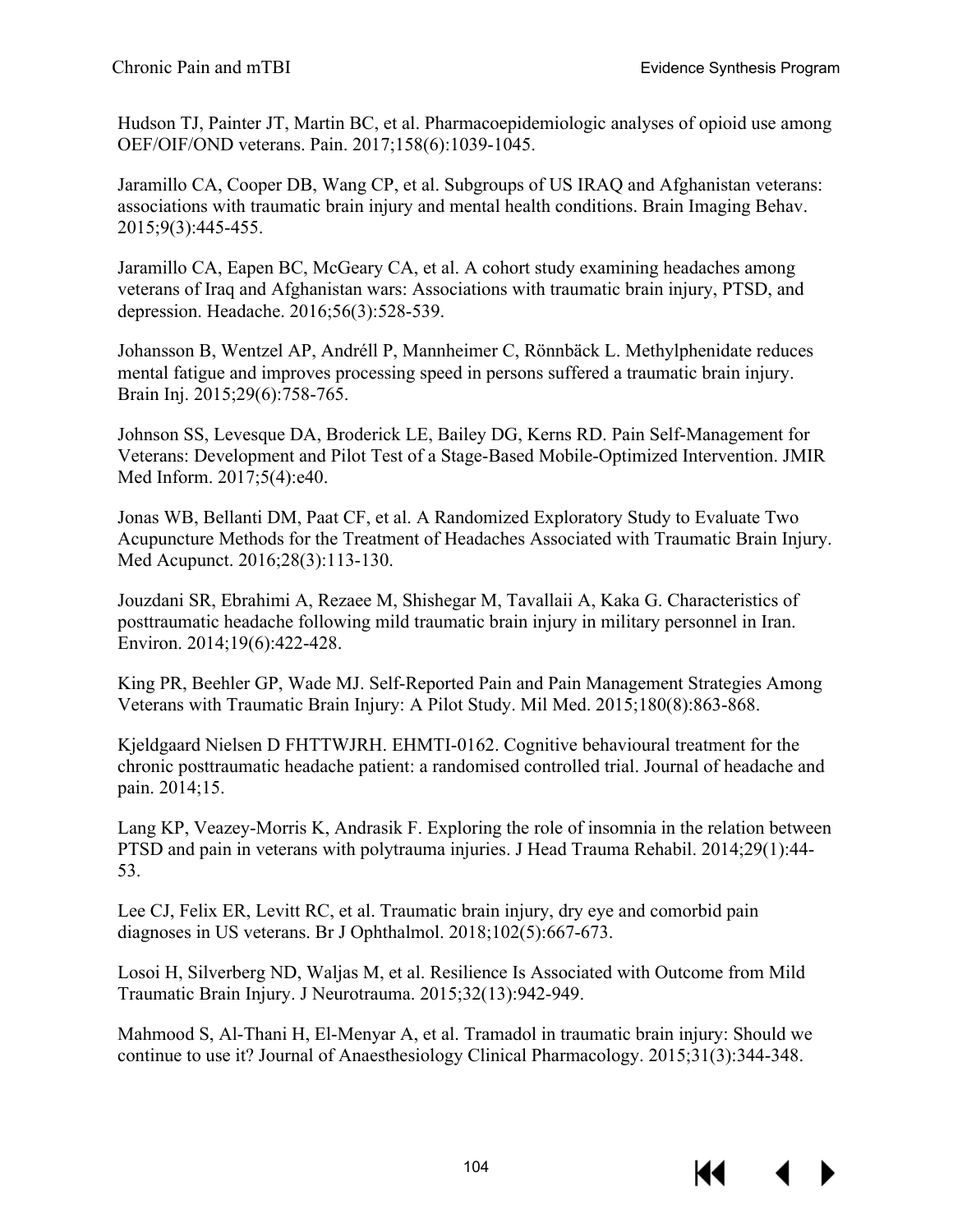Martindale SL, Epstein EL, Taber KH, Workgroup VAM-AM, Rowland JA. Behavioral and Health Outcomes Associated with Deployment and Nondeployment Acquisition of Traumatic Brain Injury in Iraq and Afghanistan Veterans. Arch Phys Med Rehabil. 2018;99(12):2485- 2495.

Miller RS, Weaver LK, Bahraini N, et al. Effects of hyperbaric oxygen on symptoms and quality of life among service members with persistent postconcussion symptoms: a randomized clinical trial. JAMA Intern Med. 2015;175(1):43-52.

Moeller DR, Duffey JM, Goolsby AM, Gallimore JT. Use of a Removable Mandibular Neuroprosthesis for the Reduction of Posttraumatic Stress Disorder (PTSD) and Mild Traumatic Brain Injury/PTSD/Associated Nightmares, Headaches, and Sleep Disturbances. J Spec Oper Med. 2014;14(3):64-73.

Moriarty H, Winter L, Robinson K, et al. Exploration of Individual and Family Factors Related to Community Reintegration in Veterans with Traumatic Brain Injury. Journal of the American Psychiatric Nurses Association. 2015;21(3):195-211.

Mortera MH, Kinirons SA, Simantov J, Klingbeil H. Long-Term Neurobehavioral Symptoms and Return to Productivity in Operation Enduring Freedom/Operation Iraqi Freedom Veterans with and Without Traumatic Brain Injury. Arch Phys Med Rehabil. 2018;99(2S):S50-S57.

Norris JN, Smith S, Harris E, Labrie DW, Ahlers ST. Characterization of acute stress reaction following an IED blast-related mild traumatic brain injury. Brain Inj. 2015;29(7-8):898-904.

Paltsev AI, Torgashov MN, Voronova YS, Bayandina EV, Lunyakina SB. Role of combat stress in the formation of chronic pain syndrome in combatants and its treatment with pantogam active. Neuroscience and Behavioral Physiology. 2011;41(8):878-882.

Phillips KM, Clark ME, Gironda RJ, et al. Pain and psychiatric comorbidities among two groups of Iraq and Afghanistan era Veterans. J Rehabil Res Dev. 2016;53(4):413-432.

Pugh MJ, Finley EP, Wang CP, et al. A retrospective cohort study of comorbidity trajectories associated with traumatic brain injury in veterans of the Iraq and Afghanistan wars. Brain Inj. 2016;30(12):1481-1490.

Ribeiro CJN, Araujo ACS, Brito SB, et al. Pain assessment of traumatic brain injury victims using the Brazilian version of the Behavioral Pain Scale. Revista Brasileira de Terapia Intensiva. 2018;30(1):42-49.

Rosenthal JF, Erickson JC. Post-traumatic stress disorder in U.S. soldiers with post-traumatic headache. Headache. 2013;53(10):1564-1572.

Sayer NA, Cifu DX, McNamee S, et al. Rehabilitation needs of combat-injured service members admitted to the VA Polytrauma Rehabilitation Centers: the role of PM&R in the care of wounded warriors. Pm R. 2009;1(1):23-28.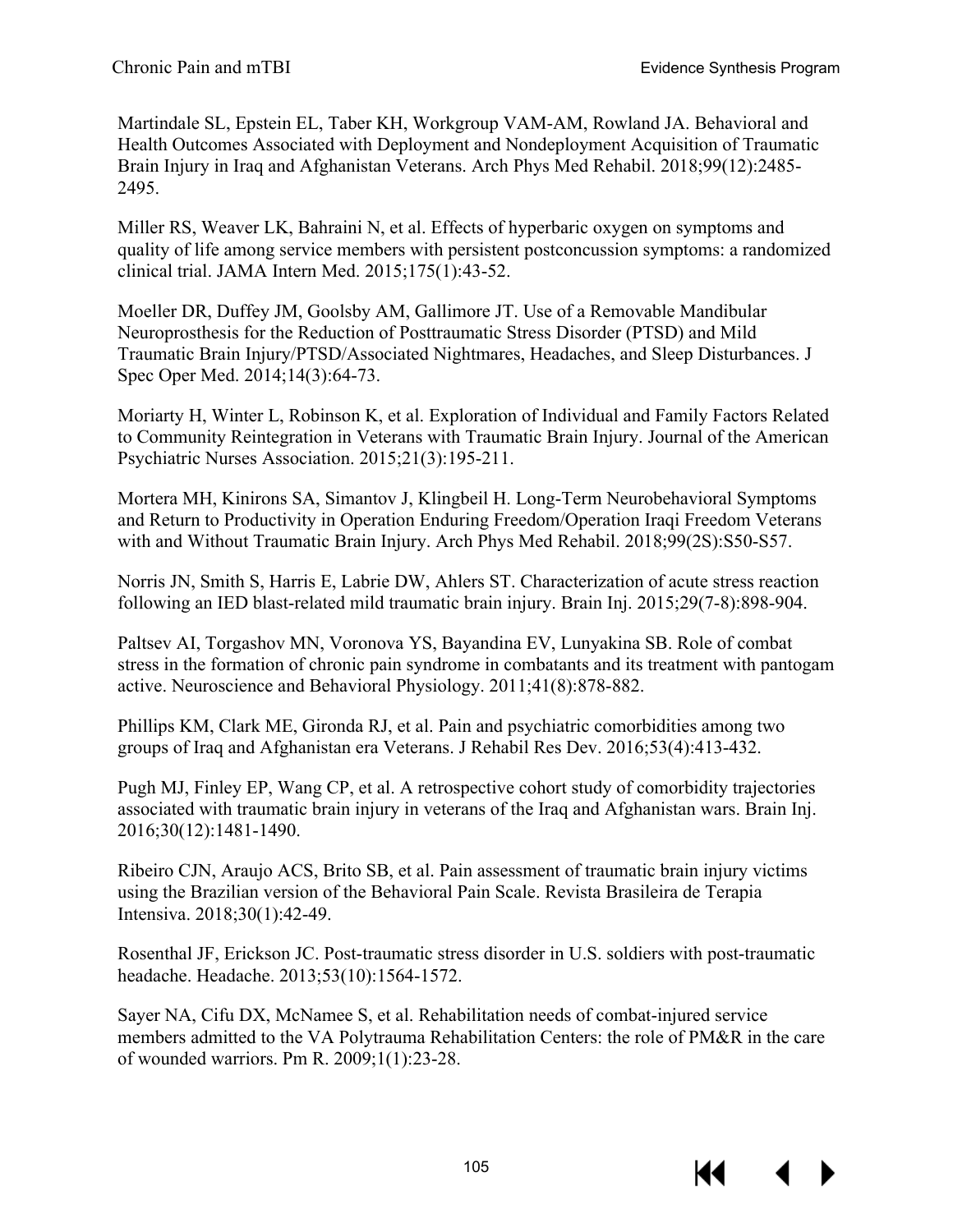Scott BR, Uomoto JM, Barry ES. Impact of Pre-Existing Migraine and Other Co-Morbid or Co-Occurring Conditions on Presentation and Clinical Course Following Deployment-Related Concussion. Headache. 2020;03:03.

Seal KH, Bertenthal D, Barnes DE, et al. Traumatic Brain Injury and Receipt of Prescription Opioid Therapy for Chronic Pain in Iraq and Afghanistan Veterans: Do Clinical Practice Guidelines Matter? J Pain. 2018;19(8):931-941.

Shah A, Ayala M, Capra G, Fox D, Hoffer M. Otologic assessment of blast and nonblast injury in returning Middle East-deployed service members. Laryngoscope. 2014;124(1):272-277.

Shan K, Cao W, Yuan Y, et al. Use of the critical-care pain observation tool and the bispectral index for the detection of pain in brain-injured patients undergoing mechanical ventilation: A STROBE-compliant observational study. Medicine (Baltimore). 2018;97(22):e10985-e10985.

Sheng T, Fairchild JK, Kong JY, et al. The influence of physical and mental health symptoms on Veterans' functional health status. J Rehabil Res Dev. 2016;53(6):781-796.

Stilling Jm PEMLJGLSWMAFDSPMODCT. Treatment of persistent post-traumatic headache and post-concussion symptoms using rTMS: a pilot, double-blind, randomized controlled trial. J Neurotrauma. 2019.

Strigo IA, Spadoni AD, Inslicht SS, Simmons AN. Repeated Exposure to Experimental Pain Differentiates Combat Traumatic Brain Injury with and without Post-Traumatic Stress Disorder. J Neurotrauma. 2018;35(2):297-307.

Strigo IA, Spadoni AD, Lohr J, Simmons AN. Too hard to control: compromised pain anticipation and modulation in mild traumatic brain injury. Transl Psychiatry. 2014;4:e340.

Tan G, Fink B, Dao TK, et al. Associations among pain, PTSD, mTBI, and heart rate variability in veterans of Operation Enduring and Iraqi Freedom: a pilot study. Pain Med. 2009;10(7):1237-1245.

Taylor BC, Hagel EM, Carlson KF, et al. Prevalence and costs of co-occurring traumatic brain injury with and without psychiatric disturbance and pain among Afghanistan and Iraq War Veteran V.A. users. Med Care. 2012;50(4):342-346.

Terrio H, Brenner LA, Ivins BJ, et al. Traumatic brain injury screening: preliminary findings in a US Army Brigade Combat Team. J Head Trauma Rehabil. 2009;24(1):14-23.

Theeler BJ, Erickson JC. Mild head trauma and chronic headaches in returning US soldiers. Headache. 2009;49(4):529-534.

Tschiffely AE, Haque A, Haran FJ, et al. Recovery from Mild Traumatic Brain Injury Following Uncomplicated Mounted and Dismounted Blast: A Natural History Approach. Mil Med. 2018;183(3-4):e140-e147.

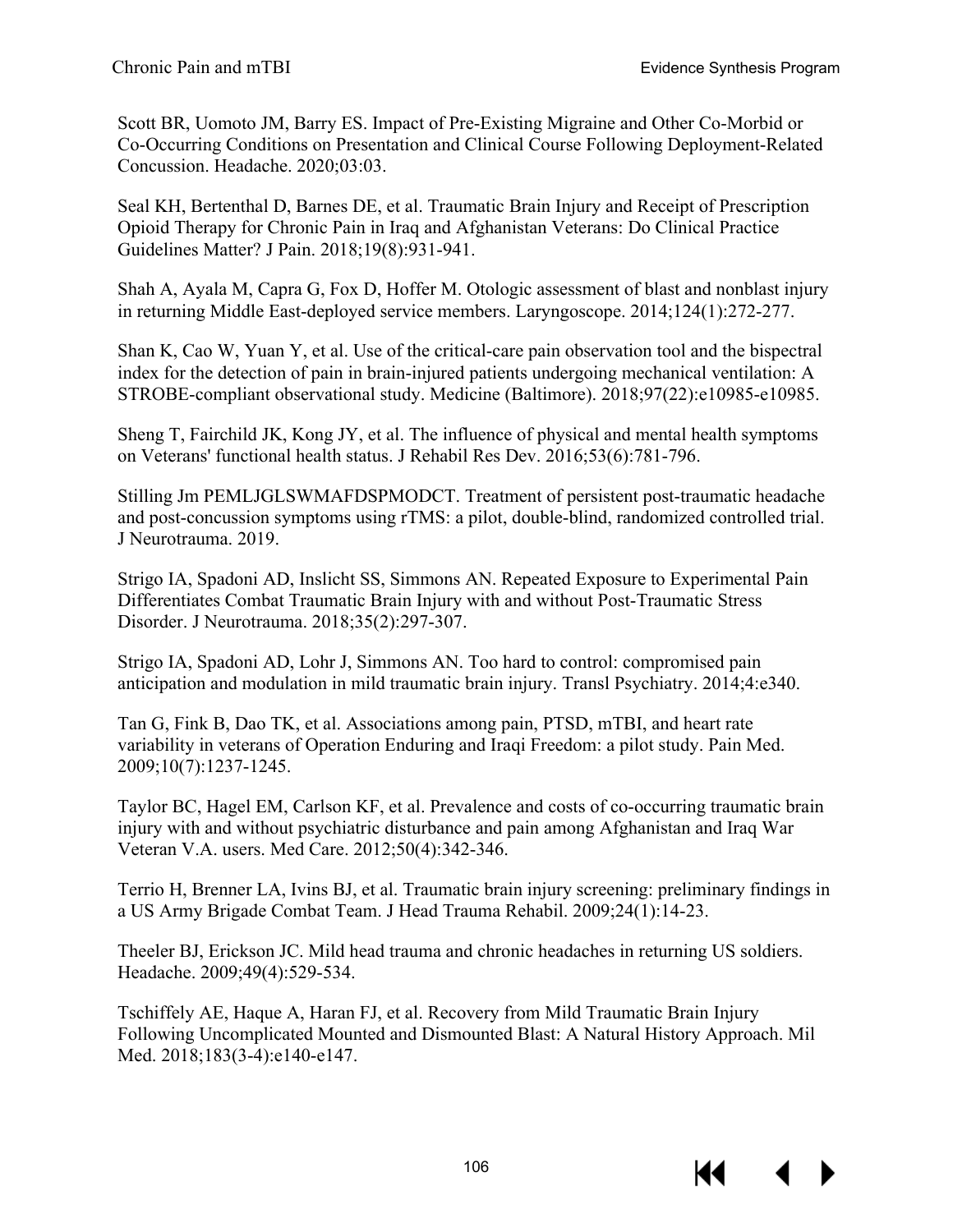Van Pelt KL, Allred D, Cameron KL, et al. A cohort study to identify and evaluate concussion risk factors across multiple injury settings: findings from the CARE Consortium. Inj Epidemiol. 2019;6(1):1.

Vanderploeg RD, Belanger HG, Horner RD, et al. Health outcomes associated with military deployment: mild traumatic brain injury, blast, trauma, and combat associations in the Florida National Guard. Arch Phys Med Rehabil. 2012;93(11):1887-1895.

Walker WC, Seel RT, Curtiss G, Warden DL. Headache after moderate and severe traumatic brain injury: a longitudinal analysis. Arch Phys Med Rehabil. 2005;86(9):1793-1800.

Weaver LK, Wilson SH, Lindblad AS, et al. Hyperbaric oxygen for post-concussive symptoms in United States military service members: a randomized clinical trial. Undersea Hyperb Med. 2018;45(2):129-156.

Williams KA, Lawson RM, Perurena OH, Coppin JD. Management of Chronic Migraine and Occipital Neuralgia in Post 9/11 Combat Veterans. Mil Med. 2019;184(7-8):e207-e211.

Winter L, Moriarty H, Robinson K. Employment Status Among U.S. Military Veterans with Traumatic Brain Injury: Mediation Analyses and the Goal of Tertiary Prevention. Front Neurol. 2019;10:190.

Winter L, Moriarty HJ, Robinson K, et al. Efficacy and acceptability of a home-based, familyinclusive intervention for veterans with TBI: A randomized controlled trial. Brain Inj. 2016;30(4):373-387.

Wojtowicz M, Silverberg ND, Bui E, Zafonte R, Simon N, Iverson GL. Psychiatric Comorbidity and Psychosocial Problems Among Treatment-Seeking Veterans with a History o

Wolf G, Cifu D, Baugh L, Carne W, Profenna L. The effect of hyperbaric oxygen on symptoms after mild traumatic brain injury. J Neurotrauma. 2012;29(17):2606-2612.

### **No outcome of interest**

Aase DM, Babione JM, Proescher E, et al. Impact of PTSD on post-concussive symptoms, neuropsychological functioning, and pain in post-9/11 veterans with mild traumatic brain injury. Psychiatry Research. 2018;268:460-466.

Armed Forces Health Surveillance C. Incident diagnoses of common symptoms ("sequelae") following traumatic brain injury, active component, U.S. Armed Forces, 2000-2012. MSMR. 2013;20(6):9-13.

Betthauser LM, Brenner LA, Cole W, Scher AI, Schwab K, Ivins BJ. A Clinical Evidence-Based Approach to Examine the Effects of mTBI and PTSD Symptoms on ANAM Performance in Recently Deployed Active Duty Soldiers: Results from the Warrior Strong Study. J Head Trauma Rehabil. 2018;33(2):91-100.

К€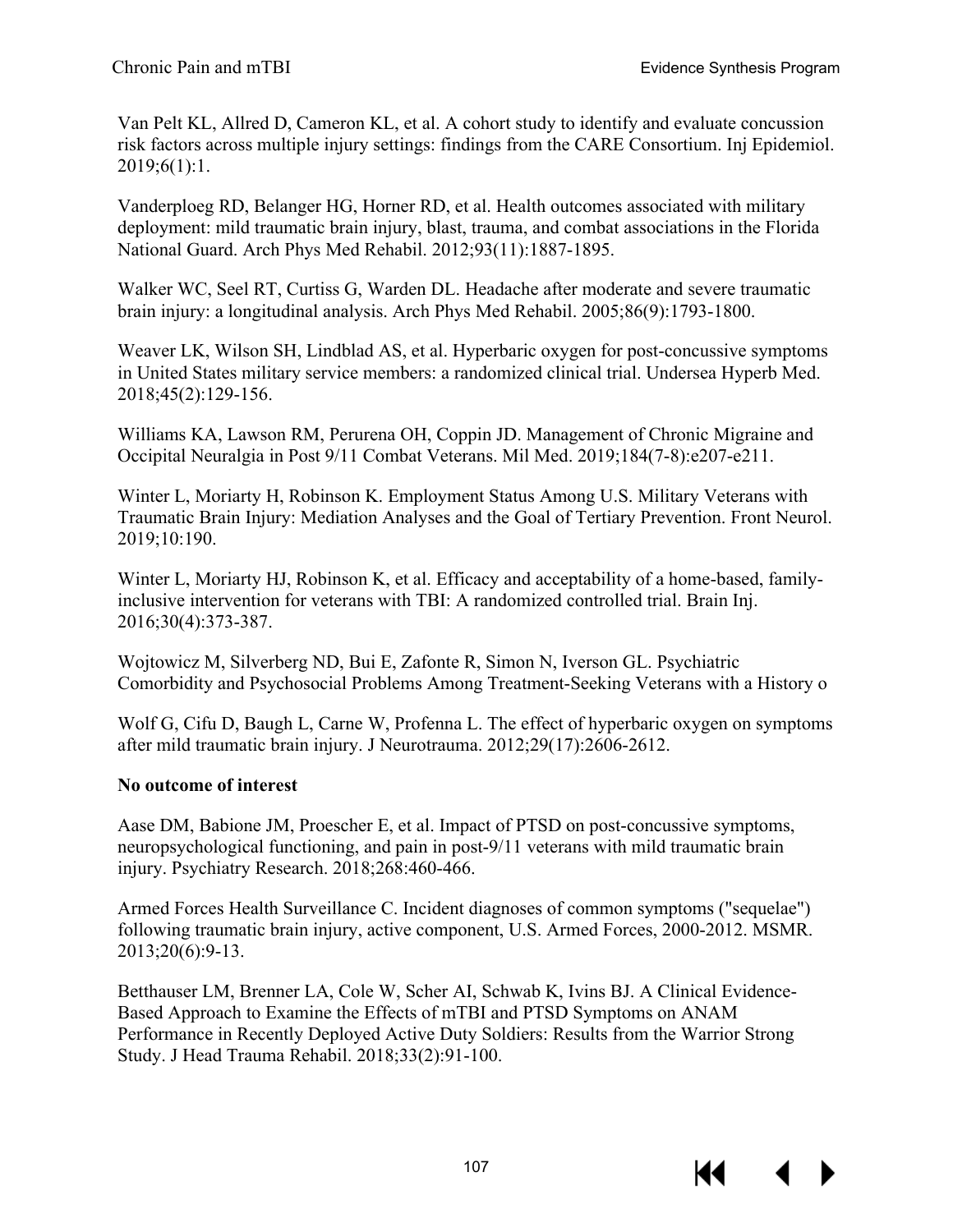Cook AJ, Meyer EC, Evans LD, et al. Chronic pain acceptance incrementally predicts disability in polytrauma-exposed veterans at baseline and 1-year follow-up. Behav Res Ther. 2015;73:25- 32.

Cooper DB, Chau PM, Armistead-Jehle P, et al. Relationship between mechanism of injury and neurocognitive functioning in OEF/OIF service members with mild traumatic brain injuries. Mil Med. 2012;177(10):1157-1160.

Finkel AG, Ivins BJ, Yerry JA, Klaric JS, Scher A, Sammy Choi Y. Which Matters More? A Retrospective Cohort Study of Headache Characteristics and Diagnosis Type in Soldiers with mTBI/Concussion. Headache. 2017;57(5):719-728.

Finkel AG, Klaric JS, Yerry JA, Choi YS. Staying in service with posttraumatic headache: A retrospective cohort study of patient outcome. Neurology. 2017;89(11):1186-1194.

Finkel AG, Yerry J, Scher A, Choi YS. Headaches in soldiers with mild traumatic brain injury: findings and phenomenologic descriptions. Headache. 2012;52(6):957-965.

Kanefsky R, Motamedi V, Mithani S, Mysliwiec V, Gill JM, Pattinson CL. Mild traumatic brain injuries with loss of consciousness are associated with increased inflammation and pain in military personnel. Psychiatry Research. 2019;279:34-39.

Klaric JS, Forbes LL, Finkel AG. Painful Craniofacial/Cervical Surface Area and Continuous Headache After Military Concussion: A Morphometric Retrospective Cohort Study. Headache. 2018;58(9):1457-1464.

Kozminski M. Combat-related posttraumatic headache: diagnosis, mechanisms of injury, and challenges to treatment. J Am Osteopath Assoc. 2010;110(9):514-519.

Lindquist LK, Love HC, Elbogen EB. Traumatic Brain Injury in Iraq and Afghanistan Veterans: New Results from a National Random Sample Study. J Neuropsychiatry Clin Neurosci. 2017;29(3):254-259.

Mac Donald CL, Johnson AM, Wierzechowski L, et al. Prospectively assessed clinical outcomes in concussive blast vs nonblast traumatic brain injury among evacuated US military personnel. JAMA Neurol. 2014;71(8):994-1002.

Merritt VC, Jurick SM, Crocker LD, et al. Associations Between Multiple Remote Mild TBIs and Objective Neuropsychological Functioning and Subjective Symptoms in Combat-Exposed Veterans. Arch Clin Neuropsychol. 2020;02:02.

Romesser J, Shen S, Reblin M, et al. A preliminary study of the effect of a diagnosis of concussion on PTSD symptoms and other psychiatric variables at the time of treatment seeking among veterans. Mil Med. 2011;176(3):246-252.

Seidl JN, Pastorek NJ, Lillie R, et al. Factors related to satisfaction with life in veterans with mild traumatic brain injury. Rehabil Psychol. 2015;60(4):335-343.

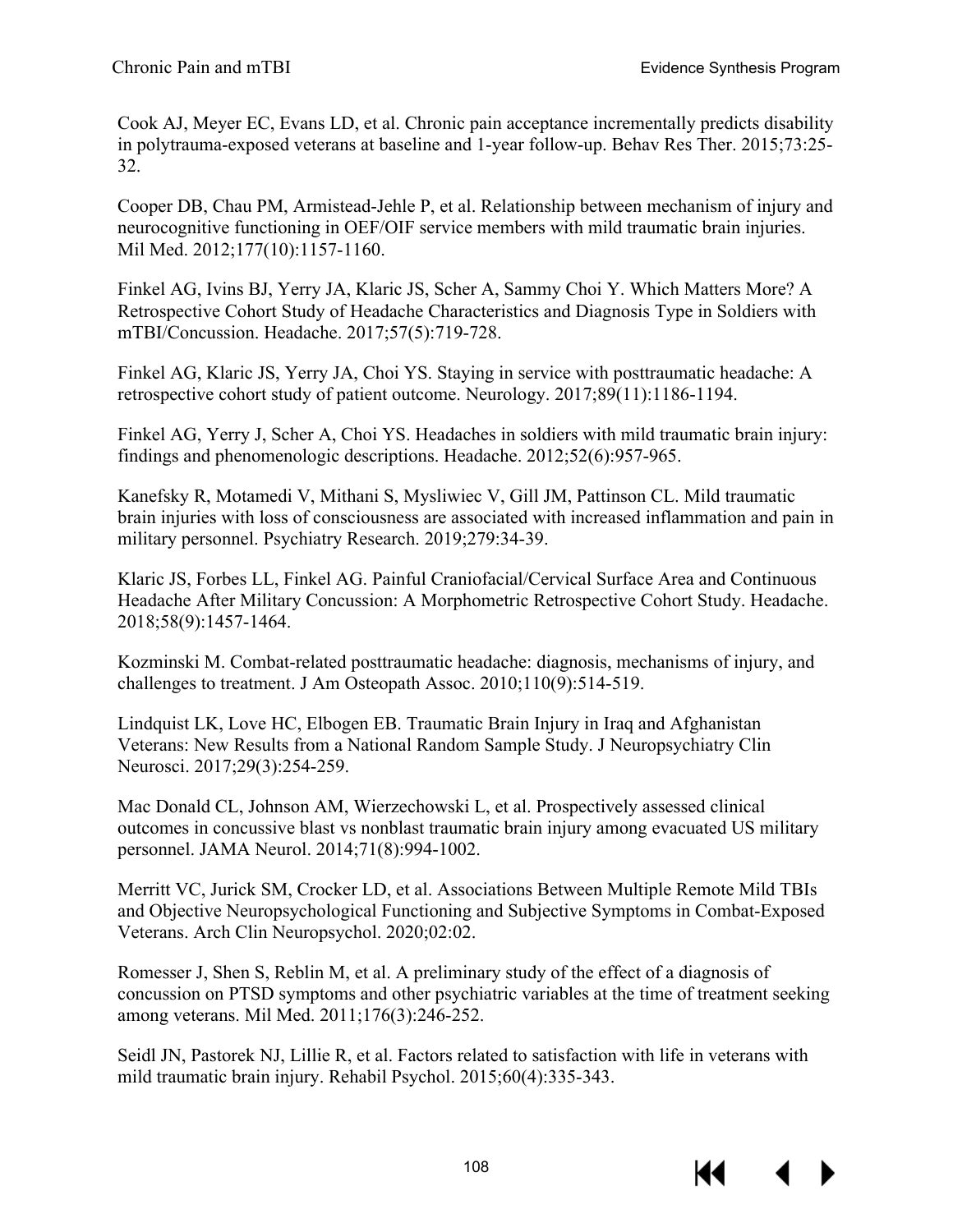Song K, Wang CP, McGeary DD, et al. Five-year Pain Intensity and Treatment Trajectories of Post-9/11 Veterans with Mild Traumatic Brain Injury. J Pain. 2020;22:22.

Stewart-Willis JJ, Heyanka D, Proctor-Weber Z, England H, Bruhns M. Premorbid IQ Predicts Postconcussive Symptoms in OEF/OIF/OND Veterans with mTBI. Arch Clin Neuropsychol. 2018;33(2):206-215.

Stojanovic MP, Fonda J, Fortier CB, et al. Influence of Mild Traumatic Brain Injury (TBI) and Posttraumatic Stress Disorder (PTSD) on Pain Intensity Levels in OEF/OIF/OND Veterans. Pain Med. 2016;17(11):2017-2025.

Stratton KJ, Hawn SE, Amstadter AB, Cifu DX, Walker WC. Correlates of pain symptoms among Iraq and Afghanistan military personnel following combat-related blast exposure. J Rehabil Res Dev. 2014;51(8):1189-1202.

Swan AA, Amuan ME, Morissette SB, et al. Long-term physical and mental health outcomes associated with traumatic brain injury severity in post-9/11 veterans: A retrospective cohort study. Brain Inj. 2018;32(13-14):1637-1650.

Theeler BJ, Flynn FG, Erickson JC. Headaches after concussion in US soldiers returning from Iraq or Afghanistan. Headache. 2010;50(8):1262-1272.

Walker WC, Franke LM, Sima AP, Cifu DX. Symptom Trajectories After Military Blast Exposure and the Influence of Mild Traumatic Brain Injury. J Head Trauma Rehabil. 2017;32(3):E16-E26.

Walker WC, Nowak KJ, Kenney K, et al. Is balance performance reduced after mild traumatic brain injury?: Interim analysis from chronic effects of neurotrauma consortium (CENC) multicentre study. Brain Inj. 2018;32(10):1156-1168.

Wu E, Graham DP. Association of Chronic Pain and Community Integration of Returning Veterans with and Without Traumatic Brain Injury. J Head Trauma Rehabil. 2016;31(1):E1-12.

## **Excluded study design**

Baker VB, Eliasen KM, Hack NK. Lifestyle modifications as therapy for medication refractory post-traumatic headache (PTHA) in the military population of Okinawa. J Headache Pain. 2018;19(1):113.

Erickson JC. Treatment outcomes of chronic post-traumatic headaches after mild head trauma in US soldiers: an observational study. Headache. 2011;51(6):932-944.

Hoot MR, Khokhar B, Walker WC. Self-report Pain Scale Reliability in Veterans and Service Members with Traumatic Brain Injuries Undergoing Inpatient Rehabilitation. Mil Med. 2019;09:09.

К€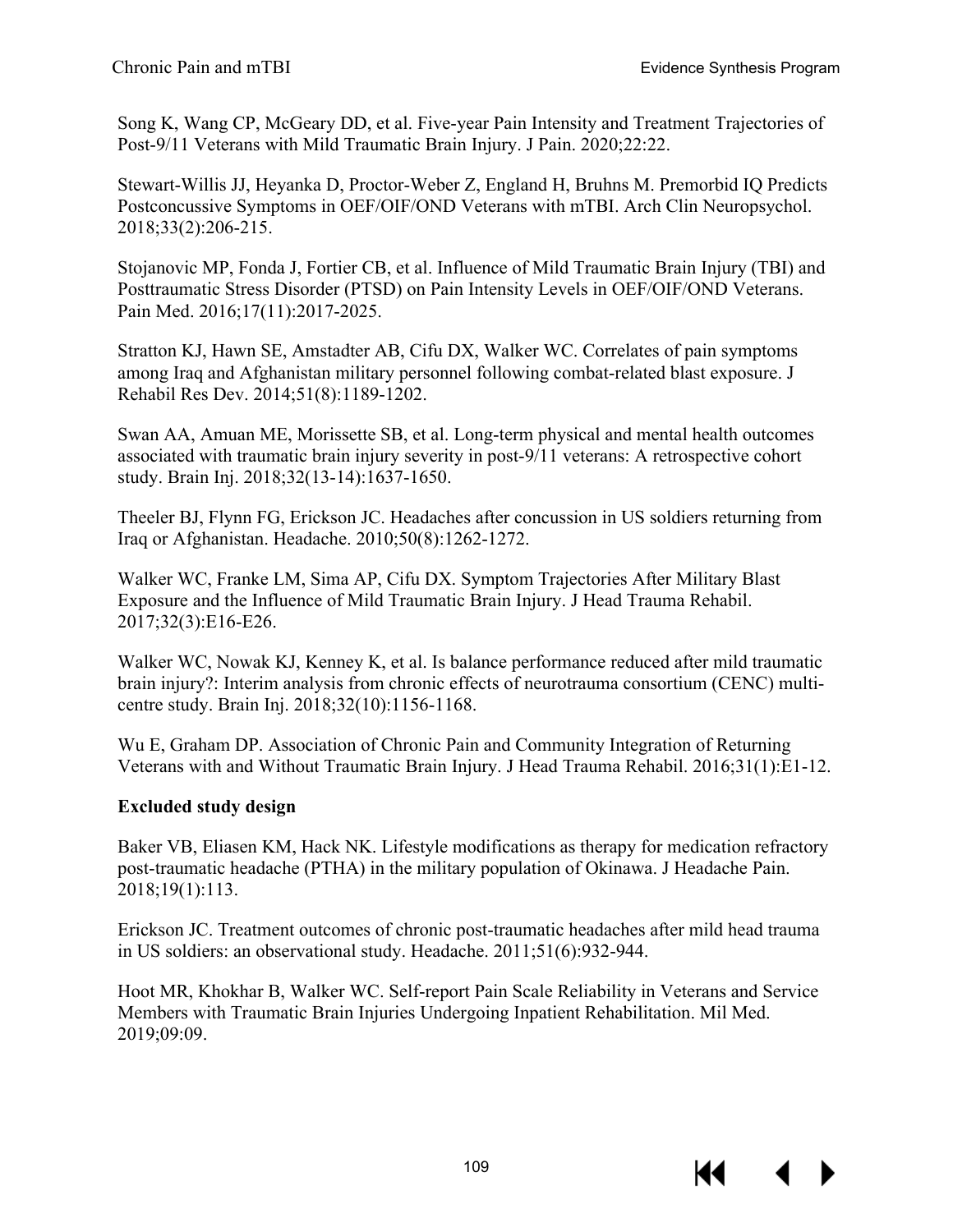Janak JC, Cooper DB, Bowles AO, et al. Completion of Multidisciplinary Treatment for Persistent Postconcussive Symptoms Is Associated with Reduced Symptom Burden. J Head Trauma Rehabil. 2017;32(1):1-15.

Leung A, Fallah A, Shukla S, et al. rTMS in Alleviating Mild TBI Related Headaches--A Case Series. Pain physician. 2016;19(2):E347-E354.

Ruff RL, Riechers RG, 2nd, Wang XF, Piero T, Ruff SS. For veterans with mild traumatic brain injury, improved posttraumatic stress disorder severity and sleep correlated with symptomatic improvement. J Rehabil Res Dev. 2012;49(9):1305-1320.

Ruff RL, Ruff SS, Wang XF. Improving sleep: initial headache treatment in OIF/OEF veterans with blast-induced mild traumatic brain injury. J Rehabil Res Dev. 2009;46(9):1071-1084.

Yerry JA, Kuehn D, Finkel AG. Onabotulinum Toxin A for the Treatment of Headache in Service Members with a History of Mild Traumatic Brain Injury: A Cohort Study. Headache: The Journal of Head & Face Pain. 2015;55(3):395-406.

### **Duplicate publication of included study**

Ferdosi H, Schwab KA, Metti A, et al. Trajectory of Postconcussive Symptoms 12 Months After Deployment in Soldiers with and Without Mild Traumatic Brain Injury: Warrior Strong Study. Am J Epidemiol. 2019;188(1):77-86.

Lippa SM, Fonda JR, Fortier CB, et al. Deployment-related psychiatric and behavioral conditions and their association with functional disability in OEF/OIF/OND veterans. J Trauma Stress. 2015;28(1):25-33.

KI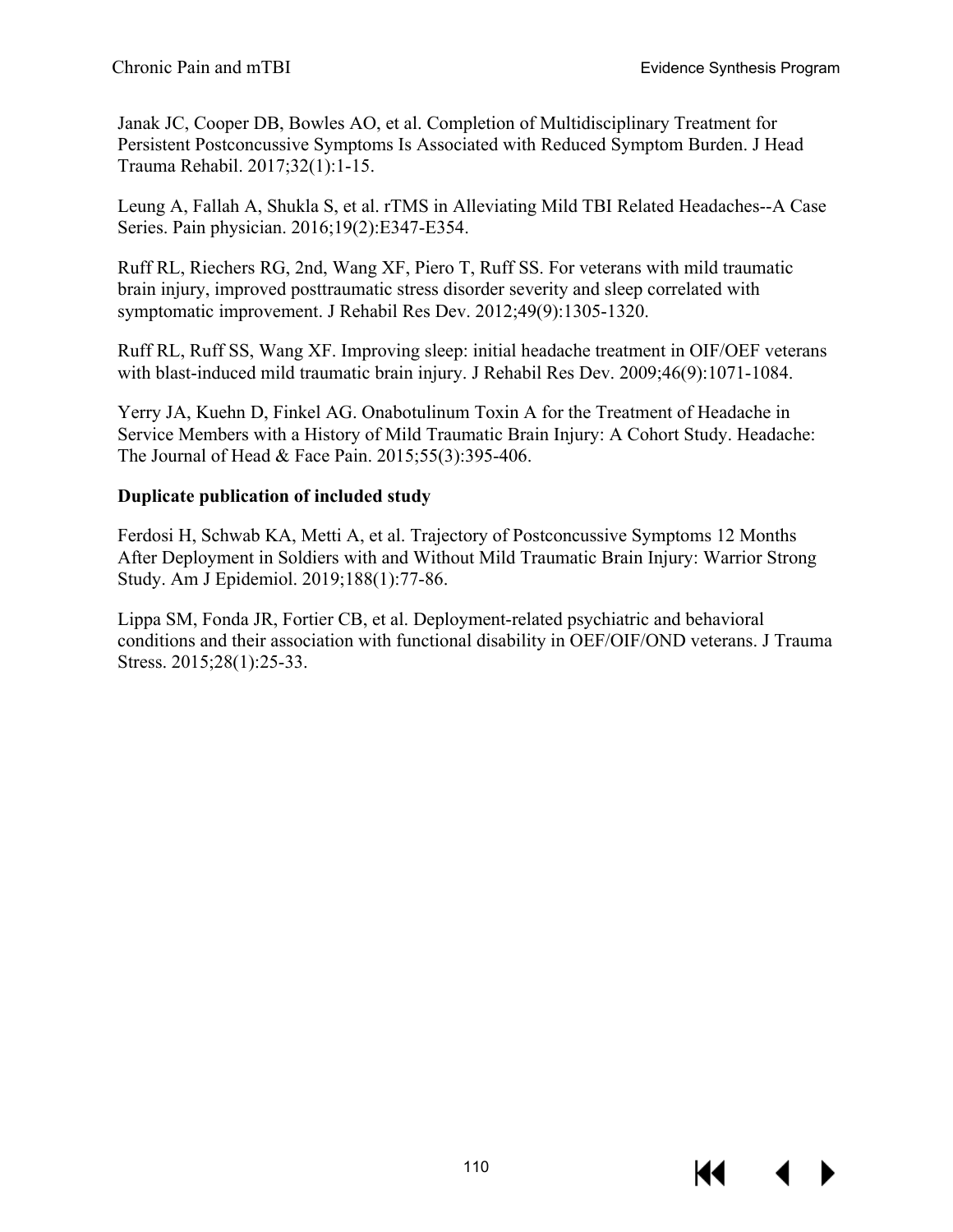# **APPENDIX E. PEER REVIEW COMMENTS/AUTHOR RESPONSES**

| <b>Reviewer</b><br><b>Number</b>                                          | <b>Comment</b>                                                                                                                                                                                                                                                                     | <b>Author Response</b>                                                                                                                                                                                                                                                                                                                                                                                                                                                                                                                                                                                               |  |  |  |  |  |  |
|---------------------------------------------------------------------------|------------------------------------------------------------------------------------------------------------------------------------------------------------------------------------------------------------------------------------------------------------------------------------|----------------------------------------------------------------------------------------------------------------------------------------------------------------------------------------------------------------------------------------------------------------------------------------------------------------------------------------------------------------------------------------------------------------------------------------------------------------------------------------------------------------------------------------------------------------------------------------------------------------------|--|--|--|--|--|--|
| Are the objectives, scope, and methods for this review clearly described? |                                                                                                                                                                                                                                                                                    |                                                                                                                                                                                                                                                                                                                                                                                                                                                                                                                                                                                                                      |  |  |  |  |  |  |
| 1                                                                         | Yes                                                                                                                                                                                                                                                                                |                                                                                                                                                                                                                                                                                                                                                                                                                                                                                                                                                                                                                      |  |  |  |  |  |  |
| $\overline{2}$                                                            | Yes                                                                                                                                                                                                                                                                                |                                                                                                                                                                                                                                                                                                                                                                                                                                                                                                                                                                                                                      |  |  |  |  |  |  |
| 3                                                                         | Yes                                                                                                                                                                                                                                                                                |                                                                                                                                                                                                                                                                                                                                                                                                                                                                                                                                                                                                                      |  |  |  |  |  |  |
| 4                                                                         | Yes                                                                                                                                                                                                                                                                                |                                                                                                                                                                                                                                                                                                                                                                                                                                                                                                                                                                                                                      |  |  |  |  |  |  |
| 5                                                                         | Yes                                                                                                                                                                                                                                                                                |                                                                                                                                                                                                                                                                                                                                                                                                                                                                                                                                                                                                                      |  |  |  |  |  |  |
| $\,6$                                                                     | Yes                                                                                                                                                                                                                                                                                |                                                                                                                                                                                                                                                                                                                                                                                                                                                                                                                                                                                                                      |  |  |  |  |  |  |
| $\overline{7}$                                                            | Yes                                                                                                                                                                                                                                                                                |                                                                                                                                                                                                                                                                                                                                                                                                                                                                                                                                                                                                                      |  |  |  |  |  |  |
| 8                                                                         | Yes                                                                                                                                                                                                                                                                                |                                                                                                                                                                                                                                                                                                                                                                                                                                                                                                                                                                                                                      |  |  |  |  |  |  |
| $\boldsymbol{9}$                                                          | Yes                                                                                                                                                                                                                                                                                |                                                                                                                                                                                                                                                                                                                                                                                                                                                                                                                                                                                                                      |  |  |  |  |  |  |
| 10                                                                        | Yes                                                                                                                                                                                                                                                                                |                                                                                                                                                                                                                                                                                                                                                                                                                                                                                                                                                                                                                      |  |  |  |  |  |  |
|                                                                           | Is there any indication of bias in our synthesis of the evidence?                                                                                                                                                                                                                  |                                                                                                                                                                                                                                                                                                                                                                                                                                                                                                                                                                                                                      |  |  |  |  |  |  |
| $\mathbf{1}$                                                              | No                                                                                                                                                                                                                                                                                 |                                                                                                                                                                                                                                                                                                                                                                                                                                                                                                                                                                                                                      |  |  |  |  |  |  |
| $\overline{c}$                                                            | No                                                                                                                                                                                                                                                                                 |                                                                                                                                                                                                                                                                                                                                                                                                                                                                                                                                                                                                                      |  |  |  |  |  |  |
| 3                                                                         | No                                                                                                                                                                                                                                                                                 |                                                                                                                                                                                                                                                                                                                                                                                                                                                                                                                                                                                                                      |  |  |  |  |  |  |
| $\overline{4}$                                                            | No                                                                                                                                                                                                                                                                                 |                                                                                                                                                                                                                                                                                                                                                                                                                                                                                                                                                                                                                      |  |  |  |  |  |  |
| $\sqrt{5}$                                                                | No                                                                                                                                                                                                                                                                                 |                                                                                                                                                                                                                                                                                                                                                                                                                                                                                                                                                                                                                      |  |  |  |  |  |  |
| $\overline{6}$                                                            | No                                                                                                                                                                                                                                                                                 |                                                                                                                                                                                                                                                                                                                                                                                                                                                                                                                                                                                                                      |  |  |  |  |  |  |
| $\overline{7}$                                                            | Yes - This review had tremendous amount<br>rejection of articles. Would like to see a list of<br>articles that were rejected by a third reviewer,<br>as opposed to those that had 2 reviewers that<br>agreed.                                                                      | We understand this point. Our search<br>terms were purposely broad to identify all<br>possible papers with data on TBI and pain.<br>This resulted in a large number of irrelevant<br>studies that were excluded upon review of<br>abstracts or full text for reasons such as<br>focusing on moderate/severe rather than<br>mild TBI, or being conducted in civilian<br>samples (i.e., outside of the scope of this<br>review). Inclusion/exclusion determinations<br>were based on dual review and consensus.<br>We now include a table of studies that were<br>excluded after the full text review<br>(Appendix D). |  |  |  |  |  |  |
| 8                                                                         | No                                                                                                                                                                                                                                                                                 |                                                                                                                                                                                                                                                                                                                                                                                                                                                                                                                                                                                                                      |  |  |  |  |  |  |
| 9                                                                         | No                                                                                                                                                                                                                                                                                 |                                                                                                                                                                                                                                                                                                                                                                                                                                                                                                                                                                                                                      |  |  |  |  |  |  |
| 10                                                                        | No                                                                                                                                                                                                                                                                                 |                                                                                                                                                                                                                                                                                                                                                                                                                                                                                                                                                                                                                      |  |  |  |  |  |  |
|                                                                           | Are there any published or unpublished studies that we may have overlooked?                                                                                                                                                                                                        |                                                                                                                                                                                                                                                                                                                                                                                                                                                                                                                                                                                                                      |  |  |  |  |  |  |
| $\mathbf 1$                                                               | No                                                                                                                                                                                                                                                                                 |                                                                                                                                                                                                                                                                                                                                                                                                                                                                                                                                                                                                                      |  |  |  |  |  |  |
| $\overline{\mathbf{c}}$                                                   | No                                                                                                                                                                                                                                                                                 |                                                                                                                                                                                                                                                                                                                                                                                                                                                                                                                                                                                                                      |  |  |  |  |  |  |
| 3                                                                         | Yes - For awareness and potential mention-<br>study of VHA cohort just published: Amy L.<br>Byers, Yixia Li, Deborah E. Barnes, Karen H.<br>Seal, W. John Boscardin & Kristine Yaffe<br>(2020) A national study of TBI and risk of<br>suicide and unintended death by overdose and | Thank you. We have cited this new<br>publication in the Introduction and<br>Discussion sections of the report.                                                                                                                                                                                                                                                                                                                                                                                                                                                                                                       |  |  |  |  |  |  |



**K4** 

 $\blacktriangleright$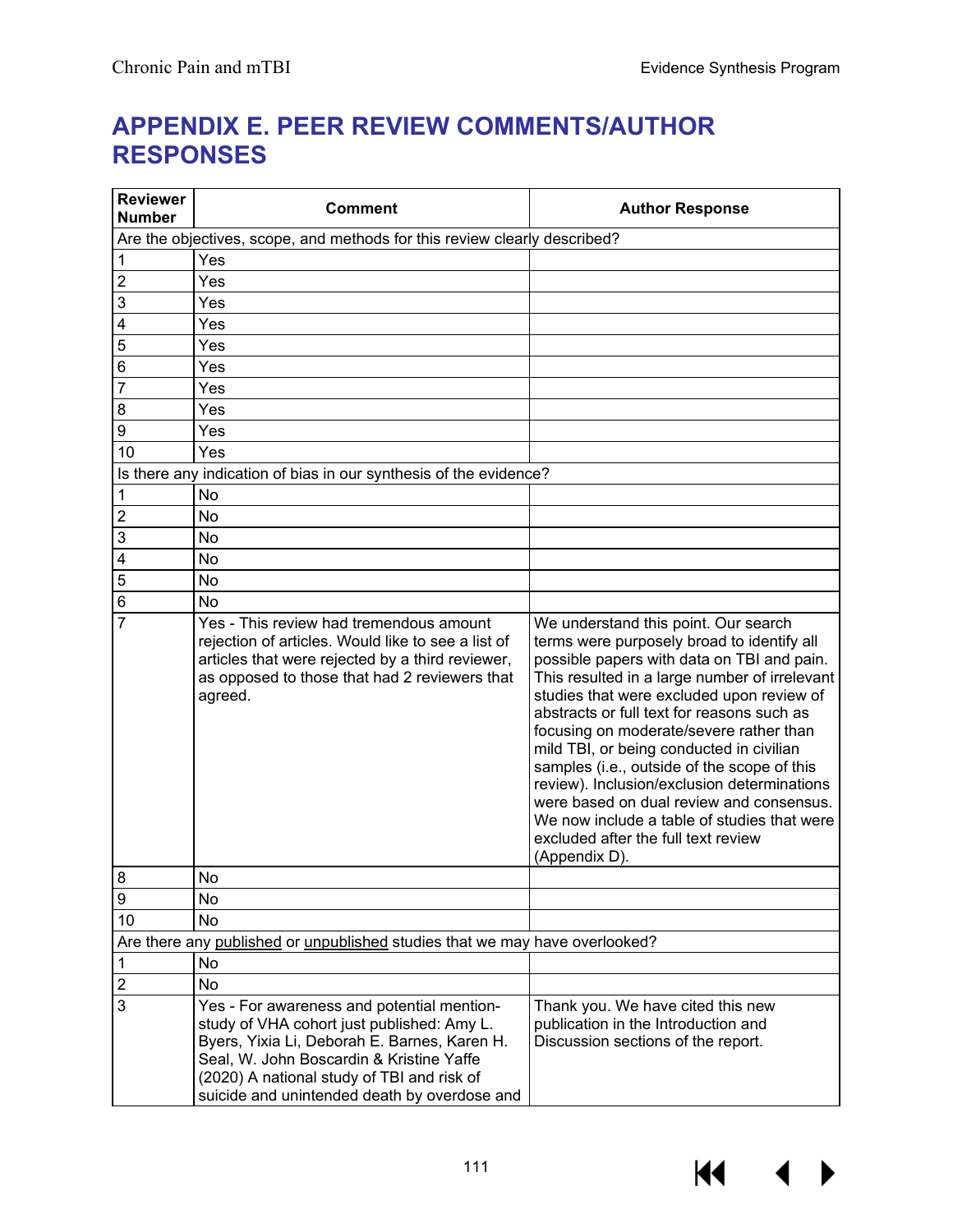|                         | firearms, Brain Injury, 34:3, 328-334, DOI:<br>10.1080/02699052.2019.1701708                                                                                                                                                                                                                                                                                                                                                                                                                                                                                                                                                                                                                                                                                                                                                                                                                                                                                                                                                                                                                                                                                                                                                                                                            |                                                                                                                                                                                                                                                                                                                                                                                                                                                                                                                                              |
|-------------------------|-----------------------------------------------------------------------------------------------------------------------------------------------------------------------------------------------------------------------------------------------------------------------------------------------------------------------------------------------------------------------------------------------------------------------------------------------------------------------------------------------------------------------------------------------------------------------------------------------------------------------------------------------------------------------------------------------------------------------------------------------------------------------------------------------------------------------------------------------------------------------------------------------------------------------------------------------------------------------------------------------------------------------------------------------------------------------------------------------------------------------------------------------------------------------------------------------------------------------------------------------------------------------------------------|----------------------------------------------------------------------------------------------------------------------------------------------------------------------------------------------------------------------------------------------------------------------------------------------------------------------------------------------------------------------------------------------------------------------------------------------------------------------------------------------------------------------------------------------|
| $\overline{\mathbf{4}}$ | No                                                                                                                                                                                                                                                                                                                                                                                                                                                                                                                                                                                                                                                                                                                                                                                                                                                                                                                                                                                                                                                                                                                                                                                                                                                                                      |                                                                                                                                                                                                                                                                                                                                                                                                                                                                                                                                              |
| 5                       | No                                                                                                                                                                                                                                                                                                                                                                                                                                                                                                                                                                                                                                                                                                                                                                                                                                                                                                                                                                                                                                                                                                                                                                                                                                                                                      |                                                                                                                                                                                                                                                                                                                                                                                                                                                                                                                                              |
| 6                       | No                                                                                                                                                                                                                                                                                                                                                                                                                                                                                                                                                                                                                                                                                                                                                                                                                                                                                                                                                                                                                                                                                                                                                                                                                                                                                      |                                                                                                                                                                                                                                                                                                                                                                                                                                                                                                                                              |
| $\overline{7}$          | No                                                                                                                                                                                                                                                                                                                                                                                                                                                                                                                                                                                                                                                                                                                                                                                                                                                                                                                                                                                                                                                                                                                                                                                                                                                                                      |                                                                                                                                                                                                                                                                                                                                                                                                                                                                                                                                              |
| 8                       | No                                                                                                                                                                                                                                                                                                                                                                                                                                                                                                                                                                                                                                                                                                                                                                                                                                                                                                                                                                                                                                                                                                                                                                                                                                                                                      |                                                                                                                                                                                                                                                                                                                                                                                                                                                                                                                                              |
| $\boldsymbol{9}$        | No                                                                                                                                                                                                                                                                                                                                                                                                                                                                                                                                                                                                                                                                                                                                                                                                                                                                                                                                                                                                                                                                                                                                                                                                                                                                                      |                                                                                                                                                                                                                                                                                                                                                                                                                                                                                                                                              |
| 10                      | <b>No</b>                                                                                                                                                                                                                                                                                                                                                                                                                                                                                                                                                                                                                                                                                                                                                                                                                                                                                                                                                                                                                                                                                                                                                                                                                                                                               |                                                                                                                                                                                                                                                                                                                                                                                                                                                                                                                                              |
|                         | Additional suggestions or comments can be provided below. If applicable, please indicate the page and                                                                                                                                                                                                                                                                                                                                                                                                                                                                                                                                                                                                                                                                                                                                                                                                                                                                                                                                                                                                                                                                                                                                                                                   |                                                                                                                                                                                                                                                                                                                                                                                                                                                                                                                                              |
|                         | line numbers from the draft report                                                                                                                                                                                                                                                                                                                                                                                                                                                                                                                                                                                                                                                                                                                                                                                                                                                                                                                                                                                                                                                                                                                                                                                                                                                      |                                                                                                                                                                                                                                                                                                                                                                                                                                                                                                                                              |
| 1                       | This is a well-conducted and well-described                                                                                                                                                                                                                                                                                                                                                                                                                                                                                                                                                                                                                                                                                                                                                                                                                                                                                                                                                                                                                                                                                                                                                                                                                                             | We appreciate the feedback.                                                                                                                                                                                                                                                                                                                                                                                                                                                                                                                  |
|                         | review. I have only a few minor suggestions.                                                                                                                                                                                                                                                                                                                                                                                                                                                                                                                                                                                                                                                                                                                                                                                                                                                                                                                                                                                                                                                                                                                                                                                                                                            |                                                                                                                                                                                                                                                                                                                                                                                                                                                                                                                                              |
|                         | Page 16: The authors have been appropriately<br>inclusive in their selection criteria for studies of<br>chronic pain and have not applied a strict<br>definition of chronic pain; however, I think it<br>would be helpful to provide a standard<br>definition of chronic pain (e.g., IASP, National<br>Pain Strategy) in the introduction.                                                                                                                                                                                                                                                                                                                                                                                                                                                                                                                                                                                                                                                                                                                                                                                                                                                                                                                                              | Thank you for this suggestion. We have<br>added a definition of chronic pain to the<br>Introduction section of the report.                                                                                                                                                                                                                                                                                                                                                                                                                   |
|                         | Page 58, lines 23-34: I think it is misleading to<br>describe use of ICD-9/10 codes as<br>"comprehensive diagnostic assessment." ICD-<br>9/10 do not include a systematic approach to<br>chronic pain, so studies using these codes<br>typically infer the presence of chronic pain from<br>codes that indicate the presence of a symptom<br>(e.g., low back pain), imaging finding (e.g., disc<br>degeneration), or disease (e.g., osteoarthritis)<br>that may or may not be associated with chronic<br>pain. Perhaps the best way to think about most<br>of these codes is as "diagnoses potentially<br>related to chronic pain." Clinicians often do not<br>code comprehensively, but typically chose<br>codes for reasons related to billing. This could<br>lead to under or over coding. In most cases<br>when chronic pain is present, clinicians have<br>little incentive to add codes for pain-related<br>diagnoses because they add little to the overall<br>complexity of the visit. In some cases, such as<br>when patients have a service-connected<br>condition potentially related to chronic pain,<br>clinicians may code a pain-related diagnosis to<br>spare a patient a copay, even if the condition<br>was briefly discussed and determined not to be<br>bothersome. | Thank you for this information. We agree<br>that ICD diagnosis codes do not<br>necessarily equate to chronic pain and<br>there are circumstances when the use of<br>these codes may increase false positive or<br>false negative rates. We have edited the<br>report to include this as a limitation to the<br>conclusions drawn from studies using ICD<br>codes. Additionally, we have reviewed and<br>edited the report for use of appropriate<br>language, including the suggested<br>"diagnoses potentially related to chronic<br>pain." |
| $\overline{2}$          | This reviewer appreciates the efforts put forth<br>to produce this review. Methods are clearly                                                                                                                                                                                                                                                                                                                                                                                                                                                                                                                                                                                                                                                                                                                                                                                                                                                                                                                                                                                                                                                                                                                                                                                          | We appreciate this feedback.                                                                                                                                                                                                                                                                                                                                                                                                                                                                                                                 |
|                         | articulated and implemented.<br>*May be helpful to clarify that the most robust<br>study - Key Question 1 - CTBIE - findings - are<br>for that specific cohort. The fact that those in<br>this group also had the most comprehensive                                                                                                                                                                                                                                                                                                                                                                                                                                                                                                                                                                                                                                                                                                                                                                                                                                                                                                                                                                                                                                                    | We agree. We have added additional<br>information about the CTBIE to the Results<br>section, including potential caveats when<br>interpreting findings from these studies.                                                                                                                                                                                                                                                                                                                                                                   |

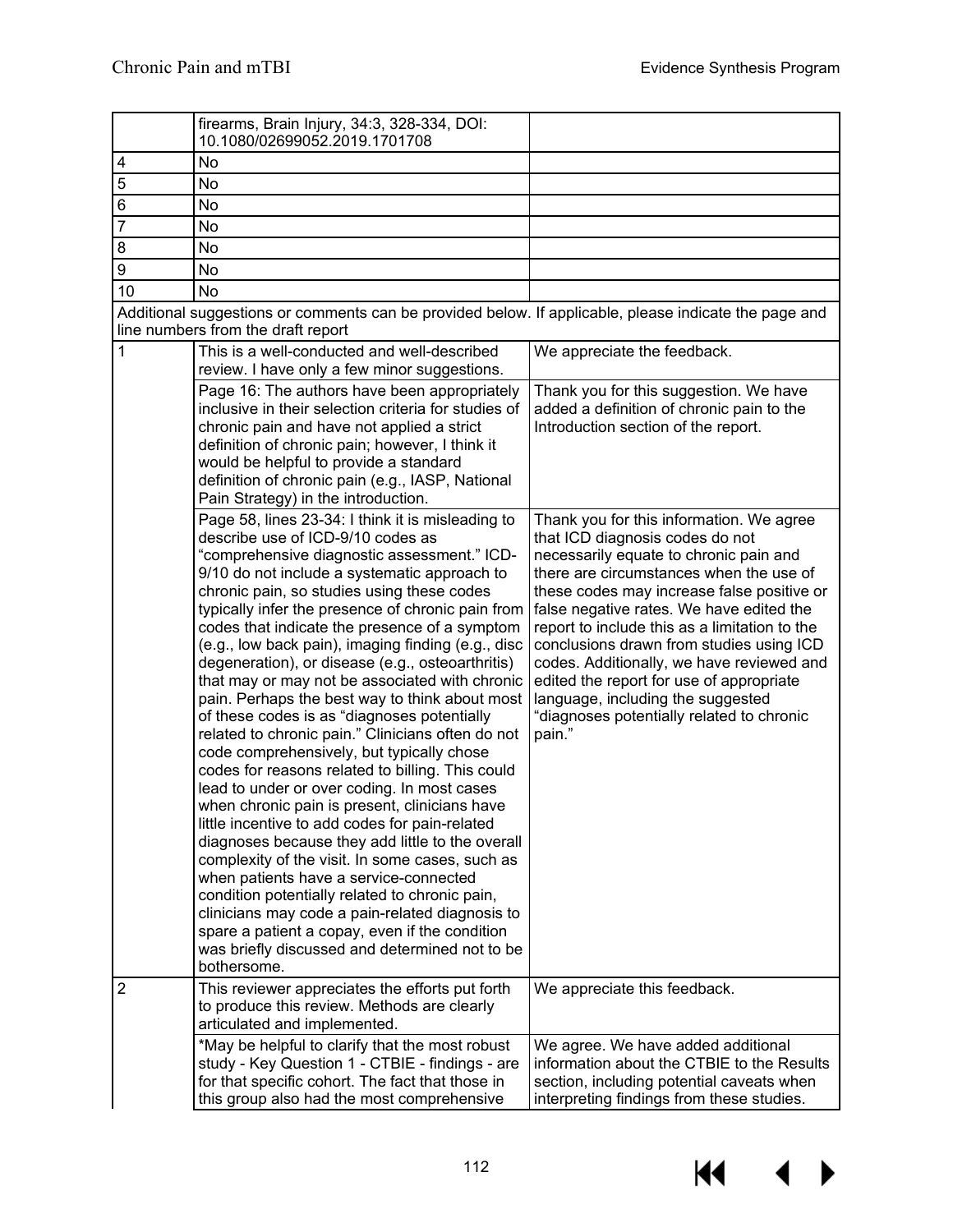|   | eval creates further challenges in terms of<br>interpretation.                                                                                                                                                                                                                                                                                                                               |                                                                                                                                                                                                                                                                                                                                                                                                                                                                                                                                                                                                                                                                                                                                                                                                                                                                                                                                                                                                                                                                                                                                                                                                                                                                                                                                                                                                                                                                    |
|---|----------------------------------------------------------------------------------------------------------------------------------------------------------------------------------------------------------------------------------------------------------------------------------------------------------------------------------------------------------------------------------------------|--------------------------------------------------------------------------------------------------------------------------------------------------------------------------------------------------------------------------------------------------------------------------------------------------------------------------------------------------------------------------------------------------------------------------------------------------------------------------------------------------------------------------------------------------------------------------------------------------------------------------------------------------------------------------------------------------------------------------------------------------------------------------------------------------------------------------------------------------------------------------------------------------------------------------------------------------------------------------------------------------------------------------------------------------------------------------------------------------------------------------------------------------------------------------------------------------------------------------------------------------------------------------------------------------------------------------------------------------------------------------------------------------------------------------------------------------------------------|
|   | *The role of co-occurring MH sx could be<br>further integrated throughout. If this is not<br>possible - may be helpful to identify as a<br>limitation.                                                                                                                                                                                                                                       | Though this was outside the scope of Key<br>Question 1, Key Question 2 examined<br>suicide-related outcomes (evidence from 1<br>study). Key Question 3 examined whether<br>benefits or harms of treatment differed by<br>mental health comorbidities, though due to<br>the small number of studies and<br>participants relevant to this key question,<br>we were unable to generalize about<br>potential impacts of mental health<br>comorbidities. We have noted this as a<br>limitation of our review and recommended<br>it as a future research area in the<br>discussion. We have also included a<br>discussion section highlighting differences<br>in prevalence estimates for individuals with<br>PTSD: "Although we did not find strong<br>evidence suggesting that pain prevalence<br>varied by mTBI etiology, it was clear across<br>studies that, when examined, pain<br>prevalence levels were substantially higher<br>among those with comorbid PTSD.<br>Although the assessment of pain<br>prevalence by comorbid PTSD was not a<br>specified focus of KQ1, the consistency of<br>this finding across studies is noteworthy,<br>particularly given the high prevalence of<br>diagnoses PTSD among those with a<br>history of mTBI. This finding lends further<br>evidence to prior discourse about the<br>"polytrauma clinical triad" <sup>25</sup> and has<br>implications for the ongoing clinical<br>management of Veterans and SMs with<br>mTBI." |
|   | *In addition, further discussion of multiple pain<br>types and clinical implications would be useful.                                                                                                                                                                                                                                                                                        | We have included a description of pain<br>definitions in the evidence tables to<br>facilitate comparisons across different<br>definitions of pain used in the included<br>studies. Few studies reported the<br>prevalence of participants with multiple<br>pain types; however, where possible, we<br>have added this information to the Results<br>section as well as a description of the<br>clinical implications in the Discussion<br>section.                                                                                                                                                                                                                                                                                                                                                                                                                                                                                                                                                                                                                                                                                                                                                                                                                                                                                                                                                                                                                 |
| 3 | 1. P4 (line 46) Consider reporting the higher<br>rates of suicide in Veterans with history of<br>mTBI (beyond non-TBI or all Veterans). Given<br>that suicide is VA's clinician priority, it may be<br>prudent to briefly summarize findings from<br>published, peer-reviewed studies on the<br>prevalence of suicide following TBI. This may<br>serve to highlight it's importance for this | We have added text and references to the<br>Executive Summary identifying the higher<br>rates of mortality, and suicide mortality,<br>among Veterans with a history of mTBI. In<br>the full Introduction section, we have added<br>a paragraph describing the findings from<br>past peer-reviewed studies.                                                                                                                                                                                                                                                                                                                                                                                                                                                                                                                                                                                                                                                                                                                                                                                                                                                                                                                                                                                                                                                                                                                                                         |

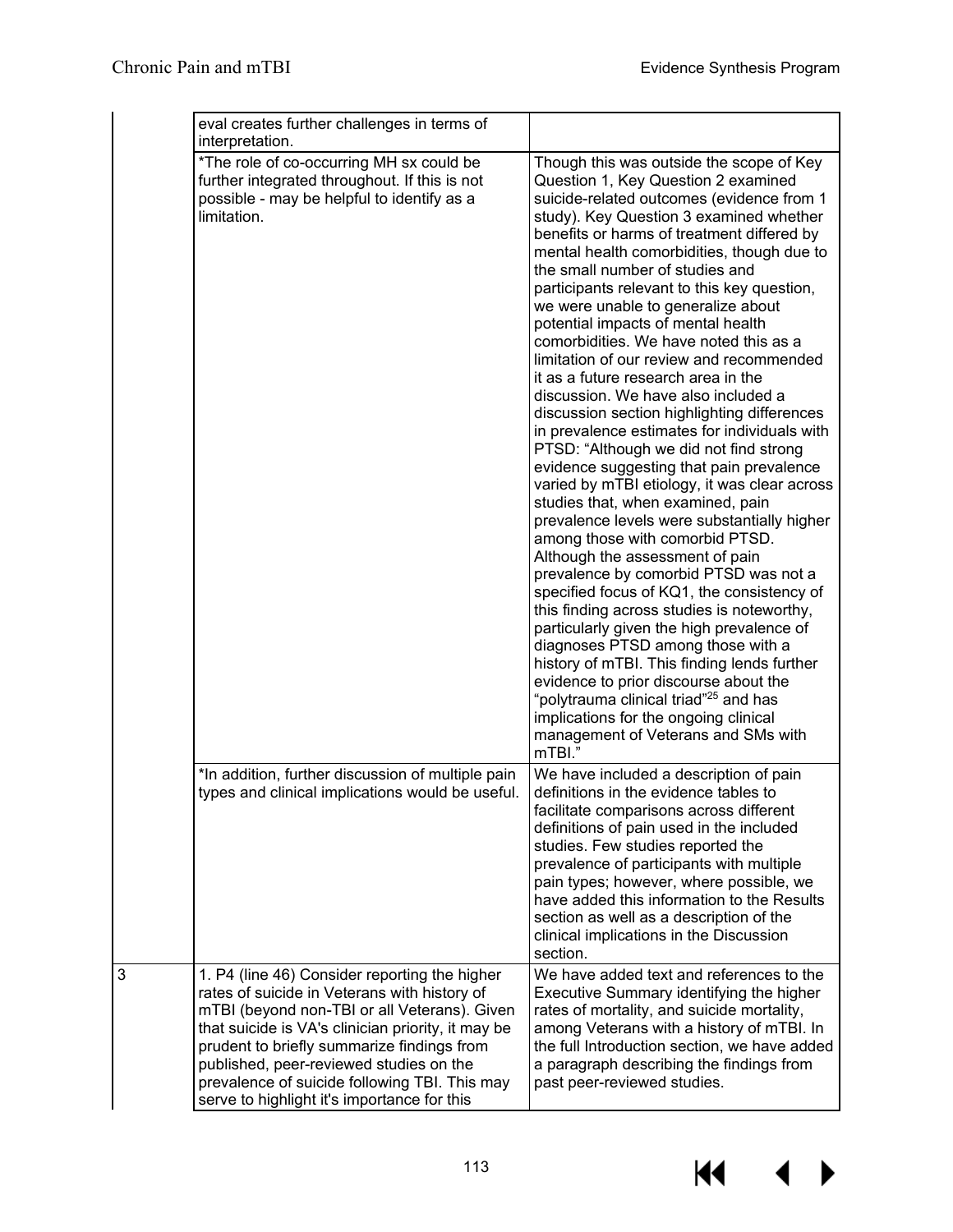$M \leftarrow \leftarrow$ 

|                | population in light of the lack of studies that<br>met the ESR's criteria.                                                                                                                                                                                                                                                                                                                                                                                                                                                                                                                                                                                                                                                                                                                                                     |                                                                                                                                                                                                                                                                                                                                                                                                    |
|----------------|--------------------------------------------------------------------------------------------------------------------------------------------------------------------------------------------------------------------------------------------------------------------------------------------------------------------------------------------------------------------------------------------------------------------------------------------------------------------------------------------------------------------------------------------------------------------------------------------------------------------------------------------------------------------------------------------------------------------------------------------------------------------------------------------------------------------------------|----------------------------------------------------------------------------------------------------------------------------------------------------------------------------------------------------------------------------------------------------------------------------------------------------------------------------------------------------------------------------------------------------|
|                | 2. The ESR on mTBI and pain could be<br>stronger by mentioning the contributions of<br>other factors, including prevalent<br>medical/mental health comorbidities to<br>pain/symptom chronicity. Along the same lines,<br>the conclusion could be more compelling from<br>a clinical, research and VHA policy perspective<br>if there was brief mention of the impact of co-<br>existing mTBI and pain on (for example) long-<br>term healthcare utilization, functional outcomes<br>and quality of life.                                                                                                                                                                                                                                                                                                                       | We agree with this recommendation and<br>have added more information on the<br>consideration of comorbidities in the<br>included studies and the potential interplay<br>of comorbidities with chronic pain among<br>those with mTBI. Similarly, we have<br>included a brief reference to likely<br>healthcare utilization, functional outcomes,<br>and quality of life in this patient population. |
|                | Very interesting to read and informative ESR.<br>Thank you.                                                                                                                                                                                                                                                                                                                                                                                                                                                                                                                                                                                                                                                                                                                                                                    | We appreciate this feedback.                                                                                                                                                                                                                                                                                                                                                                       |
| $\overline{4}$ | This is a very nice review and summary of the<br>literature. I appreciate the authors grouping of<br>the studies and the fact that the summary<br>results were not overstated. I would like to<br>recommend a paragraph in the executive<br>summary that provides a high level overview of<br>the noted gaps in the literature as this would be<br>helpful for future grant applications to<br>reference. There body of the report could<br>include a short discussion of the gaps in the<br>literature and challenges (lack of consistent<br>use of similar outcome measures, impact of co-<br>morbid MH diagnosis and pain prevalence<br>which is already described on page 64,<br>recommendations to include suicide risk<br>assessment in future studies, and need for<br>treatment studies).<br>Overall very nicely done. | Thank you for this suggestion. We have<br>added a paragraph to the executive<br>summary identifying the gaps and<br>challenges and have now better highlighted<br>this throughout the report, including<br>additional text in the Discussion section.                                                                                                                                              |
| 5              | P 2 line 49 figure 2 Insert comment/analytics<br>about the reasons for the wide range of<br>reported prevalence's and how this affects<br>report utility.                                                                                                                                                                                                                                                                                                                                                                                                                                                                                                                                                                                                                                                                      | We have added text describing the likely<br>reasons for heterogeneity in prevalence<br>estimates as well as the effect on report<br>utility.                                                                                                                                                                                                                                                       |
| $\,6$          | As expected, this is a critical, comprehensive,<br>unbiased, and important review of the scientific<br>literature regarding co-occurring TBI and pain<br>that identifies both the limited available high<br>quality literature and the lack of clinically<br>important associations. I have no significant<br>recommended edits or additions.                                                                                                                                                                                                                                                                                                                                                                                                                                                                                  | Thank you. We agree this review highlights<br>gaps in the current literature and important<br>next-steps for addressing chronic pain<br>among Veteran and military populations<br>with a history of mTBI.                                                                                                                                                                                          |
| $\overline{7}$ | Would like a list of publications that required a<br>tie-breaker vote.                                                                                                                                                                                                                                                                                                                                                                                                                                                                                                                                                                                                                                                                                                                                                         | We now include an appendix (Appendix D)<br>with the list of studies excluded after full<br>text review. We used dual review and team<br>consensus to determine study eligibility.                                                                                                                                                                                                                  |
| 8              | This Evidence Synthesis Program review is<br>both timely and significant in light of growing<br>attention to chronic pain as a significant public<br>health and clinical problem, particularly for<br>Veterans and Military Service Members (SMs).                                                                                                                                                                                                                                                                                                                                                                                                                                                                                                                                                                             | We appreciate this feedback.                                                                                                                                                                                                                                                                                                                                                                       |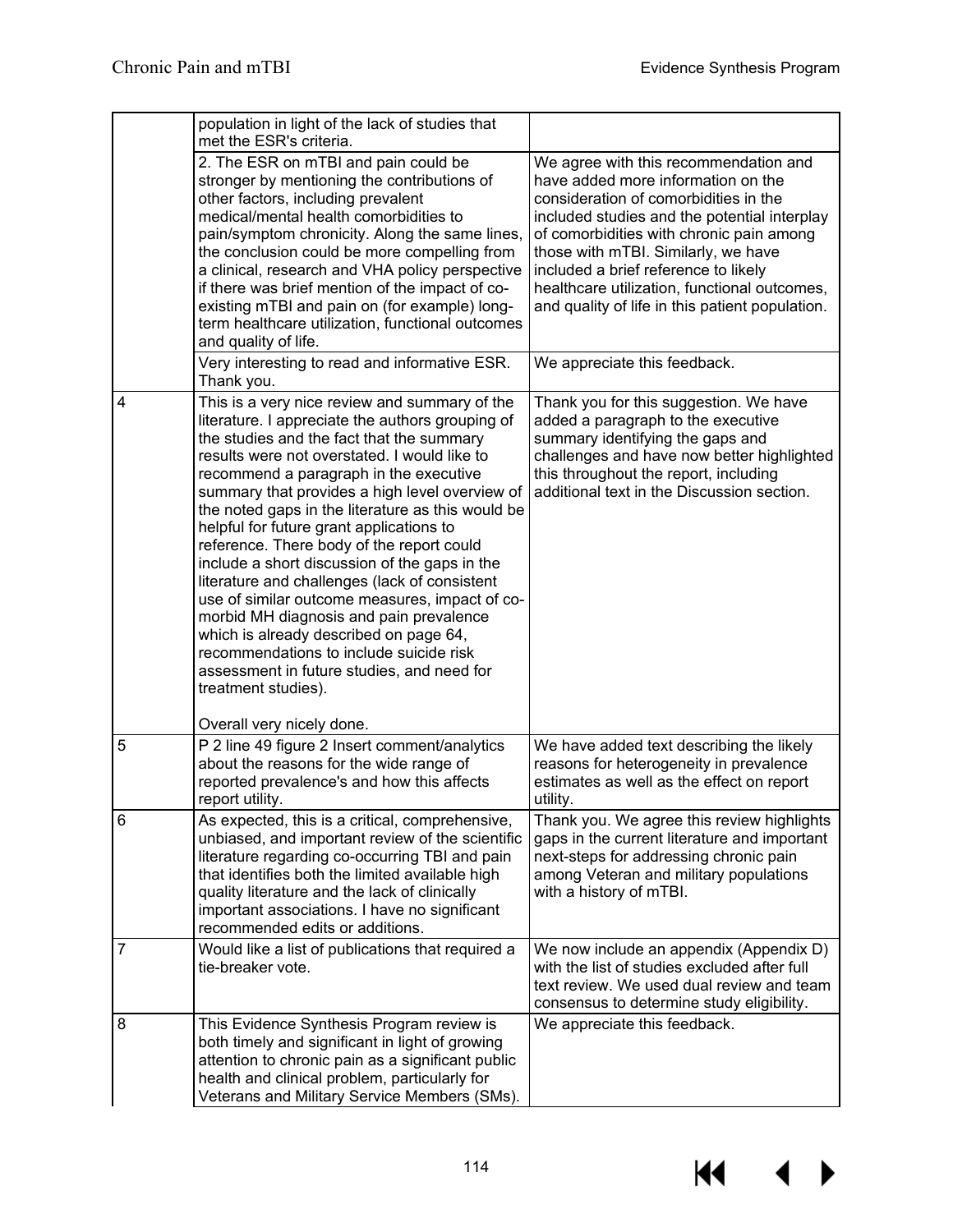$\blacktriangleleft$ 

 $\blacktriangleright$ 

 $M$ 

| Overall, the report is very well done.<br>Prespecified key questions were addressed<br>appropriately via strong and well-supported<br>review and thoughtful and comprehensive<br>discussion of the findings. Although there are<br>numerous concerns about the reliability and<br>reproducibility of the findings, the authors have<br>generally acknowledged serious limitations of<br>the existing literature and the approach to<br>answering the questions. The methods<br>employed in the search process are state-of-<br>the-art and encourage confidence that the<br>literature relevant to addressing key questions<br>was identified and considered.<br>The description of individual studies identified<br>in the search is a strength of the report. Tables<br>are particularly valuable in capturing key<br>features of individual studies. While the<br>authors' efforts to draw conclusions based on a<br>summary of these findings given the<br>heterogeneity of the studies and their<br>approaches is admirable, summary statements<br>and conclusions based on this review are likely<br>to be less than optimally useful in informing<br>operational partner interests in identifying<br>actionable recommendations for improving the<br>care of Veterans and SMs with co-occurring<br>mTBI and chronic pain. |                                                                                                                                                                                                                                                                                                                                                                                                                                                                                                                                                                                                                                                                                        |
|----------------------------------------------------------------------------------------------------------------------------------------------------------------------------------------------------------------------------------------------------------------------------------------------------------------------------------------------------------------------------------------------------------------------------------------------------------------------------------------------------------------------------------------------------------------------------------------------------------------------------------------------------------------------------------------------------------------------------------------------------------------------------------------------------------------------------------------------------------------------------------------------------------------------------------------------------------------------------------------------------------------------------------------------------------------------------------------------------------------------------------------------------------------------------------------------------------------------------------------------------------------------------------------------------------------------------------|----------------------------------------------------------------------------------------------------------------------------------------------------------------------------------------------------------------------------------------------------------------------------------------------------------------------------------------------------------------------------------------------------------------------------------------------------------------------------------------------------------------------------------------------------------------------------------------------------------------------------------------------------------------------------------------|
| Numerous concerns and recommendations for<br>improving the quality of the report, most of<br>which already acknowledged by the authors,<br>can be cited.                                                                                                                                                                                                                                                                                                                                                                                                                                                                                                                                                                                                                                                                                                                                                                                                                                                                                                                                                                                                                                                                                                                                                                         | We agree that there are limitations related<br>to broadly defining chronic pain in this<br>manner. Though we include more studies,<br>it is not as clear that all participants met a<br>more conservative definition of chronic pain                                                                                                                                                                                                                                                                                                                                                                                                                                                   |
| In the Executive Summary, care is taken to<br>explicate how "chronic pain" was ascertained.<br>However, the examples don't provide<br>confidence since standard definitions of<br>chronic pain abound, and none would consider<br>pain lasting 30 days as "chronic." I think that<br>inclusion of studies that explicitly including<br>persons with pain for only the past month is a<br>mistake. Surely, most people experiencing a<br>significant TBI will experience acute head pain,<br>and since TBI in this population commonly is<br>associated with polytrauma, that is, injury to<br>other sites, as well, acute pain may occur in<br>sites other than the head and face, as well.                                                                                                                                                                                                                                                                                                                                                                                                                                                                                                                                                                                                                                      | when the definitions are allowed to vary so<br>greatly. We have attempted to mitigate this<br>concern by providing definitions of chronic<br>pain used in each of the primary studies in<br>the evidence tables. We can also assume<br>that in many cases, when a participant<br>responds that they have had pain for at<br>least 30 days, that the pain lasted longer<br>than that period of time in many cases (i.e.,<br>many positive endorsements of this item<br>likely indicate chronic pain, though some<br>cases might possibly reference acute pain<br>lasting just over 30 days). This is<br>particularly likely because many pain<br>assessments were reflective of routine |
| Multiple other caveats should be noted, even in<br>the Executive Summary. For example, arthritis<br>can be painful, but for many who have a<br>diagnoses of osteoarthritis, for example, pain<br>may be rare (people with the disease can go<br>long periods without any pain, and even then,                                                                                                                                                                                                                                                                                                                                                                                                                                                                                                                                                                                                                                                                                                                                                                                                                                                                                                                                                                                                                                    | follow-up assessment of pain, not<br>assessments completed at the time of<br>injury (i.e., one can assume that the pain<br>lasted longer than 30 days). Other<br>assumptions such as that a diagnosis of<br>osteoarthritis is associated with chronic                                                                                                                                                                                                                                                                                                                                                                                                                                  |

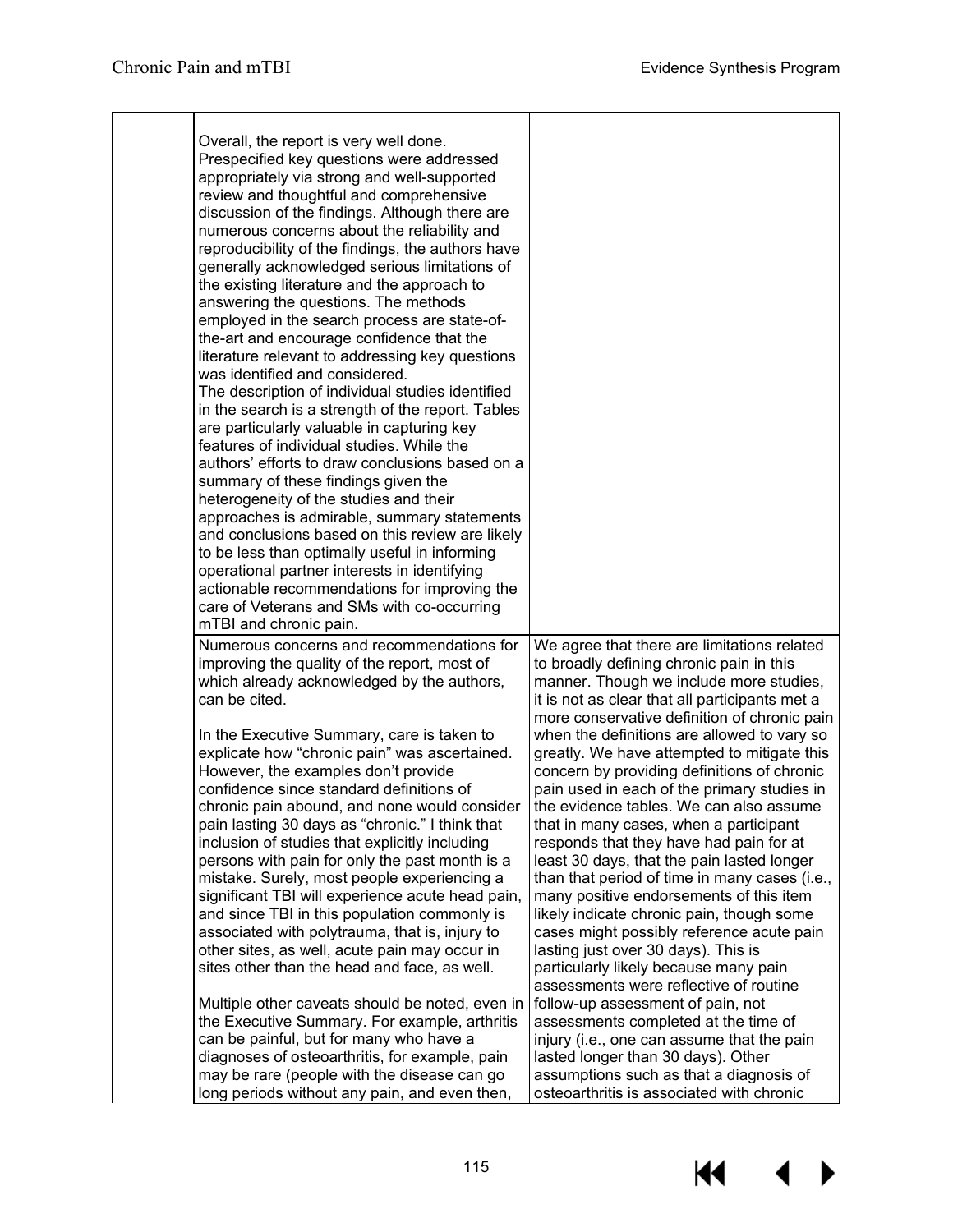$M \sim 1$ 

 $\blacktriangleright$ 

| most "flares" are short in duration) and it can<br>certainly not be assumed that people with a<br>diagnosis of arthritis experience chronic pain.<br>Also, the currently accepted nomenclature<br>increasing distinguishes "chronic pain" and<br>"high impact chronic pain." A note about this<br>potentially important distinction would be<br>helpful.                                                                                                                                               | pain are well supported in the literature,<br>though our description of the chronic pain<br>measures and definitions in each included<br>study enables readers to select and<br>examine only those with a more narrow<br>and specific definition if they so choose.<br>Finally, we mention the distinction between<br>chronic pain and high impact chronic pain<br>in the revised discussion section, though<br>note that most included studies were<br>published prior to this terminology being<br>commonly used.                                                                                                                                                                                                                                                             |
|--------------------------------------------------------------------------------------------------------------------------------------------------------------------------------------------------------------------------------------------------------------------------------------------------------------------------------------------------------------------------------------------------------------------------------------------------------------------------------------------------------|---------------------------------------------------------------------------------------------------------------------------------------------------------------------------------------------------------------------------------------------------------------------------------------------------------------------------------------------------------------------------------------------------------------------------------------------------------------------------------------------------------------------------------------------------------------------------------------------------------------------------------------------------------------------------------------------------------------------------------------------------------------------------------|
| Realizing that many studies reported on<br>prevalence of headache or migraine as a<br>single group, I'm not sure of the value of this<br>approach given that migraine is understood to<br>be a specific condition that is quite distinct from<br>other headache conditions. In the context of<br>mTBI, this difference may be particularly<br>important.                                                                                                                                               | We agree that these are distinct conditions<br>and have now made edits throughout the<br>report to help distinguish these two types of<br>pain conditions. We have reported data for<br>headache and migraine prevalence<br>separately when the distinct data were<br>reported separately in the primary studies.<br>Of the 23 included studies for Key Question<br>1, only 1 combined headaches and<br>migraines; 4 reported both outcomes<br>separately, and the remaining 18 reported<br>only headaches with no mention of<br>migraines.                                                                                                                                                                                                                                     |
| Also, as important is the definition used to<br>define mTBI, so I think this should be added.<br>This is not a minor point, since it could have<br>been expected that an answer to key questions<br>hinges on the operational definition of both<br>mTBI and chronic pain that is applied in the<br>search.                                                                                                                                                                                            | We agree and have added a standard<br>definition of mTBI to the report. We chose<br>to include studies with a range of<br>approaches for operationalizing "mTBI" in<br>order to include all available and relevant<br>data for the Key Questions of interest.<br>Though this means that some studies were<br>included that may have used a broader<br>definition of mTBI than that we cited, we<br>have described these approaches in the<br>evidence tables and considered the<br>definitions and operationalizations in the<br>data synthesis. Readers who are interested<br>in a more specific definition or<br>operationalization of "mTBI" can utilize the<br>evidence tables to examine only the<br>studies using definitions relevant to their<br>questions of interest. |
| Bottom of page 1 (page 9/94) - Reference to<br>"pain medication" includes "non-analgesics" as<br>example; it is unclear what is meant by a non-<br>analgesic pain medication. The authors<br>probably intended to refer to "non-opioids"<br>such as NSAIDS and/or "co-analgesics" such<br>or anti-depressants or gabapentinoids." This is<br>not a minor point, since many medications<br>have analgesic properties and are commonly<br>used for purposes other than pain<br>management (even NSAIDs). | We appreciate this point. The original<br>publication provides no additional detail<br>about this category of data and the two<br>publications that reported data from the<br>same parent study did not include a<br>category with this label. We have therefore<br>removed "non-analgesic pain medication"<br>from the findings section of the report.                                                                                                                                                                                                                                                                                                                                                                                                                         |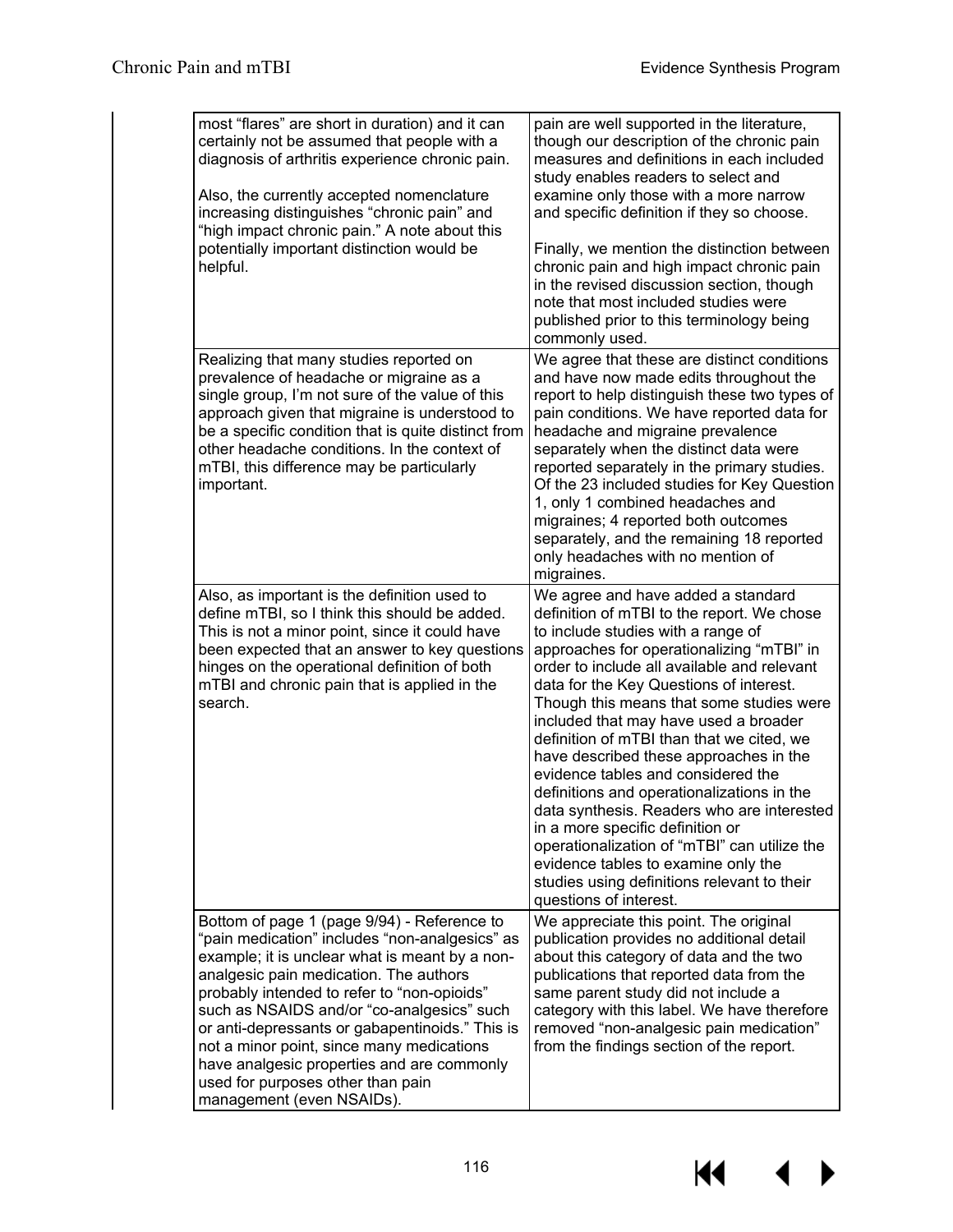| Be more careful in use of terms such as<br>"directly related to mTBI." (Page 2) How is this<br>term defined? For example, does it mean that<br>the onset was at the same time? Or that there<br>was evidence of trauma to the specific site?<br>Although one might conclude that "headache"<br>could be associated with TBI, that's not<br>necessarily the case, since headache is known<br>to be common in younger persons including an<br>unknown proportion of SMs prior to their<br>military service. And, of course, TBI is often<br>associated with traumatic injury to other body<br>sites, including painful traumatic injuries. Or<br>pain may emerge in the context of prolonged<br>bed rest and/or activity restrictions and other<br>factors, even other treatments, in the context of<br>acute treatment for TBI. | Thank you for bringing this to our attention.<br>We have revised the language in the report<br>to better represent the variety of<br>circumstances in which individuals with<br>mTBI may experience chronic pain (and, in<br>most cases, our inability to distinguish<br>between them).                                                                                                                                                                                                                                                                                             |
|--------------------------------------------------------------------------------------------------------------------------------------------------------------------------------------------------------------------------------------------------------------------------------------------------------------------------------------------------------------------------------------------------------------------------------------------------------------------------------------------------------------------------------------------------------------------------------------------------------------------------------------------------------------------------------------------------------------------------------------------------------------------------------------------------------------------------------|-------------------------------------------------------------------------------------------------------------------------------------------------------------------------------------------------------------------------------------------------------------------------------------------------------------------------------------------------------------------------------------------------------------------------------------------------------------------------------------------------------------------------------------------------------------------------------------|
| I'm not sure how valuable Figure ii is. It seems<br>likely that there are many factors that affect<br>prevalence estimates of chronic pain across<br>studies reporting on specific sites, so it doesn't<br>seem helpful to know how estimates vary<br>within pain site and to try to compare them<br>across sites, as implied by presenting the<br>estimates in a single figure.                                                                                                                                                                                                                                                                                                                                                                                                                                               | We have included Figure ii to summarize<br>findings from Key Question 1 and not<br>necessarily to compare prevalence levels<br>across pain conditions. We have retained<br>this Figure because we believe it helps<br>depict the state of the science on pain<br>condition prevalence in Veterans and<br>Servicemembers with mTBI.                                                                                                                                                                                                                                                  |
| The first sentence on page 3 should be<br>referenced and information about the<br>methodology, and a critique of the weaknesses<br>of the study, should be provided. The CTBIE<br>should be described. Is it a clinical exam or<br>self-report measure?                                                                                                                                                                                                                                                                                                                                                                                                                                                                                                                                                                        | Thank you. We have added a citation to<br>this sentence and provided more context<br>about the study, including the CTBIE.                                                                                                                                                                                                                                                                                                                                                                                                                                                          |
| I note that later in the Summary, a point is<br>made that this measure is completed by<br>treatment-seeking patients. Of course, this fact<br>suggests that the estimates of prevalence of<br>chronic pain in such samples will be highly<br>inflated (if one is interested in true population<br>level estimates). The following sentence about<br>an observational study using VA health record<br>data seems at least as relevant; I'm not sure<br>why the estimates reported in this study are<br>questioned whereas the estimates from the<br>former "best" study are not.                                                                                                                                                                                                                                                | We concur that estimates will be greatly<br>influenced based on whether participants<br>are seeking treatment or part of a general,<br>non-treatment seeking sample. We have<br>edited this section to provide better<br>consistency in our evaluation of study<br>samples. Additionally, we have included<br>this consideration in our risk of bias<br>assessment of the included studies and<br>provided detailed information regarding the<br>samples and inclusion criteria to<br>transparently provide readers with<br>information pertaining to potential sources<br>of bias. |
| On page 3, the term "pain interference" is<br>introduced and should be defined. How was<br>'moderate to severe pain" defined? Note that<br>the concept of having pain on half the days in a<br>specific time frame is an accepted way to<br>operationalize "chronic pain" although a<br>minimum three-month period (or six-month) is<br>usually required.<br>Again, headache and migraine should not be                                                                                                                                                                                                                                                                                                                                                                                                                        | Thank you. We have now defined "pain<br>interference" as well as pain severity levels.<br>As noted above, we have now been more                                                                                                                                                                                                                                                                                                                                                                                                                                                     |
| considered as a single "pain type." They are                                                                                                                                                                                                                                                                                                                                                                                                                                                                                                                                                                                                                                                                                                                                                                                   | careful to distinguish between these two                                                                                                                                                                                                                                                                                                                                                                                                                                                                                                                                            |

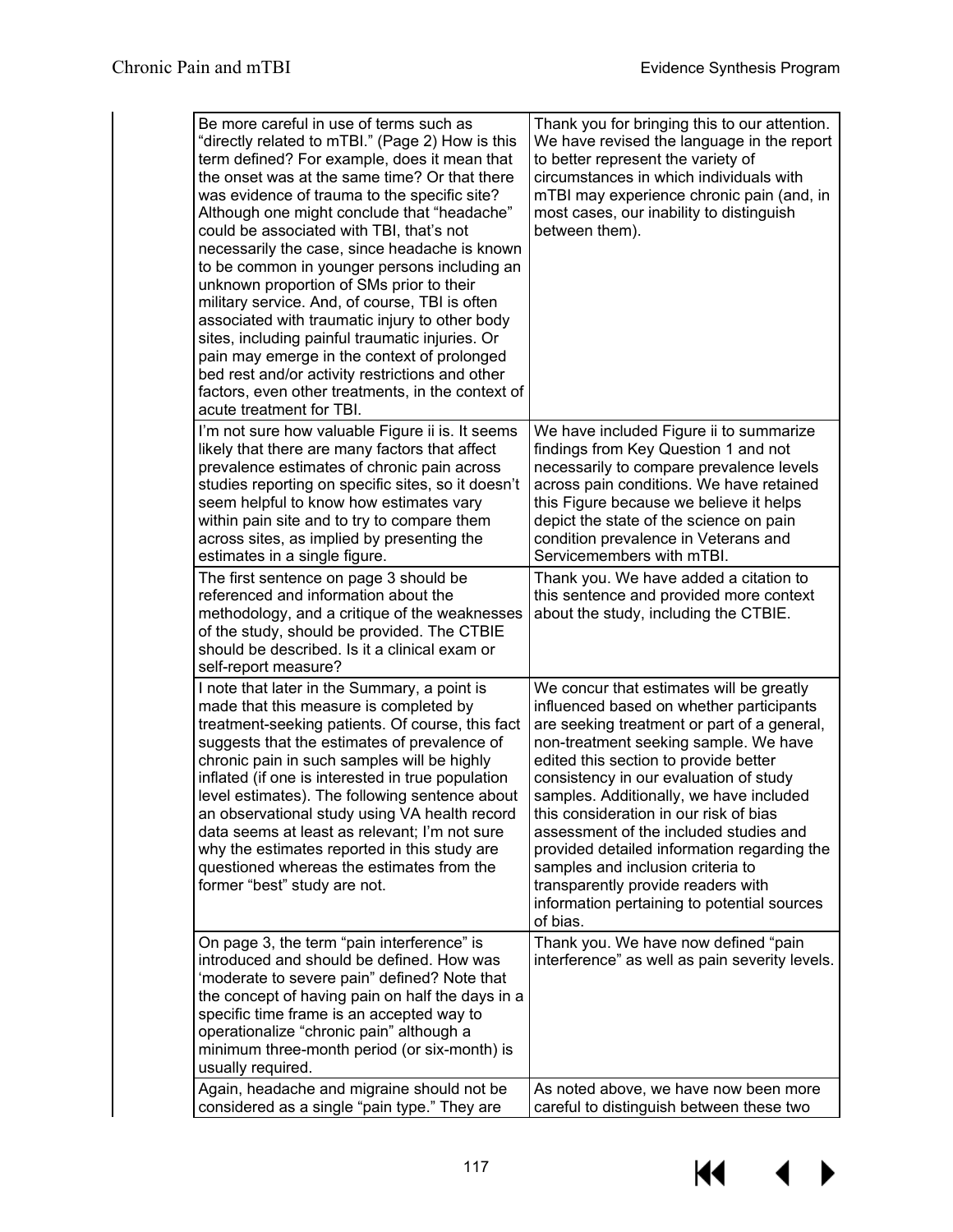| quite distinct and should not be considered<br>together. Also, note that these diagnoses are<br>known to be poorly identified by clinicians and<br>particularly poorly captured in the electronic<br>record.                                                                                                                                                                                                                                                                                                                                                                                                                                                                                                                                                                                                                                                                                                                                                                                                                                                                           | distinct conditions in the report. We<br>reported prevalence data for the conditions<br>separately when the data were reported<br>separately in the primary studies. Of the 23<br>included studies for Key Question 1, only<br>one combined headaches and migraines; 4<br>reported both outcomes separately, and<br>the remaining 18 reported only headaches<br>with no mention of migraines. |
|----------------------------------------------------------------------------------------------------------------------------------------------------------------------------------------------------------------------------------------------------------------------------------------------------------------------------------------------------------------------------------------------------------------------------------------------------------------------------------------------------------------------------------------------------------------------------------------------------------------------------------------------------------------------------------------------------------------------------------------------------------------------------------------------------------------------------------------------------------------------------------------------------------------------------------------------------------------------------------------------------------------------------------------------------------------------------------------|-----------------------------------------------------------------------------------------------------------------------------------------------------------------------------------------------------------------------------------------------------------------------------------------------------------------------------------------------------------------------------------------------|
| The paragraph beginning with "Five studies" on<br>page 3 is not useful without explication of how<br>medication use was employed to define<br>presence of chronic pain.                                                                                                                                                                                                                                                                                                                                                                                                                                                                                                                                                                                                                                                                                                                                                                                                                                                                                                                | Thank you. We have clarified this<br>paragraph and revised other locations in<br>the report where pain medication use is<br>used as a proxy measure for chronic pain.                                                                                                                                                                                                                         |
| With regard to KQ1b, etiology is apparently<br>solely defined in terms of history of blast-injury<br>and LOC. Another important factor studied in<br>the literature is whether pain is at the site of<br>traumatic injury, so since TBI often occurs in<br>the context of multiple sites of injury, and since<br>sites of pain other than the face or head are<br>being examined, then whether the onset of<br>pain co-occurred with the mTBI may also be<br>important.                                                                                                                                                                                                                                                                                                                                                                                                                                                                                                                                                                                                                | This is an interesting point and one that we<br>would like to include in the report.<br>However, the included studies do not report<br>details on polytraumatic sites of injury or<br>timing of pain onset. We have included this<br>point as a potential limitation of the review<br>findings and a gap in the current literature.                                                           |
| With regard to KQ1c, the issue of pain<br>measurement is critical. As already noted,<br>inferring the presence of chronic pain from ICD<br>or medication use data is fraught with<br>problems. In addition, the population from<br>which study samples were derived is also a<br>critical variable. Prevalence estimates from<br>samples of treatment seeking persons will<br>clearly result in inflated estimates. And<br>although some ICD codes specifically include<br>the word "chronic" in the name of the<br>diagnosis, most potentially painful conditions<br>do not. The report from Goulet et al., 2016<br>noted that a large proportion of Veterans with<br>musculoskeletal diagnoses such as<br>osteoarthritis reported no pain on the date of<br>the diagnosis. Even more problematic is<br>inferring the presence of chronic pain from<br>health record data on medication fills. Greater<br>clarity in the description of the approaches<br>employed both in the studies and during the<br>review is important to encourage confidence in<br>the results of the review. | We agree with the reviewer on each of<br>these assessments. Per our prior<br>responses, we have added text to the<br>report to clarify the pain assessment<br>methods used in each of the studies and to<br>acknowledge the limitations inherent to<br>these methods. We have also now cited<br>the Goulet et al. 2016 paper in the<br>Discussion section of the report.                      |
| The bottom line is that the detailed reporting of<br>the prevalence rates reported in the literature is<br>not particularly relevant given all the apparent<br>differences in the methods across studies from<br>which these estimates were derived. It seems<br>to me that it would be more important to<br>summarize the variations and limitations of the<br>literature rather than presenting estimates that<br>are almost certainly unreliable and not                                                                                                                                                                                                                                                                                                                                                                                                                                                                                                                                                                                                                            | We understand this recommendation. In<br>the revised report, we have taken care to<br>specify the variations and limitations of the<br>literature and to not make inferences based<br>on disparate study types. Additionally, the<br>referenced conclusion statement has now<br>been moved to an earlier section of the<br>Executive Summary to help highlight this<br>point.                 |

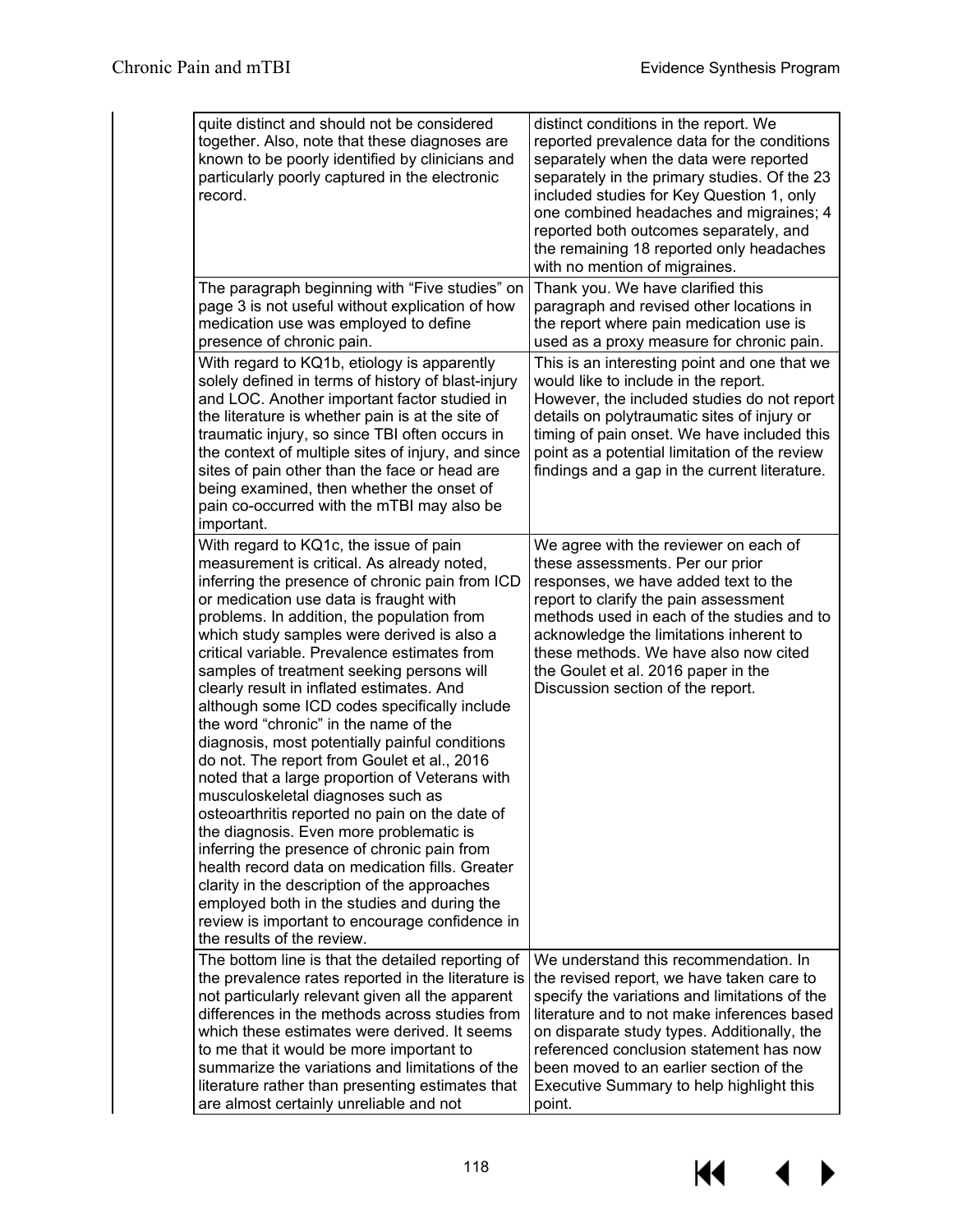$\blacklozenge$ 

 $\blacktriangleright$ 

KI

|    | meaningful. The conclusion in the paragraph<br>on the top of page 4 should be moved to the<br>front of the summary.                                                                                                                                                                                                                                                                                                                                                                                                                                                                                                                                                                                                                      |                                                                                                                                                                                                                                                                                                                                                                                                                                         |
|----|------------------------------------------------------------------------------------------------------------------------------------------------------------------------------------------------------------------------------------------------------------------------------------------------------------------------------------------------------------------------------------------------------------------------------------------------------------------------------------------------------------------------------------------------------------------------------------------------------------------------------------------------------------------------------------------------------------------------------------------|-----------------------------------------------------------------------------------------------------------------------------------------------------------------------------------------------------------------------------------------------------------------------------------------------------------------------------------------------------------------------------------------------------------------------------------------|
|    | Although I was a member of the Technical<br>Expert Panel that helped develop the key<br>questions and approach, in retrospect, it<br>seems that the review was likely misguided.<br>Rates of chronic pain are known to be high<br>among Veterans and SMs. A CDC MMWR<br>published in 2017 reported that Veteran status<br>was specifically and uniquely associated with<br>the presence of chronic pain. Other data on<br>Veterans and SMs also encourage similar<br>conclusions. The key question is not whether<br>prevalence rates are high among Veterans and<br>SMs with histories of mTBI, it's whether the<br>rates of chronic pain are higher in this<br>subpopulation than among the general<br>population of Veterans and SMs. | We agree with this sentiment. Although the<br>Key Questions and approach remain the<br>same, we have taken this opportunity to<br>revise the results section for Key Question<br>1 so that, where available, prevalence<br>estimates of chronic pain are included for<br>those with, versus without, a history of<br>mTBI. We have also added a summary of<br>these findings to the Executive Summary<br>and to the Discussion section. |
|    | Similarly, KQ3 might have been more<br>appropriately specified as whether there is<br>evidence that Veterans and SMs with mTBI are<br>less likely to accrue benefit from commonly<br>delivered interventions for chronic pain. In the<br>absence of answers to these questions, it<br>seems that current policies for universal<br>screening for the presence and intensity of<br>pain, and for suicide risk assessment, should<br>continue, and that Veterans and SMs with<br>histories of mTBI should continue to be offered<br>evidence-based treatments for chronic pain.                                                                                                                                                            | Thank you for this feedback. We have<br>added additional information about this<br>important consideration to the discussion of<br>Key Question 3.                                                                                                                                                                                                                                                                                      |
| 9  | Line 17 P1: Helpful to include databases<br>searched in the summary as described on P10<br>Search Strategy.                                                                                                                                                                                                                                                                                                                                                                                                                                                                                                                                                                                                                              | Thank you. This has been added to the<br>summary.                                                                                                                                                                                                                                                                                                                                                                                       |
|    | Huge variability in the incidence of headaches -<br>3 - 98%. What could this be attributed to?                                                                                                                                                                                                                                                                                                                                                                                                                                                                                                                                                                                                                                           | We agree. The wide range is likely due to<br>variation in study design, particularly in<br>samples, pain definitions, and pain<br>ascertainment periods. This has been<br>added to the report.                                                                                                                                                                                                                                          |
|    | It is extremely interesting that the analysis<br>started with >2000 pubs but only 31 made the<br>"cut". Are your inclusion/exclusion criteria too<br>stringent? Can you use some of the studies or<br>parts of studies not meeting criteria? There is a<br>paucity of studies in the area and most of these<br>studies are of poor quality.                                                                                                                                                                                                                                                                                                                                                                                              | Our search terms were purposely broad to<br>identify all possible papers with data on<br>mTBI and pain. This resulted in a large<br>number that were excluded upon review of<br>abstracts or full text. Inclusion and<br>exclusion determinations were based on<br>dual review and consensus. We now<br>include an appendix (Appendix D) table of<br>studies that were excluded after the full text<br>review.                          |
| 10 | Page 25 line 22-23 has an incomplete<br>sentence.                                                                                                                                                                                                                                                                                                                                                                                                                                                                                                                                                                                                                                                                                        | Thank you. We have edited this sentence.                                                                                                                                                                                                                                                                                                                                                                                                |
|    | Table 2: Reference 4 also provided prevalence<br>of "other pain". This is other musculoskeletal<br>pain including arthritis. If the mixed definition is                                                                                                                                                                                                                                                                                                                                                                                                                                                                                                                                                                                  | We agree and have added the data from<br>this reference to the "other pain" section.                                                                                                                                                                                                                                                                                                                                                    |